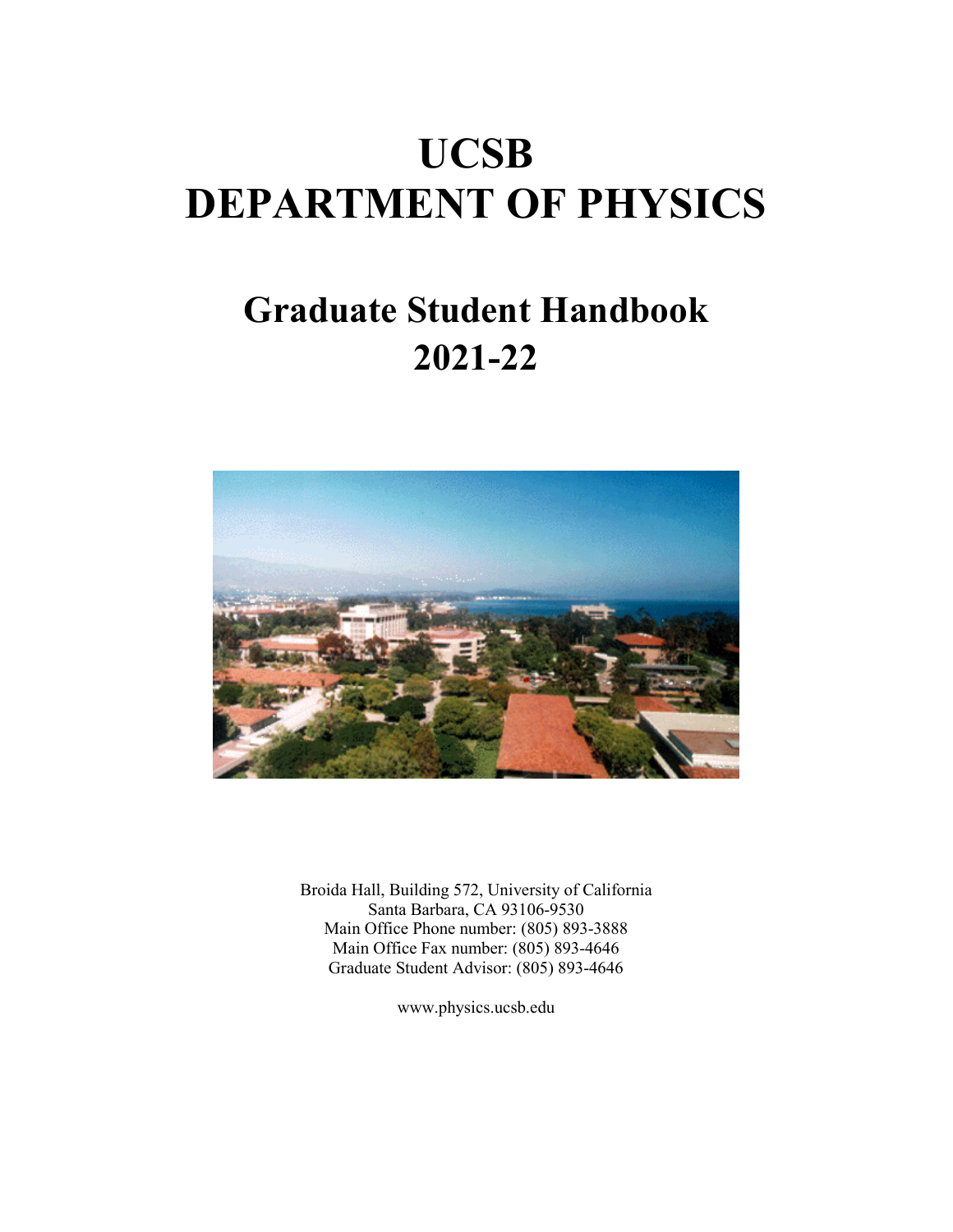#### **Physics Department Graduate Student Handbook**

The Physics Department Graduate Student Handbook is intended as an overview of the policies and procedures regarding graduate students in the Department and will answer the majority of questions you may have. However, as in all UCSB Departments, many policies and procedures are established and administered by the Graduate Council. For detailed information on policies regarding graduate students at UCSB, the Graduate Division Student Handbook should be consulted. The Graduate Division Student Handbook is available online at [www.graddiv.ucsb.edu.](http://www.graddiv.ucsb.edu/)

Student Handbook updated 8/24/21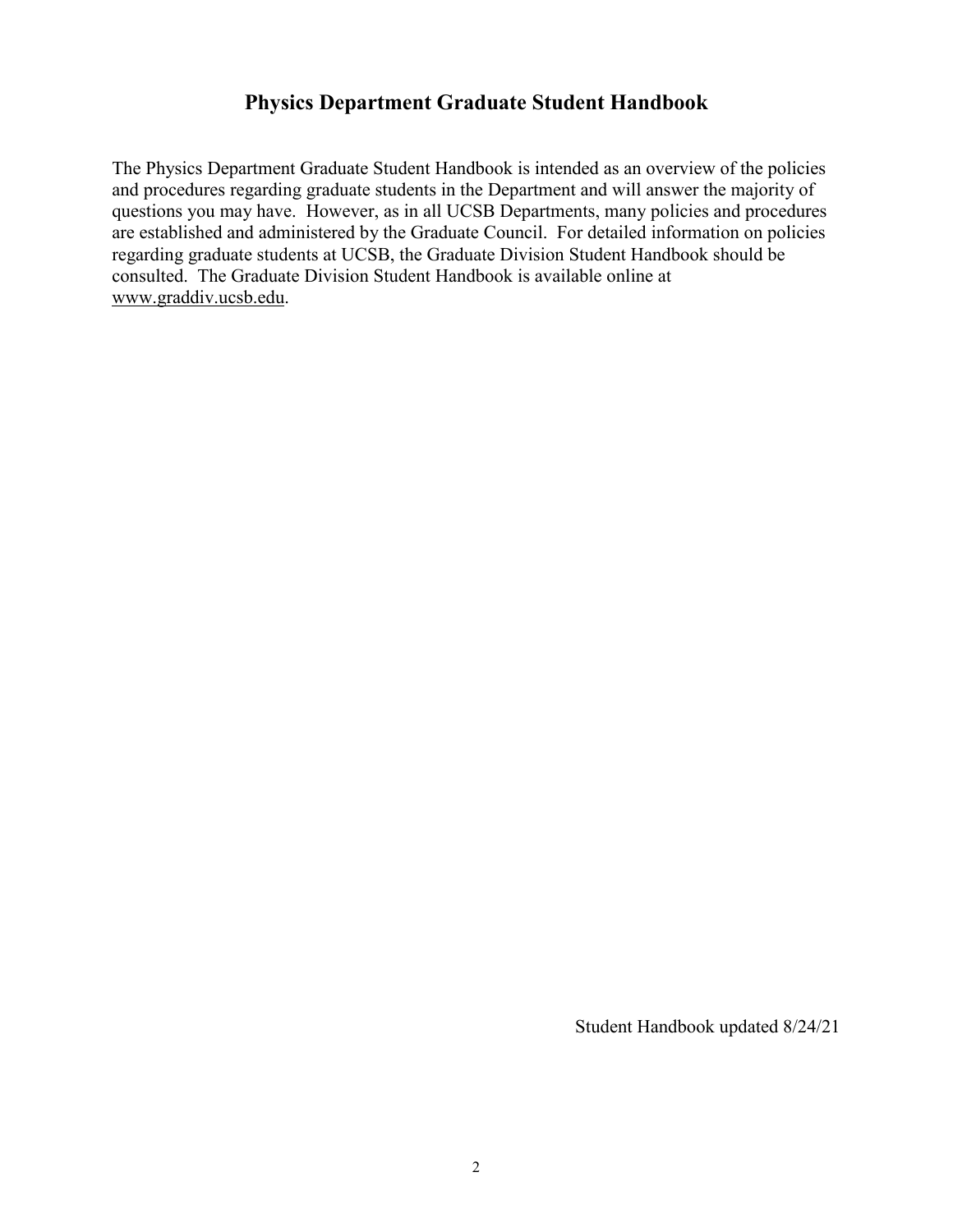## **Table of Contents**

| I. |  |  |
|----|--|--|
|    |  |  |
|    |  |  |
|    |  |  |
|    |  |  |
|    |  |  |
|    |  |  |
|    |  |  |
|    |  |  |
|    |  |  |
|    |  |  |
|    |  |  |
|    |  |  |
|    |  |  |
|    |  |  |
|    |  |  |
|    |  |  |
|    |  |  |
|    |  |  |
|    |  |  |
|    |  |  |
|    |  |  |
|    |  |  |
|    |  |  |
|    |  |  |
|    |  |  |
|    |  |  |
|    |  |  |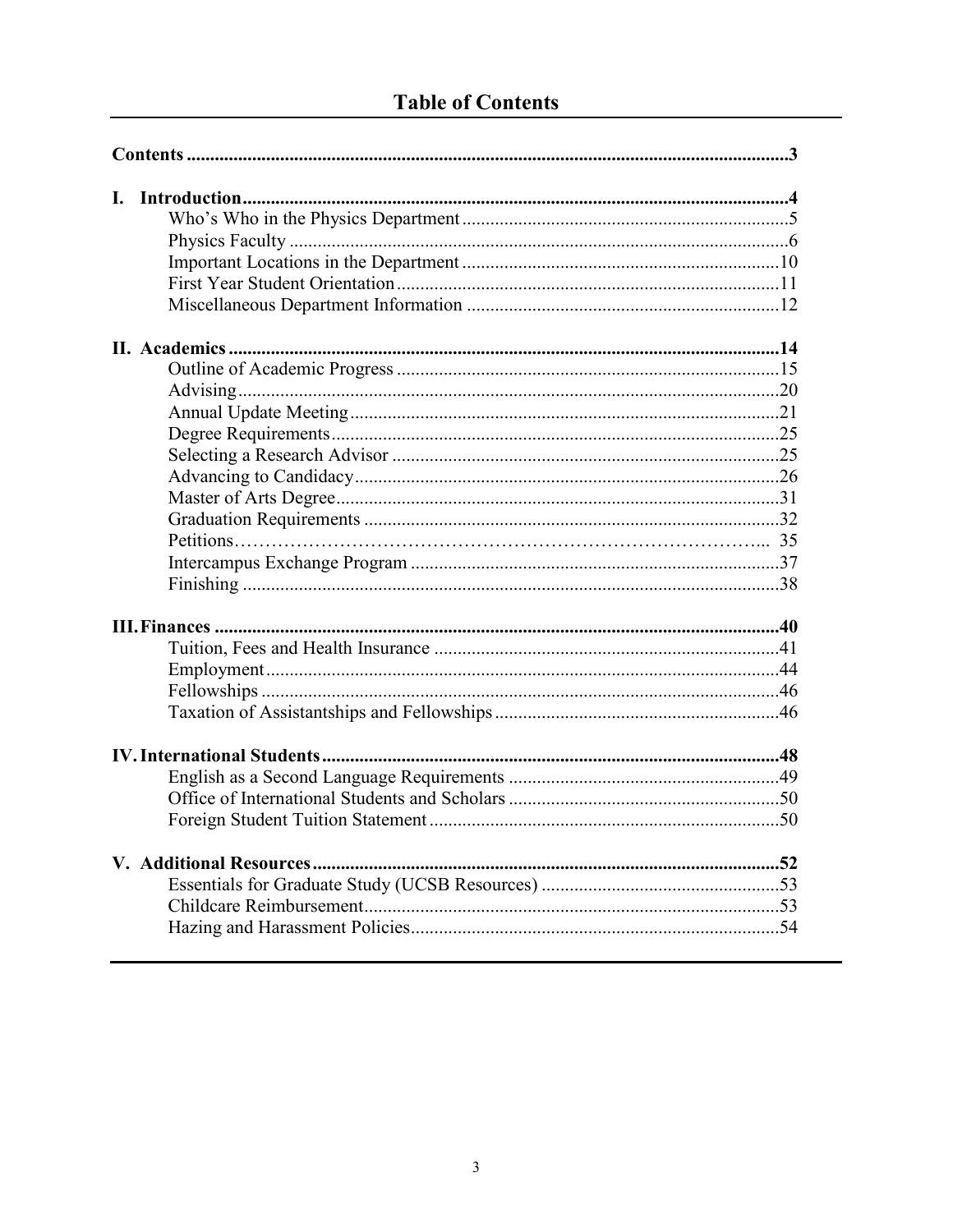## **UCSB Physics Department Graduate Student Handbook**

## **Introduction**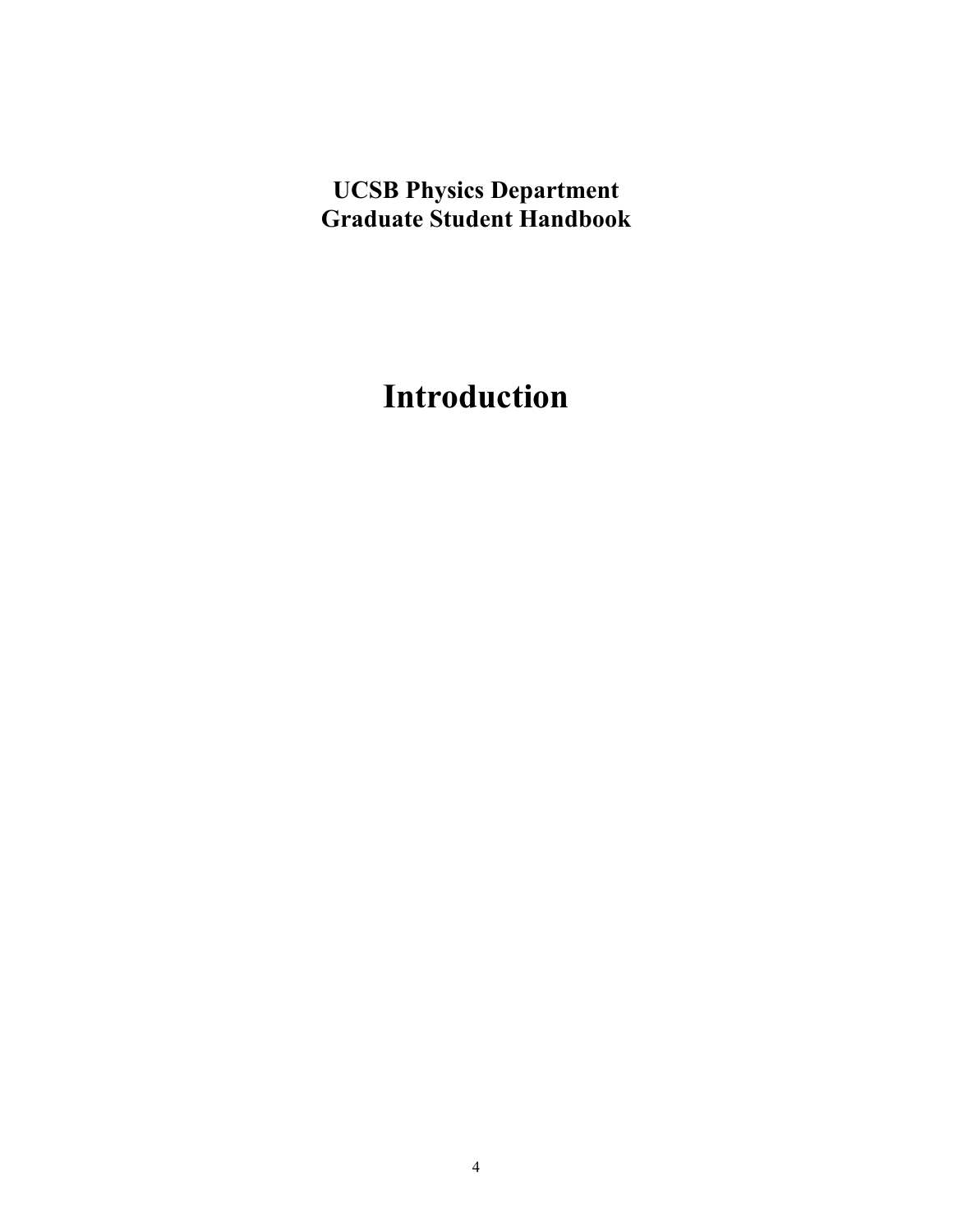#### **Who's Who in the Physics Department**

| <b>Department Chair:</b>                                                | Professor Claudio Campagnari<br>Broida 5119, x7567   claudio@physics.ucsb.edu                                                                       |
|-------------------------------------------------------------------------|-----------------------------------------------------------------------------------------------------------------------------------------------------|
| Vice-Chair:                                                             | <b>Professor David Berenstein</b><br>Broida 6133, x6120   dberens@physics.ucsb.edu                                                                  |
| <b>Faculty Graduate Advisor:</b>                                        | <b>Professor David Stuart</b><br>Broida 5113, x5147   stuart@physics.ucsb.edu                                                                       |
| <b>Staff Student Advisors:</b>                                          | <b>Jennifer Farrar</b><br>Broida 3019D, x4646   jennifer@physics.ucsb.edu                                                                           |
|                                                                         | Earnest Cooper, Undergraduate Advisor<br>Broida 3019D, x4567<br>Jean Dill, Undergraduate Advisor<br>Broida 3019C, x4567   advisors@physics.ucsb.edu |
| <b>Department Manager:</b>                                              | <b>Shilo Tucker</b><br>Broida 3019A, x2740   shilo@physics.ucsb.edu                                                                                 |
| <b>Payroll Questions:</b>                                               | <b>Jennifer Farrar, TAs and Graders</b><br>Broida 3019D, x4646   jennifer@physics.ucsb.edu                                                          |
| <b>Academic Coordinator:</b>                                            | Paula Popescu<br>Broida 3415, hta@physics.ucsb.edu                                                                                                  |
| <b>Physics Storeroom:</b>                                               | <b>TBD</b>                                                                                                                                          |
| <b>Purchasing Coordinator:</b>                                          | <b>Erin Ferguson</b><br>Broida 1311, x2540   erin@physics.ucsb.edu                                                                                  |
| <b>Building Manager:</b>                                                | <b>Daniel Stack, Building/Office Maintenance Requests</b><br>Broida 1301, x2747   dstack@physics.ucsb.edu                                           |
| <b>Physics Computer Services (PCS): Chung Shen and Elizabeth Strait</b> | Broida 5223, x8366   pcs@physics.ucsb.edu                                                                                                           |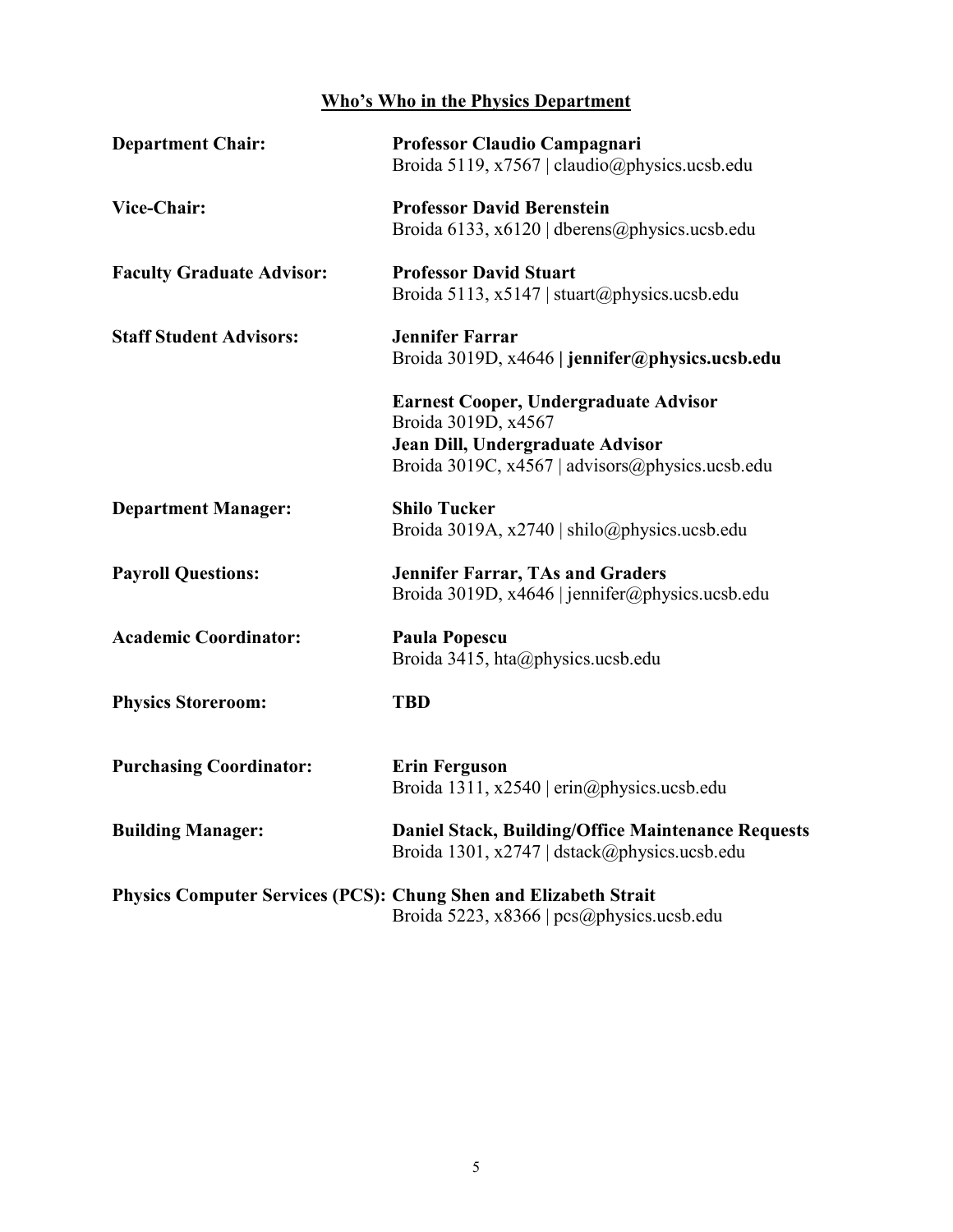## **UCSB Physics Department Graduate Student Handbook**

## **Faculty**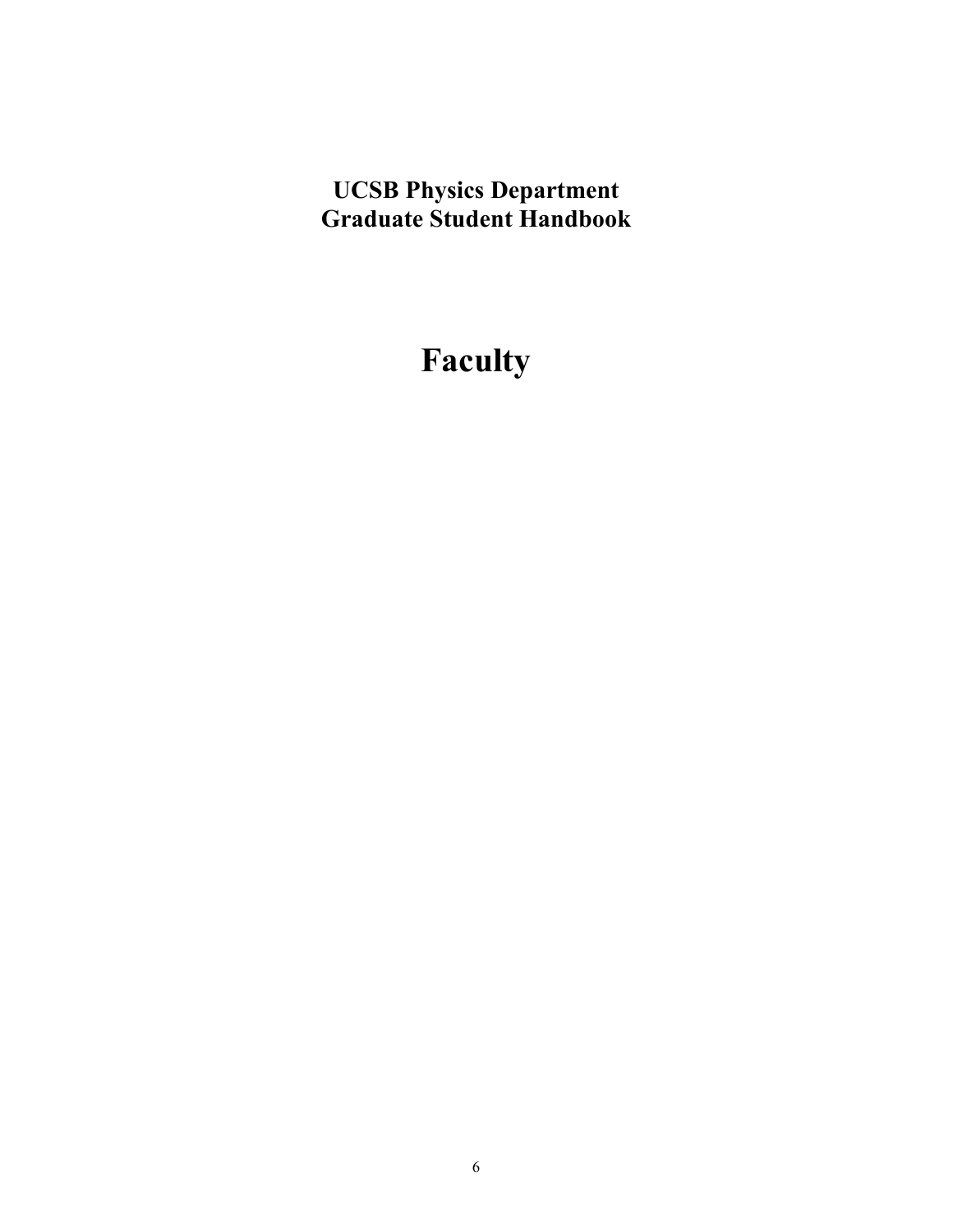#### **PHYSICS FACULTY**

#### **Atomic, Molecular and Optics**

Andrew Jayich jayich@physics.ucsb.edu Broida 4123, x5456 David Patterson davepatterson@ucsb.edu Broida 4103 x2020 David Weld weld@physics.ucsb.edu Broida 4119, x7634

#### **Astrophysics (Experimental and Observational)**

Robert Antonucci ski@.physics.ucsb.edu Broida 2015K, x4350 Timothy Brandt tbrandt@ias.edu Broida 2015F, x5489 Joseph Hennawi joe@physics.ucsb.edu Broida 2015E x3503 Philip Lubin lubin@deepspace.ucsb.edu Broida 2015C, x8432 Crystal Martin cmartin@physics.ucsb.edu Broida 2015D, x8760 Ben Mazin bmazin@physics.ucsb.edu Broida 2015H, x3344 Maxwell Millar-Blanchaer [maxmb@ucsb.edu](mailto:maxmb@ucsb.edu) Broida 2015A

#### **Astrophysics (Theory)**

Lars Bildsten bildsten@kitp.ucsb.edu Kohn 2313, x3979 Omer Blaes blaes@ physics.ucsb.edu Broida 3019, x7239 Siang-Peng Oh peng@physics.ucsb.edu Broida 2015J, x7254 Tejaswi Venumadhav Nerella teja@ucsb.edu Broida 2015E

#### **Biophysics**

Frank Brown fbrown@chem.ucsb.edu Chem 4126, x5494 Deborah Fygenson deborah@physics.ucsb.edu Broida 2419, x2449 Everett Lipman (Experimental) lipman@physics.ucsb.edu Broida 2409, x8875 Cristina Marchetti\*\* cmarchetti@ucsb.edu Broida 6235, X5228 Philip Pincus\*\* fyl@mrl.ucsb.edu MRL 3004A, x4685 Cyrus Safinya\*\* safinya@mrl.ucsb.edu MRL 2204, x8635 Joan Emma Shea shea@chem.ucsb.edu Chem 4130, x5604 Boris Shraiman Shraiman@kitp.ucsb.edu Kohn 2317, x2835 Sebastian Streichan streicha@ucsb.edu (\*\* and "soft" condensed matter physics)

#### **Condensed Matter Physics (Experimental)**

Dirk Bouwmeester bouwmeester@physics.ucsb.edu Broida 4123, x8358 Zvonimir Dogic zdogic@physics.ucsb.edu Broida 4419, x2815 Ania Jayich ania@physics.ucsb.edu Broida 4105, x8089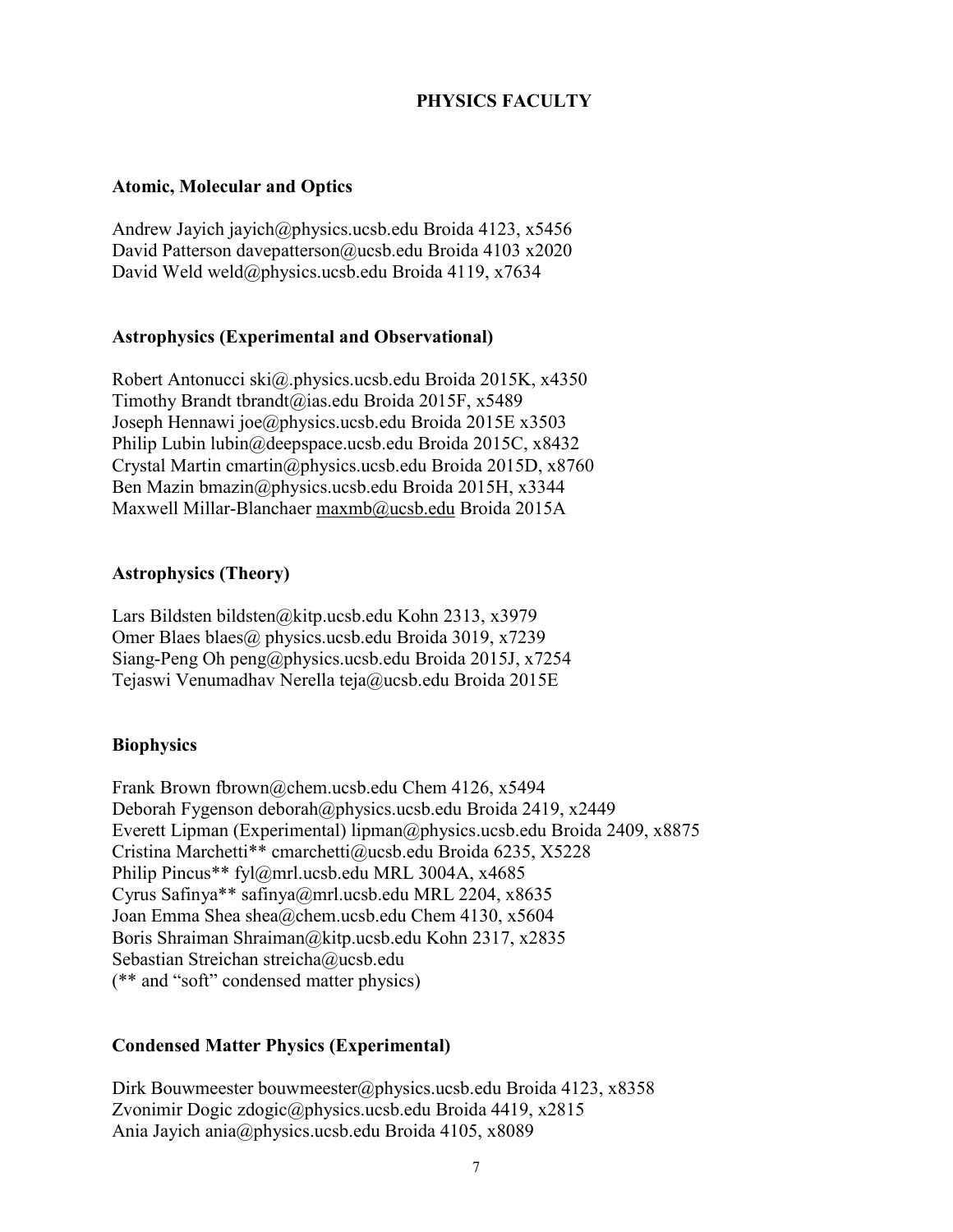Chenaho Jin [jinchenhao@ucsb.edu](mailto:jinchenhao@ucsb.edu) Broida 4131 John Martinis martinis@physics.ucsb.edu Broida 4111, x3910 Mark Sherwin sherwin@phyics.ucsb.edu Broida 4111, x3774 Andrea Young [andrea@physics.ucsb.edu](mailto:andrea@physics.ucsb.edu)

#### **Quantum Computing**

Chetan Nayak nayak@kitp.ucsb.edu Elings 2241, x8829 Wim Van Dam vandam@cs.ucsb.edu HFH 2151, x5211

#### **Condensed Matter Physics (Theory)**

Leon Balents balents@physics.ucsb.edu Kohn 2315, x6381 Jean Carlson carlson@physics.ucsb.edu Broida 6123, x8345 Matthew Fisher mpaf@kitp.ucsb.edu Kohn 2305, x3247 Andreas Ludwig ludwig@physics.ucsb.edu Broida 6119, x3223 Chetan Nayak nayak@kitp.ucsb.edu Elings 2241, x8829 Sagar Vijay sagarvijay@ucsb.edu, Broida 6229, x7597 Cenke Xu xucenke@physics.ucsb.edu Broida 6137, x4029

#### **High Energy Physics (Experiment)**

Claudio Campagnari claudio@physics.ucsb.edu Broida 5119, x7567 Joseph Incandela incandela@hep.ucsb.edu Broida 5105, x3962 Hugh Lippincott hlippincott@ucsb.edu Broida 5131, x3061 Xiao Luo xiaoluo@physics.ucsb.edu Broida 5123, x5479 Harry Nelson hnn@hep.ucsb.edu Broida 5103, x8612 Jeff Richman richman@hep.ucsb.edu Broida 5111, x8408 David Stuart stuart@physics.ucsb.edu Broida 5113, x5147

#### **High Energy Theory**

David Berenstein dberens@physics.ucsb.edu Broida 6133, x6120 Xi Dong xidong@physics.ucsb.edu Broida 6103 X3150 Steven Giddings giddings@physics.ucsb.edu Broida 6105, x4750 David Gross gross@kitp.ucsb.edu Kohn 1514, x3687

#### **High Energy Theory (Other)**

*\* Phenomenology:*  Nathaniel Craig ncraig@physics.ucsb.edu Kohn 6113, x6112 *\* Mathematical Physics:*  David Morrison drm@physics.ucsb.edu Broida 6135, x8309 *\* Quantum chaos:*  Mark Srednicki mark@physics.ucsb.edu Broida 6221, x2165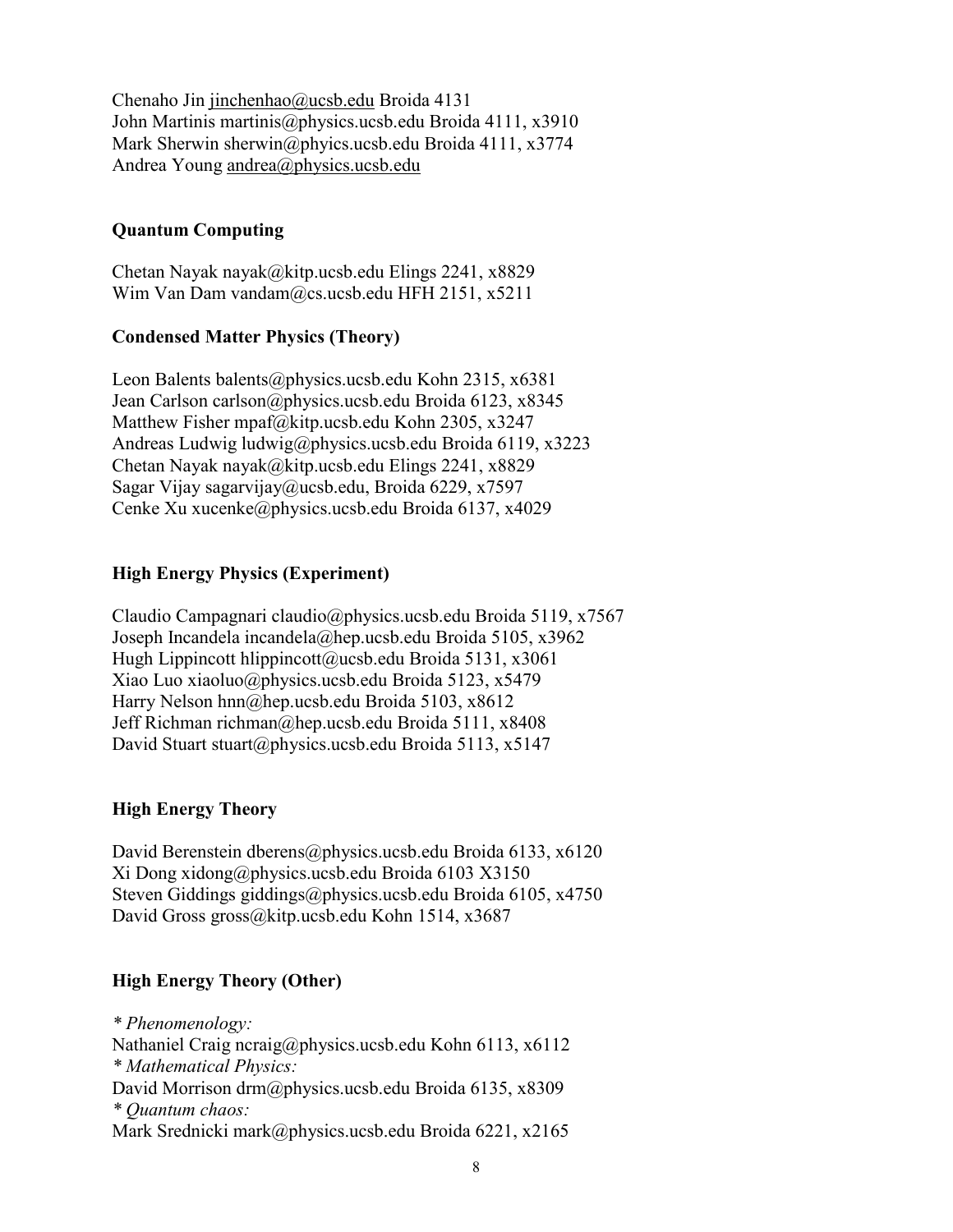*\* Numerical studies of field theory:*  Anthony Zee zee@kitp.ucsb.edu Kohn 2321, x4213

#### **Relativity**

Gary Horowitz gary@physics.ucsb.edu Broida 6239, x2742 Donald Marolf marolf@physics.ucsb.edu Broida 6131, x5205

#### **Relativity Astrophysics**

Douglas Eardley doug@kitp.ucsb.edu Kohn 2329, x2280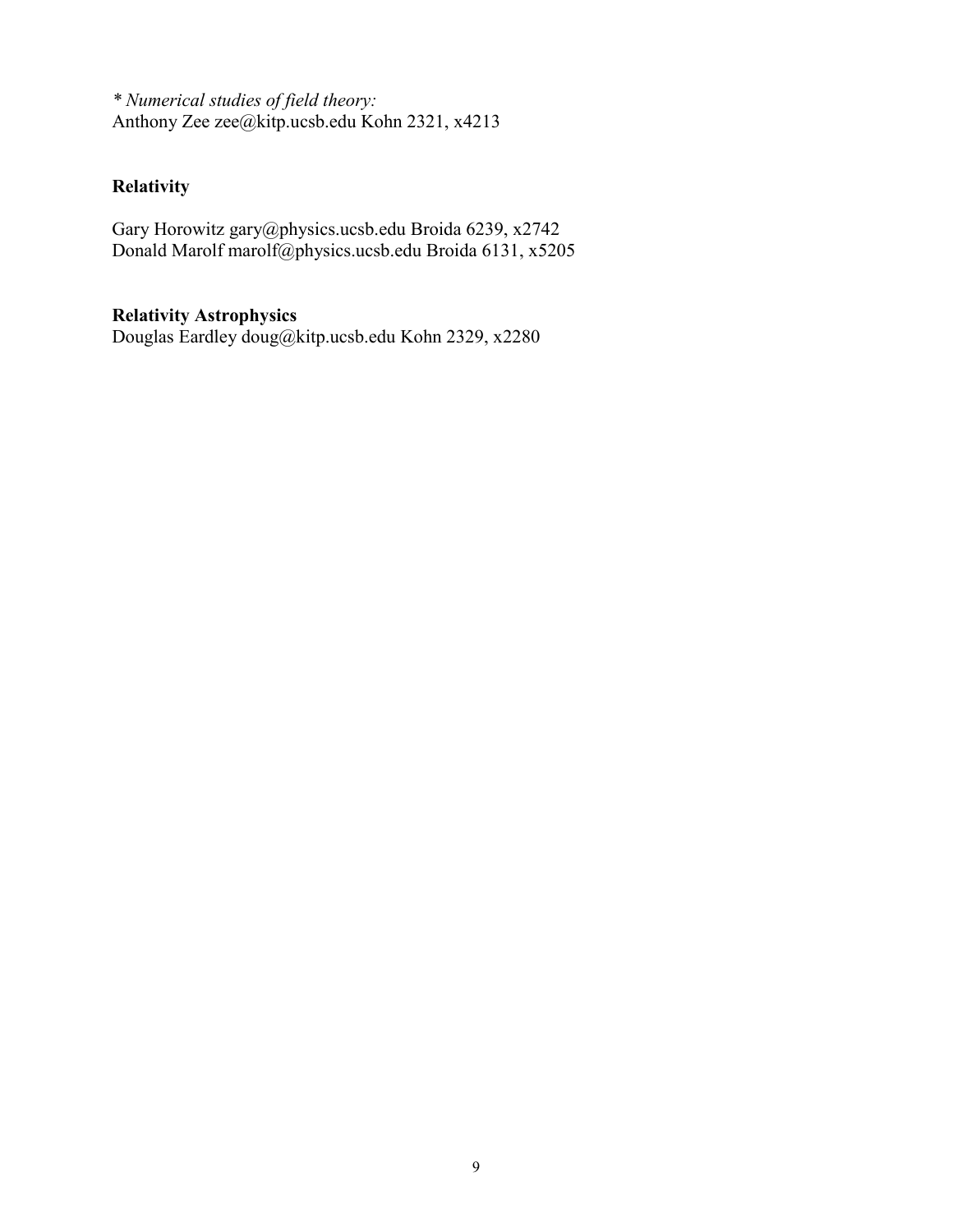### **Important Locations in the Physics Department**

|                                                       | Room        | <b>Phone</b> |
|-------------------------------------------------------|-------------|--------------|
| Physics Administrative Offices:                       | Broida 3019 | x3888        |
| Physics Conference Room (Large)                       | Broida 3302 |              |
| Physics Conference Room "Library" (Small) Broida 3340 |             |              |
| <b>Faculty/Staff Mailboxes</b>                        | Broida 3014 |              |
| Undergraduate/Physics Study Room (PSR) Broida 1019    |             |              |
| Graduate Student Mailboxes                            | Broida 5019 |              |
| Graduate Student Computer Room                        | Broida 5019 |              |
| Graduate Student Copy Machines                        | Broida 6019 |              |
| <b>Physics Computing Services</b>                     | Trailer 937 | x8366        |
| Physics Electronics Shop                              | Broida 2509 | x2669        |
| Physics Machine Shop                                  | PSB-S 1719  | x8638        |
| Physics Storeroom                                     | Broida 1301 | x2747        |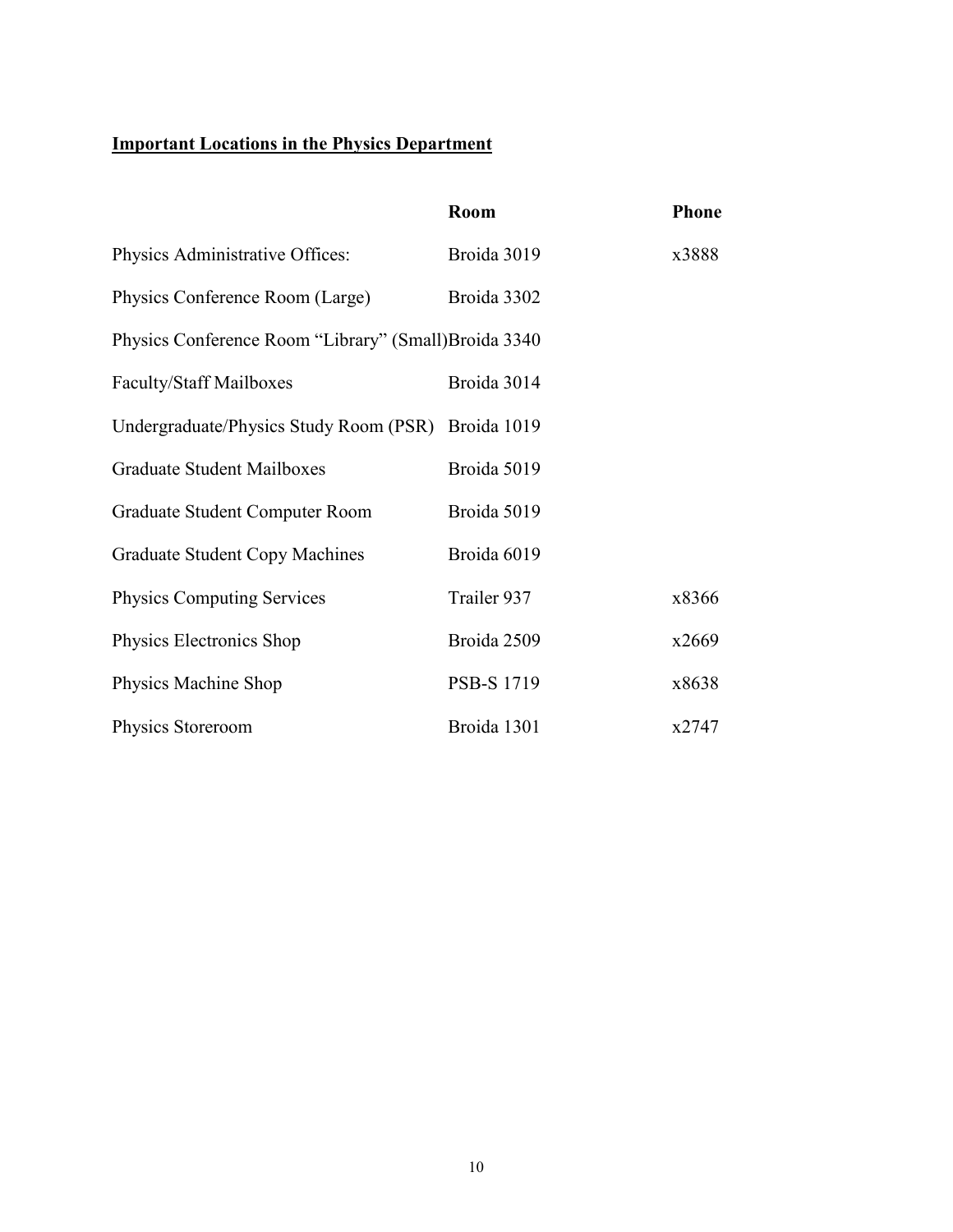#### **First Year Student Orientation**

**Housing** Your first priority when planning your move to Santa Barbara is to secure housing. Visit the housing office located in the University Center for information on available community housing. The department may know of a few roommate openings from students finishing and leaving before the new quarter begins. You will probably be required to pay first and last month's rent plus a cleaning deposit.

**Fees** It is essential that you review your BARC statement each month for charges incurred that you will be responsible for. There is a fee deadline for all "now due" charges on your statement at the beginning of each quarter (the deadline date is listed on the Registrar website at www.registrar.ucsb.edu). If you have any questions regarding your statement, please see the Staff Graduate Advisor or contact the Billing Office prior to this deadline. **NOTE:** A \$50.00 late fee will be charged to your account if there is a balance of \$2.00 or more after the "now due" deadline. TAs in their second year and beyond are responsible for the miscellaneous fees, currently amounting to \$337.03 per quarter (check [http://www.graddiv.ucsb.edu/financial/fees](http://www.graddiv.ucsb.edu/financial/fees-costs)[costs](http://www.graddiv.ucsb.edu/financial/fees-costs) for any updates). *However, this amount will be waived if domestic students complete the FAFSA by the March 2nd deadline, check the box accepting Federal Work Study support*, and give the Staff Advisor the Work Study Referral form in September. The miscellaneous fees are paid for GSRs as a benefit of the appointment. However, it is beneficial to the department for students with GSRs to also complete their FAFSA by the deadline and accept Federal Work Study support.

**Fee Deferral** For an additional \$25, you may defer your fees and pay over the course of the quarter. This is done through the Billing Office in the Student Affairs and Administrative Services Building (SAASB). Visit<https://www.bfs.ucsb.edu/barc/payment-plans> for more information.

**Registration** Registering for classes is done on-line (GOLD). Instructions for registering for classes are located in the *Schedule of Classes*. When you receive your registration materials, check the deadline date, as you will be registering for next quarter's classes during the current quarter. You should register as soon as your pass time opens. Check GOLD for pass times. If you do not register for classes by the deadline, you will be assessed a \$50.00 late registration fee. **NOTE:** Graduate Students have until the **15th day of instruction** to add classes to their schedule without approval from the Graduate Division. After this deadline, schedule adjustment petitions are required to be sent to the Graduate Division.

**Waivers** If you think you took an equivalent graduate course at a previous institution, email the instructor of the course for a waiver. If you are granted a waiver of the course, forward the email confirmation to the Staff Graduate Advisor at [jfarrar@ucsb.edu](mailto:jfarrar@ucsb.edu) and retain the waiver for your records. Please note that you will not receive transfer of unit credit. If you receive several waivers, you may need an exception approved by the Graduate Dean. If you petition for a master's degree after advancement, you will need to take additional units to achieve the required 36 units. It requires completion of a minimum of 36 units of upper-division and graduate coursework. No fewer than 24 of the 36 units required for the non-thesis option must be in graduate courses in the major subject or in graduate courses related to that subject. Teaching and research practica, 597, or 598 courses may not be used to meet this minimum unit requirement. No more than half of the required 24 graduate units may be in 596 coursework. See this [link](https://my.sa.ucsb.edu/catalog/Current/GraduateEducation/MastersDegreeReqs.aspx) for more information.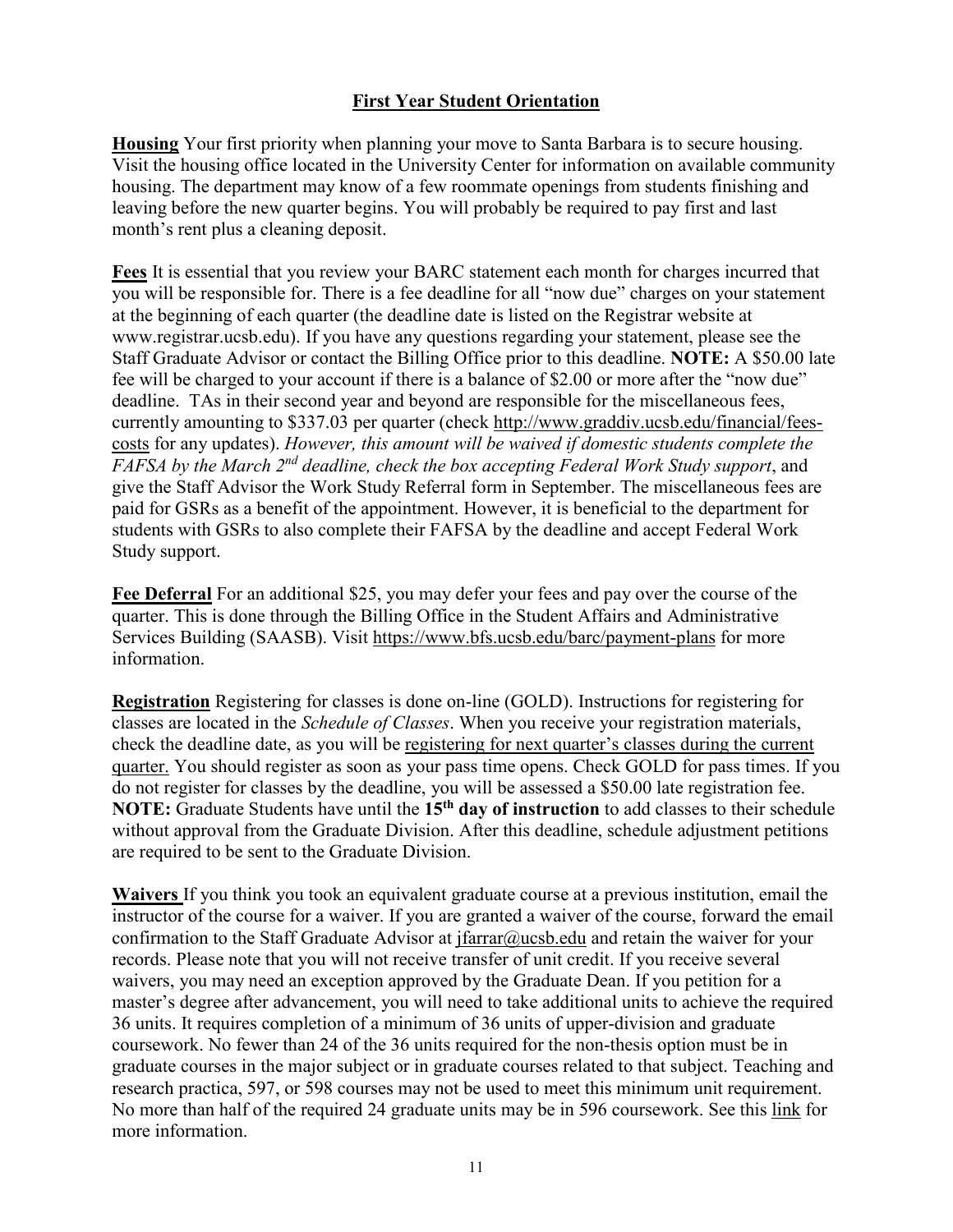**Departmental requirements for first quarter of registration** Graduate students are encouraged to enroll for a minimum of 12 units per quarter. You should obtain approval from the graduate advisor before enrolling for less than, or dropping below, 12 units. **First year Ph.D. students** should enroll in the course schedule listed below or otherwise discussed with the Faculty Graduate Advisor.

**New Student Orientation Meeting** The Campus-wide and Physics Department orientations will be held during the week before classes begin for all new students on campus. For more information on the Campus-wide Graduate Student Orientation, click on the following link: [http://www.graddiv.ucsb.edu/profdev/new-students.](http://www.graddiv.ucsb.edu/profdev/new-students) Please click on the following link for more information on the Campus-wide TA orientation: [http://oic.id.ucsb.edu/ta-training-programs/ta](http://oic.id.ucsb.edu/ta-training-programs/ta-orientation)[orientation.](http://oic.id.ucsb.edu/ta-training-programs/ta-orientation)

#### **Miscellaneous Department Information**

**Employment** If you are to be appointed as either a Graduate Student Researcher (GSR) or Teaching Assistant (TA), there are several forms that need to be filled out, including eligibility for employment in the U.S., which require that you present proof in the form of two identifications—Driver's License or Passport, Birth Certificate or Social Security card. Foreign students must provide visa information, passport, I-20 and unexpired I-94. You will be notified via email by Business and Financial Services (BFS) on how to verify these documents.

Your first paycheck will arrive the month following that for which your employment began. In Fall Quarter, this will be the first of November.

**TA Loan:** If you are appointed as a TA, you may apply for a TA loan up to the amount of your first month's salary beginning two weeks before classes start through the Office of Financial Aid. The loan will then be repayable in three installments by the end of the quarter (1/3 per month). For more information, visit this link: [https://www.bfs.ucsb.edu/barc/collections.](https://www.bfs.ucsb.edu/barc/collections)

**Offices:** All graduate students will be assigned desk space either in an office or in the laboratory in which they are working. Keys will be assigned during the first week of classes.

**Computer Accounts:** Each student should have an email account set up. Please visit: [http://www.physics.ucsb.edu/~forms/.](http://www.physics.ucsb.edu/%7Eforms/)

**Mailboxes:** Student mailboxes are in Broida 5019. The outgoing mailboxes in the main office are for departmental use only. The campus mail service **will not** take personal mail and/or any mail with stamps affixed. Outgoing personal mail must be deposited in U.S. mailboxes or taken to the Post Office on the ground floor of the UCEN. U.S. mailboxes are located near the Materials Research Lab (MRL), the Coral Tree Café and the bus loop.

**Copy Machines:** A copy machine is available in Broida 5019 for departmental business. Personal copies should be made at the copy shop located in the UCEN, or at the library.

**Computer Room:** A computer and printer are available for your use 24 hours a day in the graduate student computer room located in Broida 5019. The door may be opened with your personal doorcode.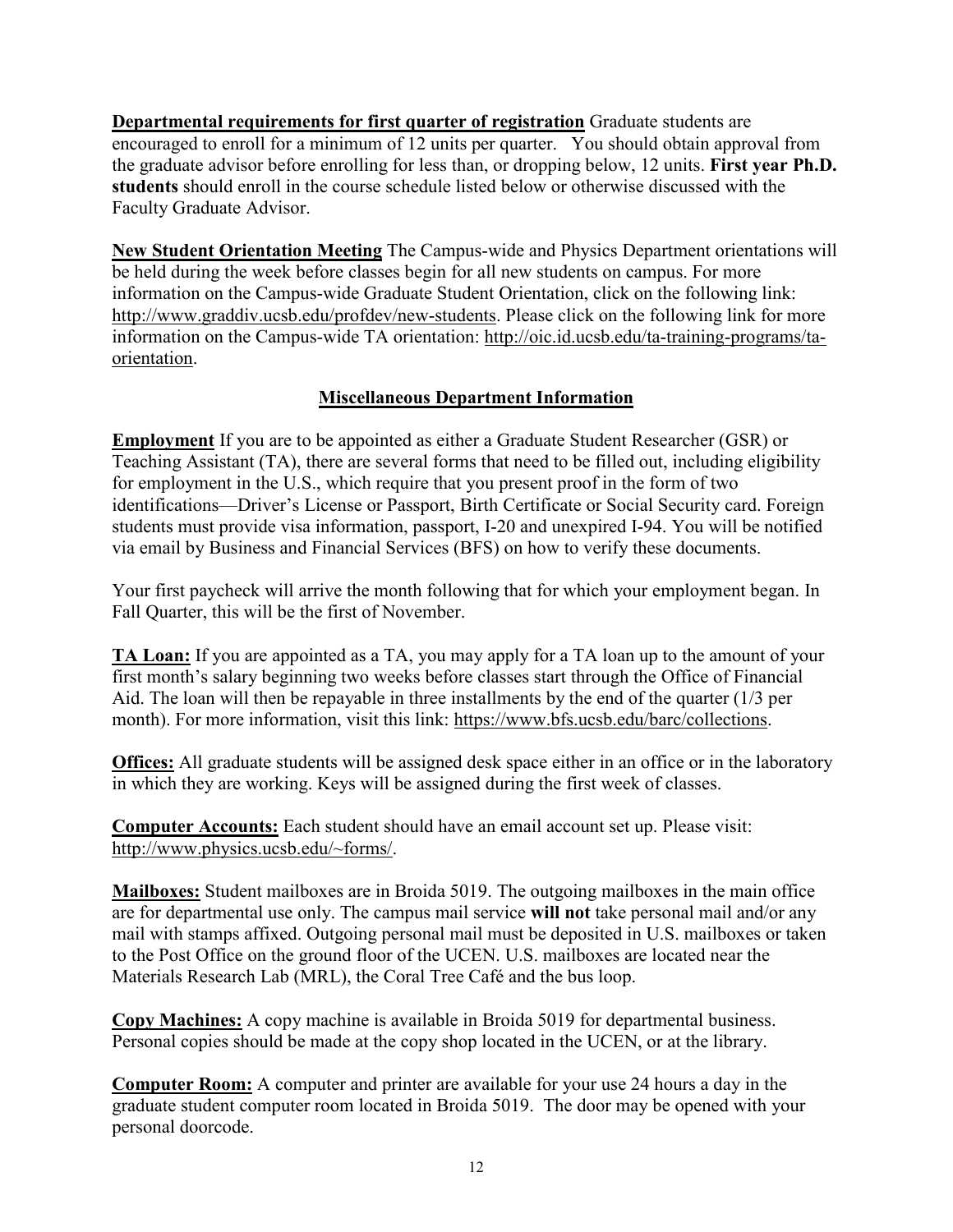#### **Storeroom Codes for TAs:**

The storeroom is located in Broida 1301 (just north of the elevator lobby). You may obtain supplies there for your TA or research work, but supplies you charge out MUST be related to your work. The storeroom code for TA-ing undergraduate courses is 07. The storeroom code for graduate courses is 0R. Ask your research advisor about the code to use for research supplies.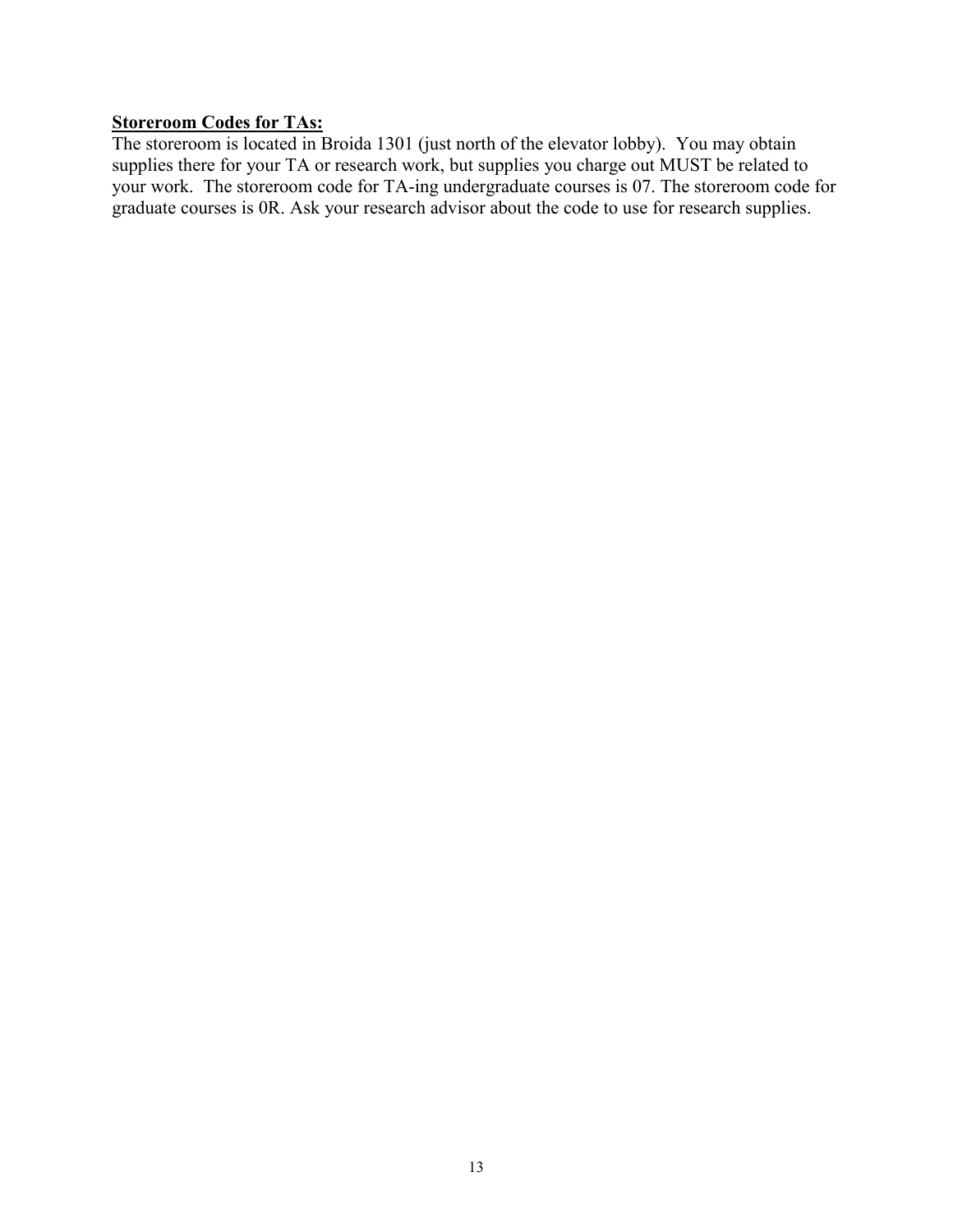## **UCSB Physics Department Graduate Student Handbook**

## **Academics**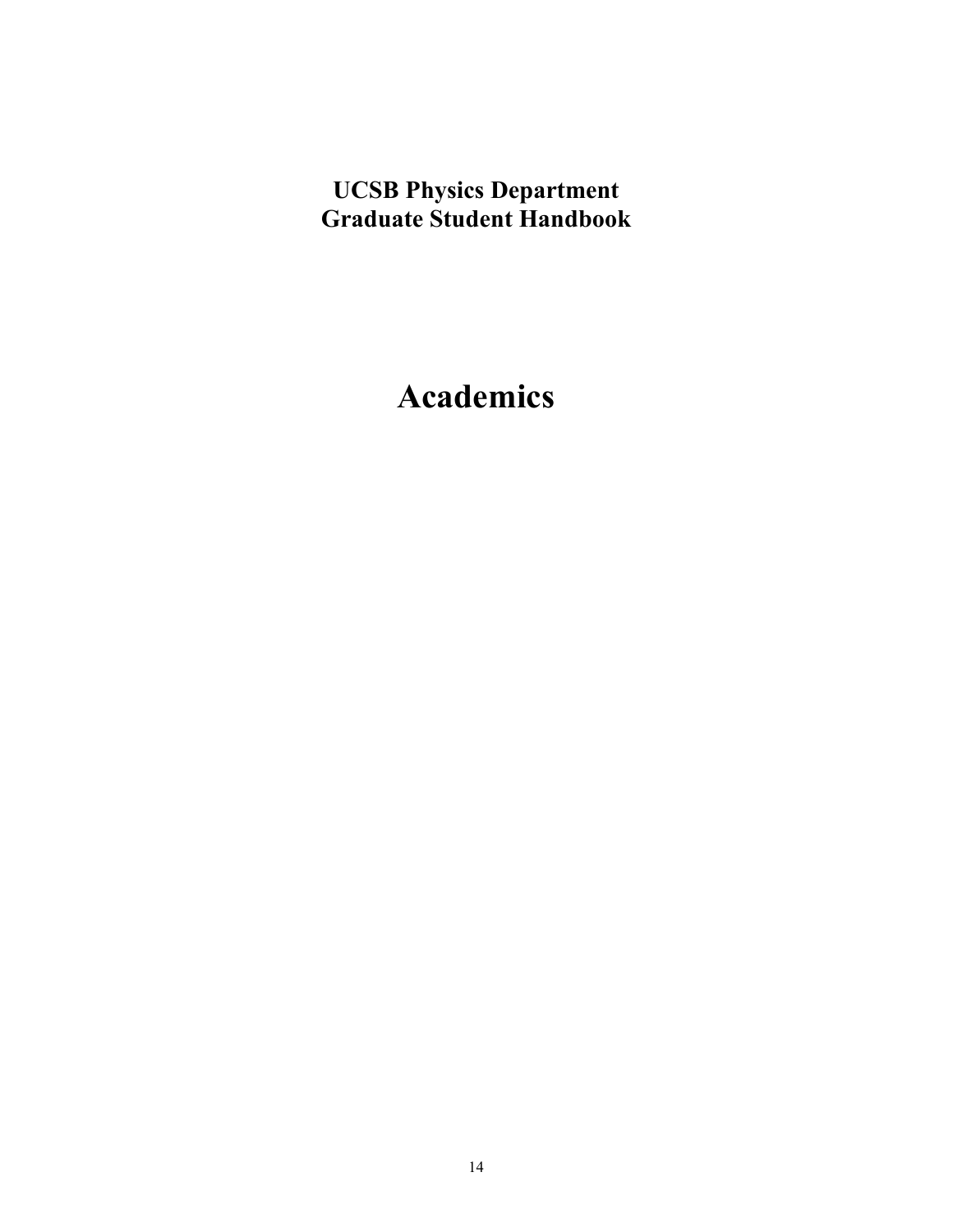#### **Outline of Academic Progress: Year 1**

#### **Quarterly**

- Complete the core course requirements with a minimum grade of B For the regular Physics PhD these are:
	- Classical Mechanics (Phys 205) or Galactic Dynamics (Phys 237). Physics 237 with a grade of B or better may be substituted for Physics 205 if the student has an official verification of demonstrated competency in Lagrangian Mechanics submitted by the Phys 205 instructor before enrolling in the course. If Physics 237 is used in this way as a substitution, it cannot be used as an elective.
	- Electromagnetic Theory (Phys 210A-B)
	- Quantum Mechanics (Phys 215A-B-C)
	- Statistical Mechanics (Phys 219)

Alternatively, for students undertaking the Astrophysics Emphasis the core courses are:

- 5 of the following 6 courses: Stellar Structure and Evolution (Phys 232), The Interstellar Medium (Phys 233), High Energy Astrophysics (Phys 234), Extragalactic Astrophysics (Phys 235), Cosmology (Phys 236), Galactic Dynamics (Phys 237).
- Ouantum Mechanics (Phys 215A)
- 2 of the following 4 courses: Electromagnetic Theory I & II (210A-B), Quantum Mechanics II (215B), Statistical Mechanics (Phys 219)

Enroll in the Graduate Seminar (Phys 260G) each quarter.

Enroll in 12 units per quarter. *Do not drop below 12 units without approval from the Grad Advisor*.

Complete an academic progress review with the Faculty Graduate Advisor each quarter.

Explore different areas of research taking place in the Department by attending seminars in the 260 series, Special Topics, and brown bag lunches. Begin to focus on your field of interest and explore research opportunities with faculty in that field. Begin thinking about which faculty you might like to have on your supervising committee.

Enroll in courses that contribute to meeting the following requirement before graduation: **Theoretical Students:** 5 advanced graduate courses with a minimum grade of B. One of these courses should be in an area clearly distinct from your field of specialization. **Experimental Students:** 3 advanced graduate courses with a minimum grade of B. Courses taken to satisfy the core course requirements cannot be used to satisfy this advanced course elective requirement.

**Astrophysics Emphasis:** 4 electives for theorists (with one in an area clearly distinct from your field of specialization) or 2 electives for observers/experimentalists.

#### **Fall**

Enroll in the Teaching Assistant Seminar (Phys 500) Fall Quarter. Be sure to sign the attendance sheet for credit.

Take steps to establish California residency; non-residents incur higher fees. Visit <https://registrar.sa.ucsb.edu/fees-residency/residency/residency-for-tuition-purposes> for instructions. Contact the Residence Deputy at (805) 893-3592 or at [ReqResidency@sa.ucsb.edu.](mailto:ReqResidency@sa.ucsb.edu)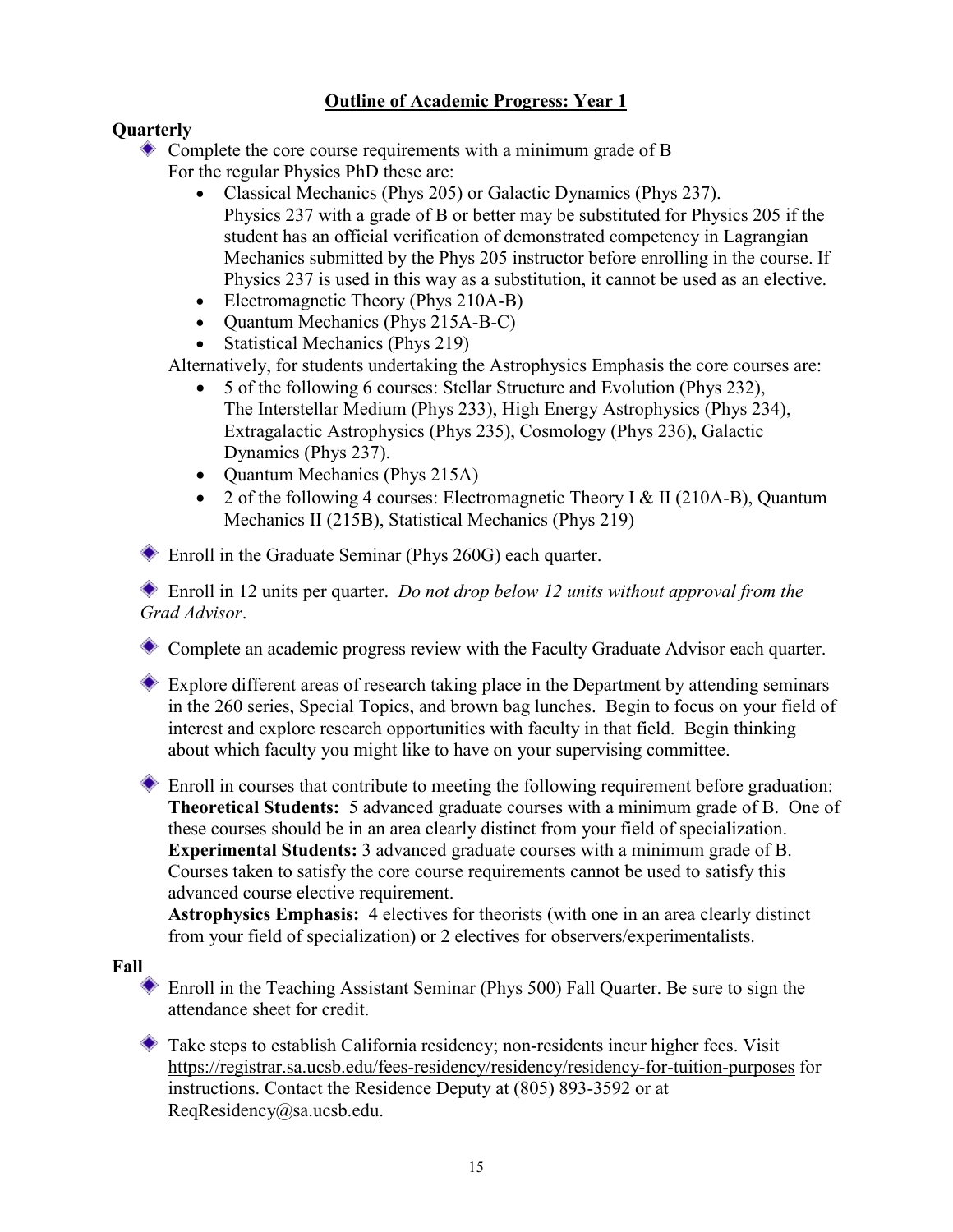Register for Winter quarter courses during Fall.

#### **Winter**

- Domestic students must complete the Free Application for Federal Student Aid (FAFSA) by March 2. Please accept Federal Work Study support; it is beneficial to the department.
- Apply to Graduate Division for Continuing Student Central Fellowships, if eligible. Deadline: March. For more information, check out [http://www.graddiv.ucsb.edu/financial/central-campus-fellowships.](http://www.graddiv.ucsb.edu/financial/central-campus-fellowships)
- Register for Spring quarter courses during Winter.
- Submit the Petition for Resident Classification to the Registrar's Office to ensure classification as a California resident before the start of Fall Quarter.
- Think further about forming your Supervising Committee, choosing a research advisor, whether you might begin a research project in the near future, and finding funding for the coming summer.

#### **Spring**

- Work with the Faculty Graduate Advisor to finalize your Supervising Committee and hold your first Annual Update meeting with your committee. You should inform them of your progress thus far, and they will give you advice on how to proceed with your studies, solidifying a relationship with a research advisor, and so forth.
- Look into finding a summer research project (ideally with GSR support), a summer reading course, or some other activity to further the pursuit of your PhD. The time over this summer is an important opportunity to launch your research; take time to plan it carefully.

#### **Summer**

- Register for Fall quarter courses.
- Accept Federal Work Study from the Financial Aid Office for the next academic year; print it off by logging onto Financial Aid account and bring to the Physics Department Office. Doing this will allow the Department to pay for your miscellaneous fees for the next year, even if you apply for work study and don't receive it.
- $\bullet$  If you are a domestic student, take steps to establish the Reclassification Residency Procedure by the end of Spring Quarter to become a California resident for Fall Quarter. Go to: [http://www.registrar.ucsb.edu/.](http://www.registrar.ucsb.edu/) Eligible students must establish residency their first year. *The student will be responsible for non-resident tuition if California residency is not established at the end of the first year.*
- Starting Fall 2015 for only the newly recruited student beginning in that quarter, the International Doctoral Recruitment Fellowship (IDRF) will pay for the Non-Resident Supplemental Tuition (NRST) to international doctoral students beyond their first year of residency who have not yet advanced to candidacy. The IDRF does not apply to current students who began graduate studies prior to Fall 2015. Please contact the Staff Graduate Advisor for details.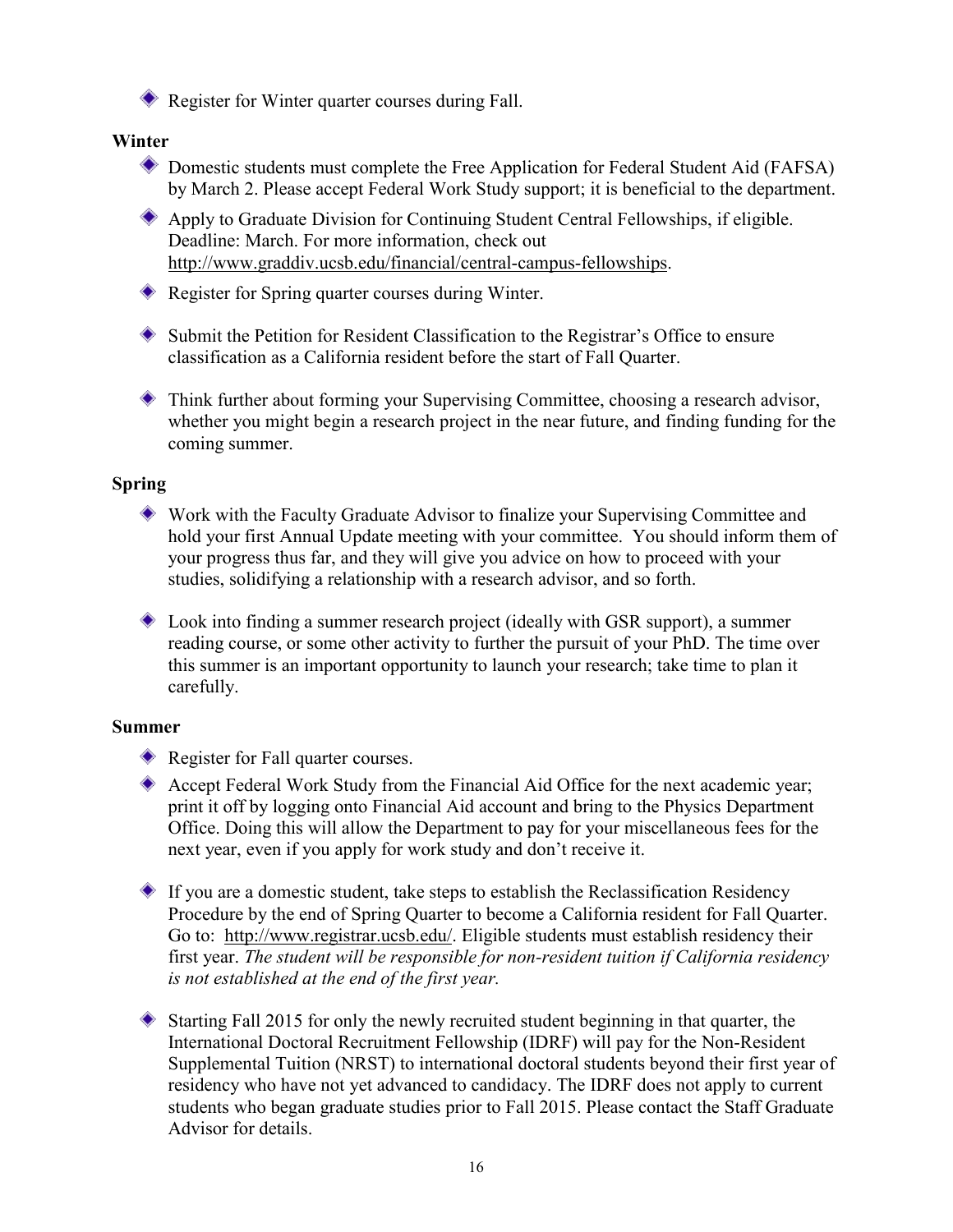#### **Outline of Academic Progress: Year 2**

#### **Quarterly**

Complete an academic progress review with the Faculty Graduate Advisor.

Enroll in 12 units per quarter. *Do not drop below 12 units without approval from the graduate advisor*.

Continue to enroll in courses that will meet the following course requirements: **Theoretical Students:** 5 advanced graduate courses with a minimum grade of B. One of these courses should be in an area clearly distinct from your field.

**Experimental Students:** 3 advanced graduate courses with a minimum grade of B. Complete any core course requirements that were not met with a minimum grade of B in year one.

#### **Fall**

Continue the process of establishing and solidifying your relationship with a research advisor. If you are still at an early stage of this process, consider enrolling again in the Graduate Seminar (Phys 260G) for information on current topics of research.

#### **Winter**

Domestic students must complete the Free Application for Federal Student Aid (FAFSA) by March 2. Please accept Federal Work Study support.

Apply to the Graduate Division for Continuing Student Central Fellowships. Deadline: March. For more information, check: [https://www.graddiv.ucsb.edu/central-campus](https://www.graddiv.ucsb.edu/central-campus-fellowships/new-continuing)[fellowships/new-continuing](https://www.graddiv.ucsb.edu/central-campus-fellowships/new-continuing)

#### **Spring**

- In order to advance to candidacy on time in year 3, you should be well established with a research advisor at least by the end of the summer. Consult with your supervising Committee and the Faculty Graduate Advisor for guidance if you have concerns about this timetable.
- Work with the Faculty Graduate Advisor to make any desired changes in your Supervising Committee. Hold the 2nd Annual Update meeting with your committee to inform them of your progress. They will advise you on how to proceed with your studies, how to prepare to advance to candidacy during year 3, and so forth.

Review procedure for advancing to candidacy next Winter.

#### **Summer**

- Accept Federal Work Study from the Financial Aid Office for the next academic year; pick up the acceptance letter from Financial Aid Office and bring it to the Staff Graduate Advisor in the Physics Department Office.
- Register for Fall quarter courses.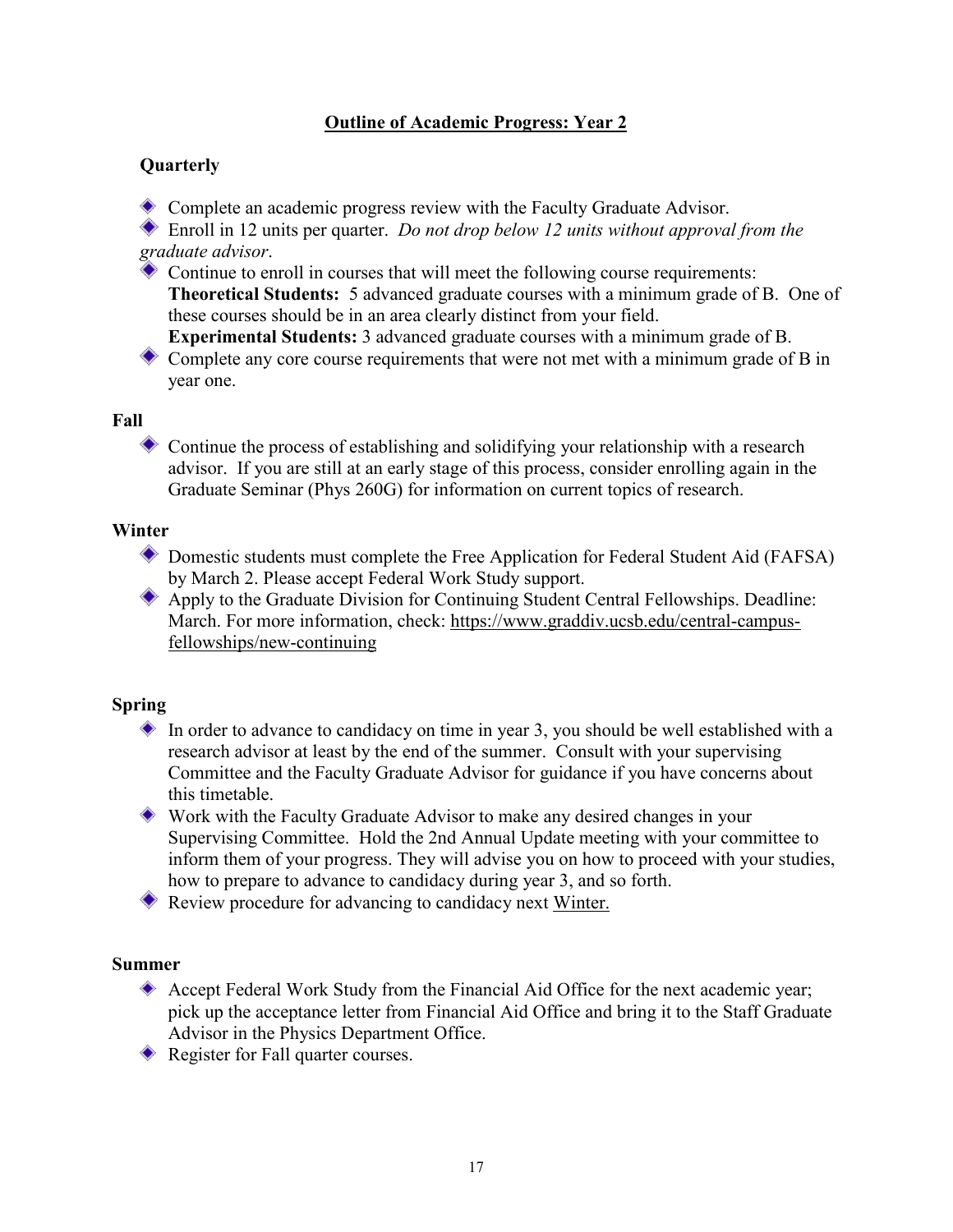#### **Outline of Academic Progress: Year 3**

#### **Quarterly**

Complete an academic progress review with the Faculty Graduate Advisor.

Continue to enroll in courses that will meet the following requirements: **Theoretical Students:** 5 advanced graduate courses with a minimum grade of B. One of these courses should be in an area clearly distinct from your field.

**Experimental Students:** 3 advanced graduate courses with a minimum grade of B.

In order to advance to candidacy on time, you should be well established with a research advisor by the start of year 3. If you have any concerns about this timeline, be sure to consult with your Supervising Committee and with the Faculty Graduate Advisor.

#### **Fall**

#### *In preparation for advancing to candidacy by the end of the Spring quarter, discuss advancement with the Faculty Graduate Advisor and your research advisor.*

#### **Winter**

- Domestic students must complete the Free Application for Federal Student Aid (FAFSA) by March 2. Please accept Federal Work Study support.
- Apply to the Graduate Division for Continuing Student Central Fellowships. Deadline: March. For more information, check: [https://www.graddiv.ucsb.edu/central-campus](https://www.graddiv.ucsb.edu/central-campus-fellowships/new-continuing)[fellowships/new-continuing](https://www.graddiv.ucsb.edu/central-campus-fellowships/new-continuing)
- Meet with Staff Graduate Advisor to nominate your advancement committee and schedule your advancement to candidacy (ATC) exam before the end of Winter Quarter.

#### **Spring**

- Advance to candidacy before the end of Spring quarter.
- Once Advanced, notify the department that pays you that you have advanced; you will be eligible for a salary increase, if you are a graduate student researcher.
- The advancement exam can take the place of this year's meeting of your Supervising Committee, but if so the committee must complete the Annual Update form.

#### **Summer**

- If you did not successfully advance to candidacy in Spring, retake the advancement exam. Unless you get a special exemption from the Faculty Graduate Advisor, you *must* pass this exam by the end of Summer.
- Register for Fall quarter.
- Accept Federal Work Study from the Financial Aid Office for the next academic year; pick up the acceptance letter from Financial Aid Office and bring it to the Physics Department Graduate Office.
- Be sure that you have held a meeting with your Supervising Committee at which the Annual Update form was completed. **This form must be turned in to the Staff Graduate Advisor by July 15 in order for your employment paperwork to be processed for the coming Fall quarter.**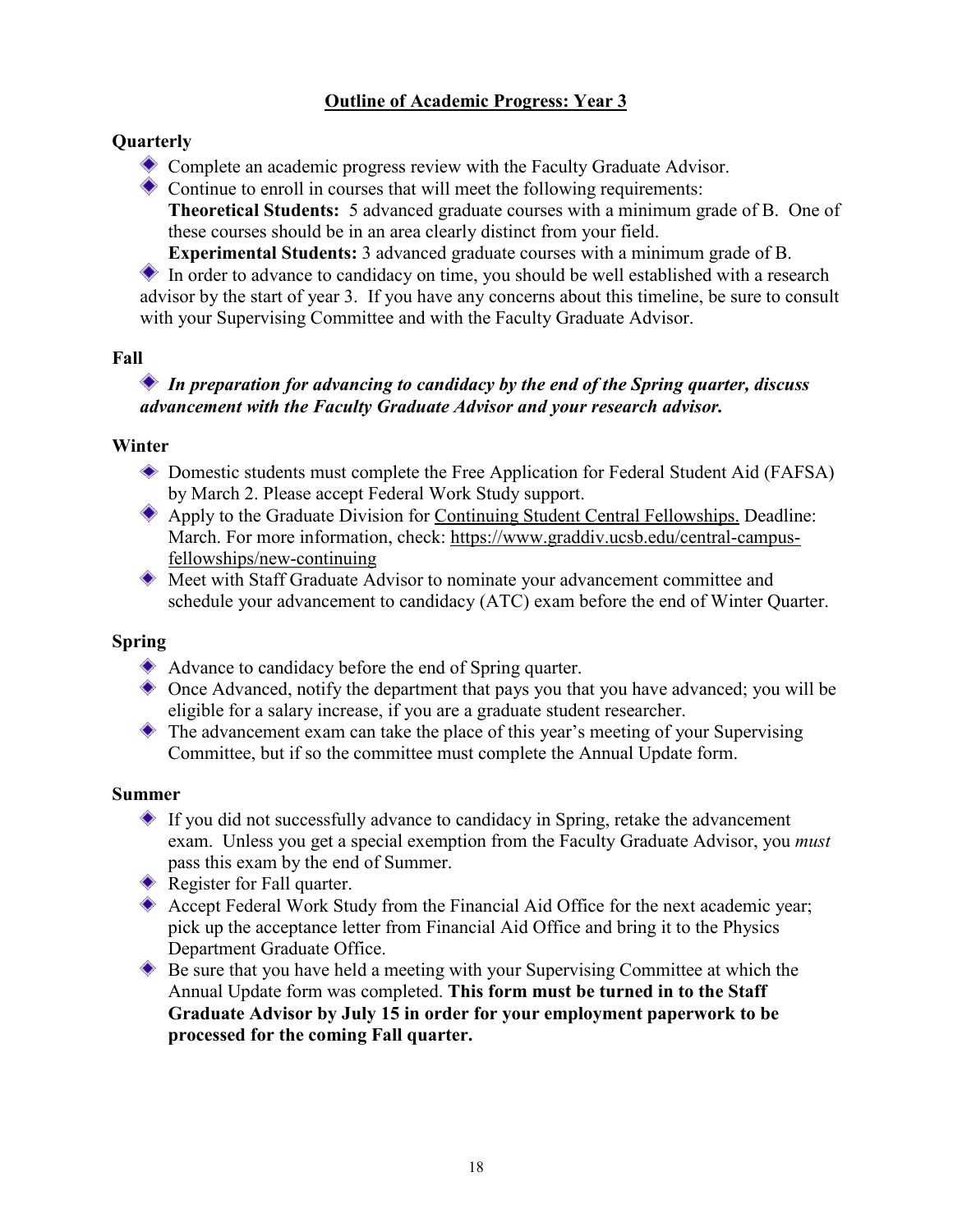#### **Outline of Academic Progress: Years 4+**

By the fourth year the majority of your course units will be in Phys 596 (Advanced Reading & Research) or Phys 599 (Dissertation Preparation). Physics 599 is reserved for a quarter or two before defending and has a unit limit.

The fourth year is the last year the Physics Department will guarantee funding through Departmental funds. The assumption is that by the fourth year all students will have secured a research advisor who will support them in the final years of study as a Graduate Student Researcher (GSR).

The final period of graduate study should be directed toward individual research and the preparation of your dissertation.

#### **Winter**

- Domestic students must complete the Free Application for Federal Student Aid (FAFSA) by March 2. Please continue to accept Federal Work Study support.
- Apply to Graduate Division for Continuing Student Central Fellowships. Deadline: March. For more information, check: [http://www.graddiv.ucsb.edu/financial/central](http://www.graddiv.ucsb.edu/financial/cont.htm)[campus-fellowships.](http://www.graddiv.ucsb.edu/financial/cont.htm)

#### **Spring/Summer**

 Hold an Annual Update meeting with your Supervising Committee. Turn in the completed Annual Update form to the Staff Graduate Advisor by July 15 so that your employment paperwork can be processed for the coming fall.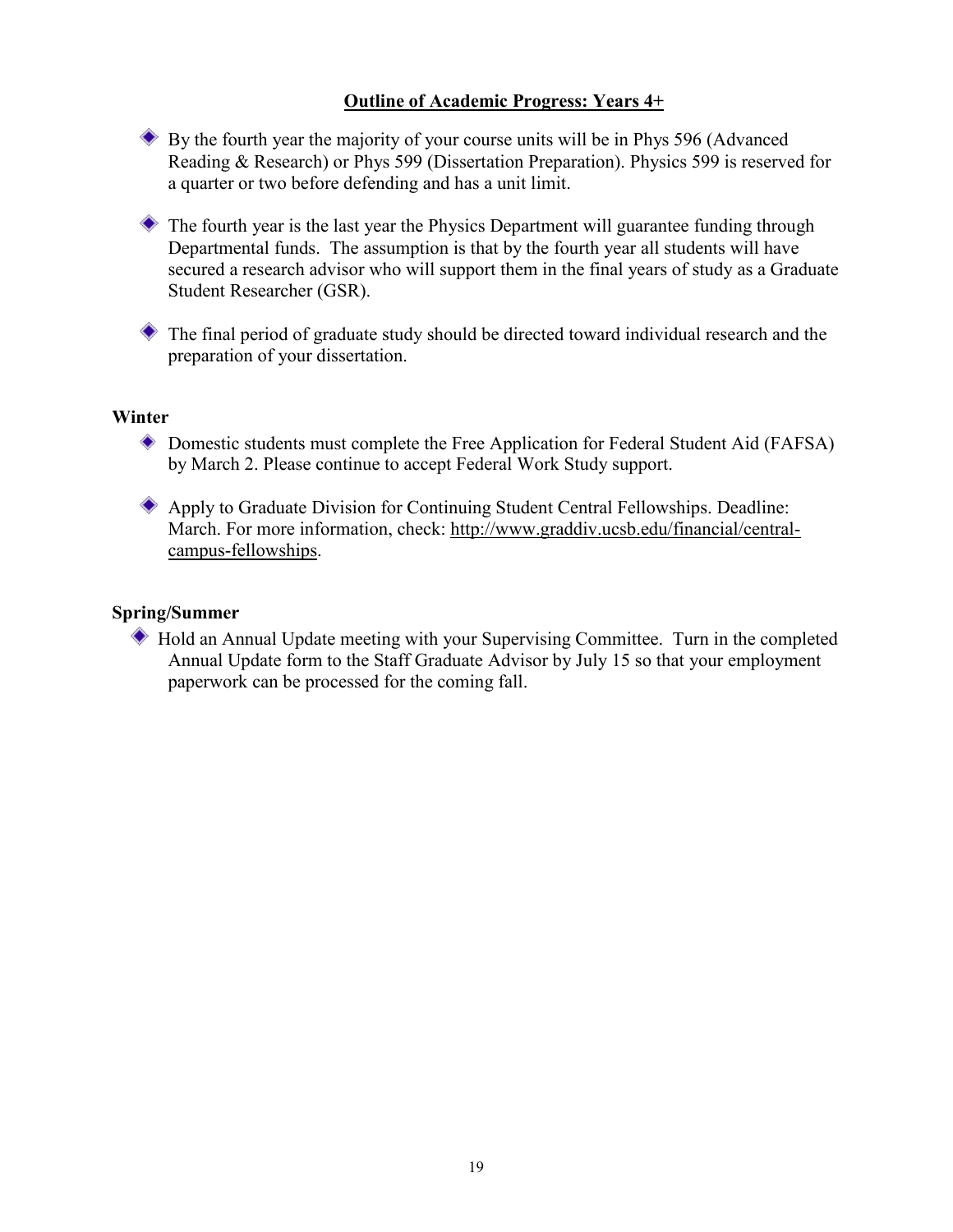#### **Advising**

All students who have not advanced to candidacy are required to meet with the Faculty Graduate Advisor (FGA) as requested by him or her. All first-year students will meet with the FGA at the end of the Fall and Spring quarters. All second year students will meet with the FGA in the Winter quarter. All third-year students will meet with the FGA in the Fall quarter. The FGA will schedule additional meetings as he or she feels necessary. Meetings with the FGA will be to discuss the students' progress to date, course selection, establishing a relationship with a research advisor, progress toward advancement, and other issues.

In addition, it is the student's responsibility to assemble a Supervising Committee (see below) to provide advice on how to proceed at each stage of your graduate studies. The student should hold an Annual Update meeting with this committee at least once a year, during which an Annual Update form will be completed. For first year graduate students, this meeting should occur during the Spring quarter. In later years, the student should consult with the chair of the committee to determine the best date for a meeting (probably Spring or Summer). The completed form is due by July 15.

#### **The Supervising Committee**

During the first year of graduate studies, the student should work with the Faculty Graduate Advisor to assemble a supervising committee of 3 faculty members. One faculty member must agree to serve as chair. The chair, and at least one other committee member must hold at least a partial ladder faculty (tenure track, not adjunct or lecturer) appointment in the UCSB Physics department. However, one member of the committee can be faculty from another department, adjunct faculty, etc., so long as this choice is approved by the Faculty Graduate Advisor. If this committee member becomes your primary research advisor, they will be listed as co-chair. The student should consult the Faculty Graduate Advisor before officially contacting faculty about serving as committee members or chair.

Note that agreement to serve as chair of a supervising committee does not constitute a promise to become the student's research advisor. The student and prospective chair are encouraged to explicitly discuss their mutual expectations in this regard when the committee is formed.

The members of the committee and the choice of chair can be changed at any time, if the changes are approved by the Faculty Graduate Advisor and by the new members/chair of the committee. The Staff Graduate Advisor can provide you with the appropriate form. After advancement to candidacy, the supervising committee will consist of 3 members from the student's Dissertation Committee.

The regular Annual Update meeting with this committee is not an exam; it is informal and advisory in nature. However, holding this meeting is an official requirement. Students who do not turn in the completed Annual Update form to the Staff Graduate Advisor by July 15 may not be considered to be in good standing, and their employment paperwork for the coming Fall may not be processed. This may in turn result in financial penalties for the student.

Furthermore, in some cases the Graduate Advisor may ask the Supervising Committee to hold a special meeting to review the student's progress and issue official recommendations to the department. The student will be notified at least two weeks in advance if such an official review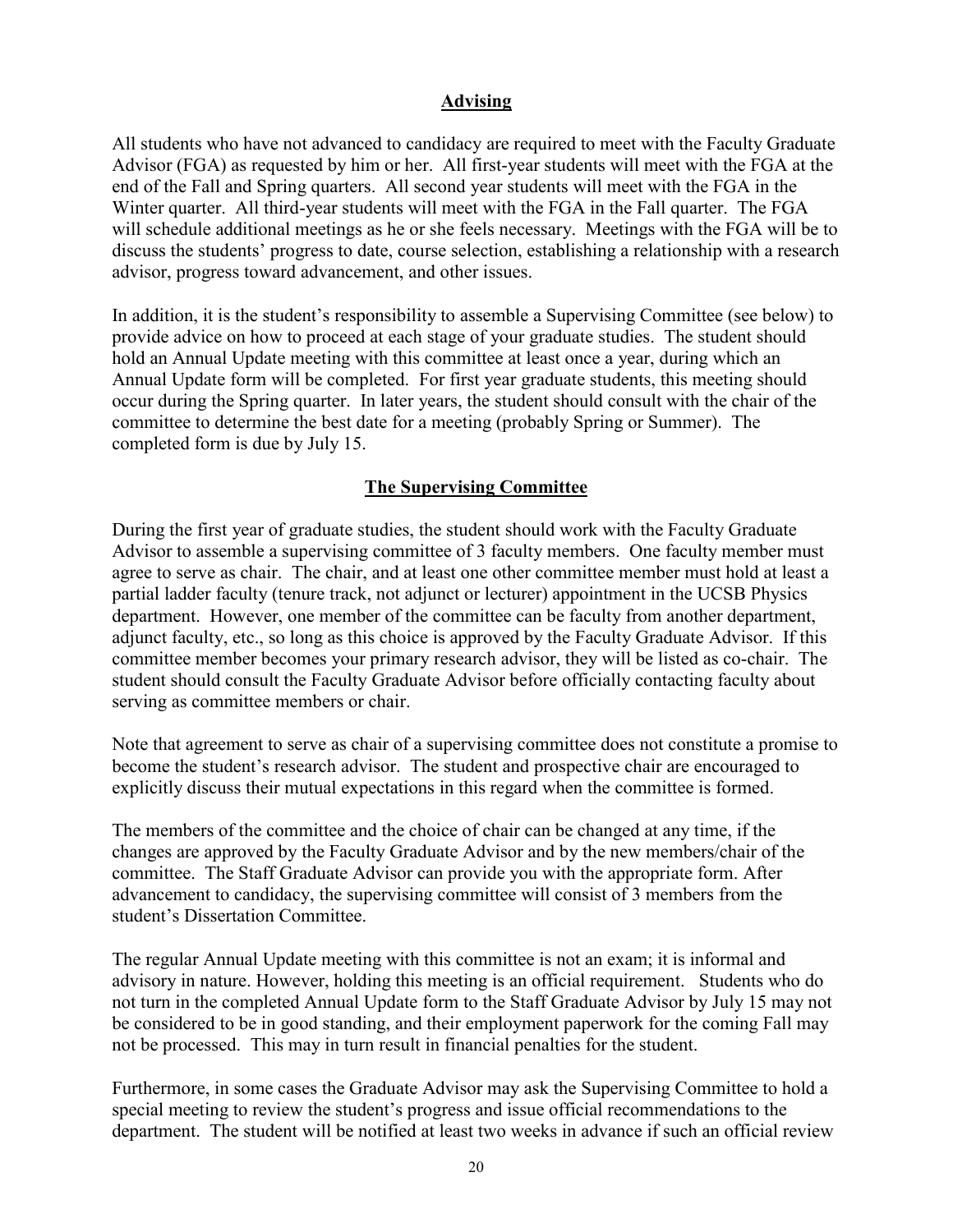is to occur. At the student's discretion, the Annual Update form can also be completed at such a review, so that it takes the place of the usual Annual Update meeting.

#### **The Annual Update Meeting**

The regular Annual Update of the Supervising Committee is informal and advisory in nature. It is not an exam. First year graduate students should hold their meeting during Spring quarter. In later years, the student should consult with the chair of the committee to determine the best date for a meeting (probably Spring or early summer). However, the deadline for turning in the completed Annual Update form to the Staff Graduate Advisor is July 15. (Students are not required to submit this form during a year when they advance to candidacy or defend their PhD.) After establishing times and dates when the committee members are available, the student may contact the Staff Graduate Advisor for help in finding and booking an appropriate room.

At the meeting, the student will briefly (in 5-10 minutes) explain their progress to date, after which the committee and student will discuss future plans and make recommendations. The committee will generally also hold a short closed-door discussion during which the student is not present. Finally, the committee will work with the student to complete and sign an Annual Update form, which the student will return to the Staff Graduate Advisor.

In the first year, the student's summary should describe coursework completed to date, steps the student has taken toward finding a research advisor, and an overview of any research in which the student has participated thus far. The student should also propose a tentative plan for how they would like things to proceed over the next year, including sources of support (e.g. fellowship, GSR, TA, etc.). This tentative plan should be viewed as a starting point for a conversation with the committee who will help to refine the plan. Finally, the student is encouraged to report any difficulties or problems they have faced in their search for a research advisor and project and to solicit advice from the committee.

In succeeding years, the student's summary should focus on progress since the last annual meeting and on proposing a tentative plan through either advancement or completion of the dissertation as appropriate. Senior students may wish to present a more detailed description of their research. Nevertheless, the student is encouraged to keep their summary brief and to avoid giving a full research seminar unless specifically requested by the committee. The student should consult with the committee chair as to particular topics to be addressed. However, in all cases the student and committee should explicitly discuss plans for the student's future support (e.g. fellowship, GSR, TA, etc.).

**Non-synchronous meetings:** Students who have a solid research advisor, i.e., "Yes" on question 3 below, have the option to meet separately with each member of their committee rather than scheduling a group meeting, *only if all members of the committee agree to this procedure*. In this case, the student should meet first with the research advisor to complete the form, then discuss the answers with each other member of the committee and collect their signatures.

While the Annual Update Meeting is not an exam, it is an official requirement that must be completed by July 15 of each year, except in years the student advances to candidacy or defends a PhD. **The responsibility to schedule the Annual Update Meeting and to complete and submit the paperwork falls on the student, not the committee chair.** Students who do not complete this requirement are not considered to be in good standing. They may be placed on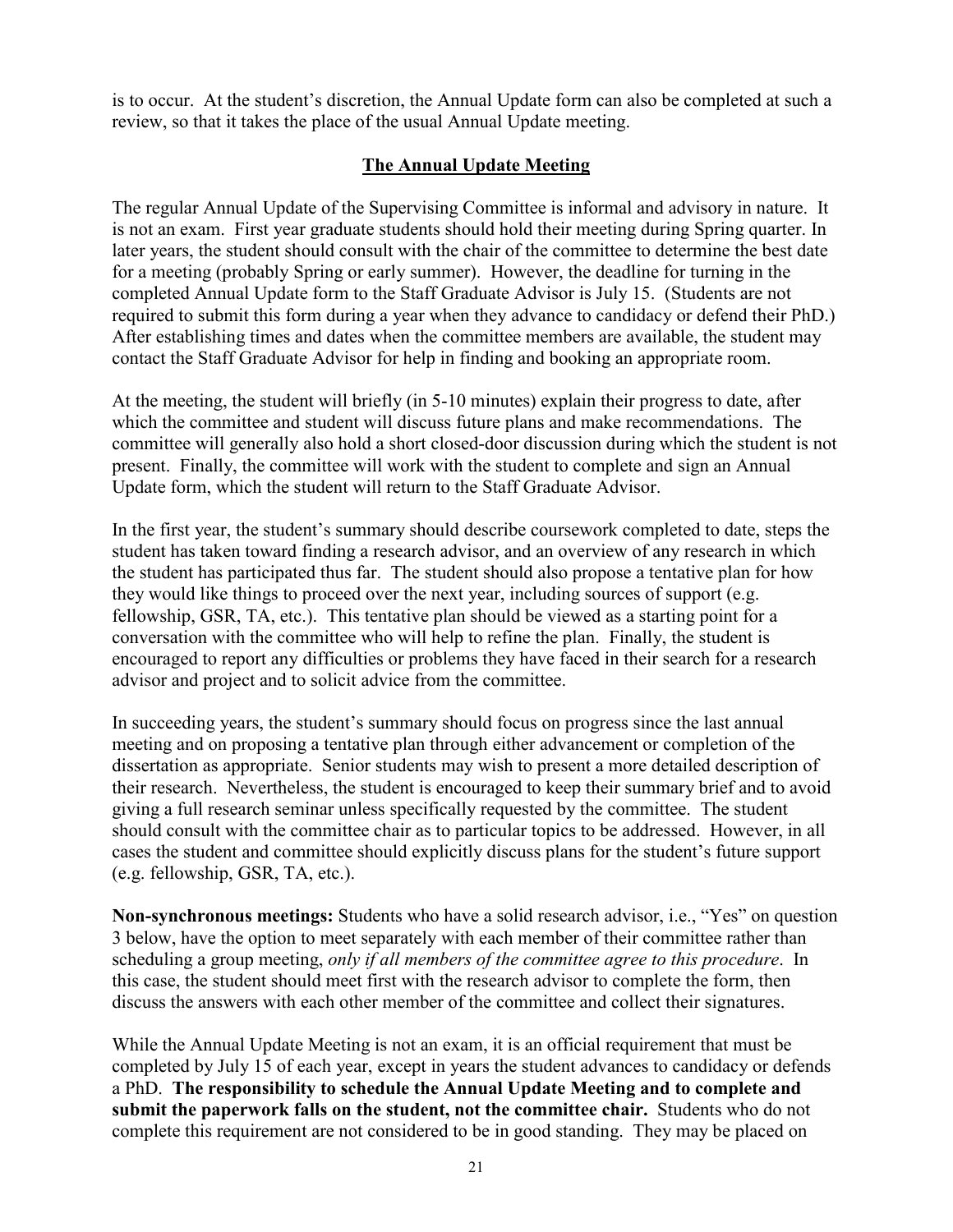academic probation, and any GSR or TA appointments may be blocked until the meeting has been held and the Annual Update form has been turned in. If this continues for too long, it may result in financial penalties for the student.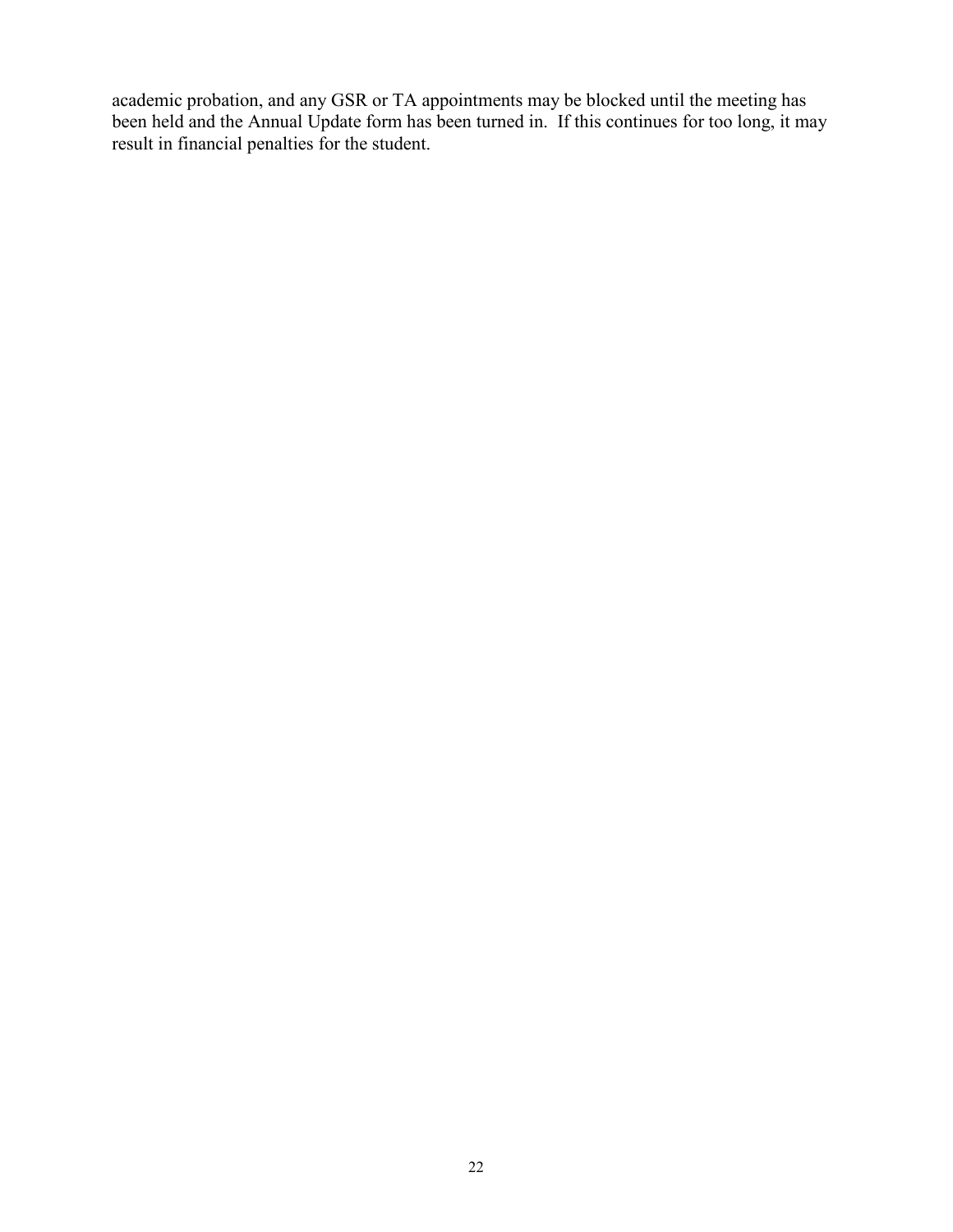#### **Annual Update Form**

This form is to be completed and signed at each Annual Update meeting. Non-synchronous meetings are allowed if all members and the student agree. The student must give a copy of the signed and completed form to the Staff Graduate Advisor by July 15, unless the student advanced to candidacy (or defended a dissertation) within the previous 12 months. Attach additional pages as needed to answer the questions below. The student and committee members should initial or sign each additional page. Brief answers are fine. Longer answers are appreciated where the committee feels they will be of use to the graduate advisor.

| <b>Printed name</b> | <b>Signature</b> | <b>Today's Date</b>                                                                                                                                                                                                                                                                                                                                                                                                                                                                                                                                                                                         |
|---------------------|------------------|-------------------------------------------------------------------------------------------------------------------------------------------------------------------------------------------------------------------------------------------------------------------------------------------------------------------------------------------------------------------------------------------------------------------------------------------------------------------------------------------------------------------------------------------------------------------------------------------------------------|
|                     |                  |                                                                                                                                                                                                                                                                                                                                                                                                                                                                                                                                                                                                             |
| timely completion.  |                  |                                                                                                                                                                                                                                                                                                                                                                                                                                                                                                                                                                                                             |
|                     |                  |                                                                                                                                                                                                                                                                                                                                                                                                                                                                                                                                                                                                             |
|                     |                  |                                                                                                                                                                                                                                                                                                                                                                                                                                                                                                                                                                                                             |
|                     |                  | Student:<br>When did the student begin graduate studies (e.g., Fall 2012):<br>Has the student completed all required coursework (including electives)? If not, give a tentative plan for its<br>Does the student have a solid ongoing relationship with a research advisor? If so, with whom? If not, what<br>steps should the student follow over the next year toward establishing and solidifying such a relationship?<br>What steps remain before the student can advance to candidacy (if not yet advanced) or to defend a<br>dissertation (if already advanced)? Is the student making good progress? |

5. **ATC & Defense dates:** Recall that advancement is required by the end of Spring quarter of the student's  $3<sup>rd</sup>$  year and that a student who does not pass this exam must retake it by the end of Summer quarter. Recall also the department's 6 year normative time (from entry) for completing a PhD, and that failure to complete a PhD within 3 years of advancing places the student in so-called P3 status.

**ATC date (if unadvanced, give estimate with confidence level, e.g., 80%):\_\_\_\_\_\_\_\_\_\_\_\_\_\_\_\_\_\_\_\_\_**

**Estimate Defense date with rough confidence level:** 

- 6. What financial support is expected between now and completion of the PhD? (E.g., what mix of fellowships, GSRs, and TAships). Recall that the department guarantees funding (for students making good progress) only through the 4<sup>th</sup> academic year.
- 7. Please note any additional concerns that the student or committee wish to record. The student and committee are also encouraged to contact the Faculty Graduate Advisor privately about concerns they do not wish to record on this form.

| Chair:       |           |      |
|--------------|-----------|------|
| Printed name | Signature | Date |
| Member #2:   |           |      |
| Printed name | Signature | Date |
| Member #3:   |           |      |
| Printed name | Signature | Date |
|              |           |      |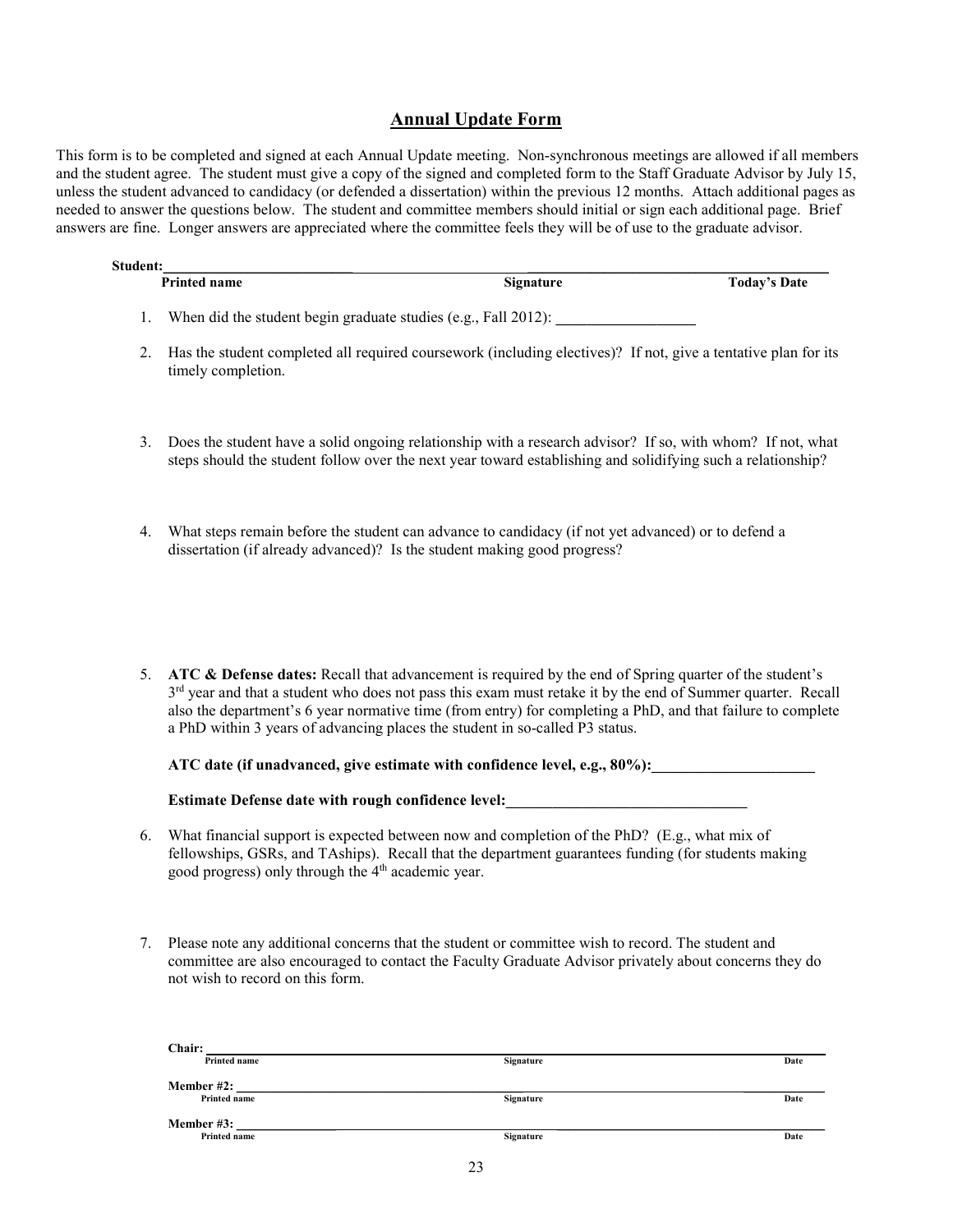#### **Normative time to Degree:**

Normative time is the number of twelve-month years which a department's faculty consider to be a reasonable time for completion of a particular Ph.D. program by a full-time student who matriculates with no deficiencies. Normative time in Physics is 6 years. Normative time, however, is a departmental statement of ideals, not actual averages or individual possibilities. For this reason, some students will advance to candidacy and/or graduate before the normative time, and some will take longer. Students who require more time to advance or graduate will need to petition the Department for an extension to the degree deadline. In practice, roughly 75% of UCSB Physics PhDs are awarded within normative time.

In the first year past normative time, Graduate Division will place the student on "warning" status. The only penalty is that the student is not eligible for central funds. This means that they cannot receive Central Fellowships and that the miscellaneous fees can no longer be paid by the department.

In the  $2<sup>nd</sup>$  year past normative time, Graduate Division will typically place the student on Academic Probation. While this does not appear on the student's final transcript, it does prohibit receipt of central funds or academic employment. However, Graduate Division states that exemptions for GSR employment will be granted on a regular basis.

After one year or more on probation, the department will be asked (quarterly) to recommend either continued employment or dismissal.

#### **P3 Status:**

Students more than 3 years past their advancement to candidacy who have not yet received their PhD are said to be in P3 status. UCSB does not receive funds from UC for such students. As a result, P3 students are not eligible for central funds (see above).

Most importantly: International students in P3 status must pay *full* non-resident tuition.

**Probation and Dismissal** Only the Dean of Graduate Division may dismiss a student from graduate standing. This is done on the recommendation of departmental faculty. Graduate students are required to maintain a minimum grade point average of 3.0 in all upper division and graduate courses. In addition, students are required to make continual progress towards the degree. Students who fail to meet either requirement may be placed on Academic Probation by Graduate Division. Probation is intended to provide students whose performance is less than satisfactory a period of time in which to make up their deficiencies. The department and Graduate Division will notify students who are being placed on Academic Probation. The department will provide written notice to the student indicating the work that the student must complete in order to attain minimum standards and set a reasonable time limit within which that work must be completed.

The consequences of Academic Probation include loss of academic student employment and the corresponding benefits of that employment (payment of fees and health insurance).

#### **Degree Requirements**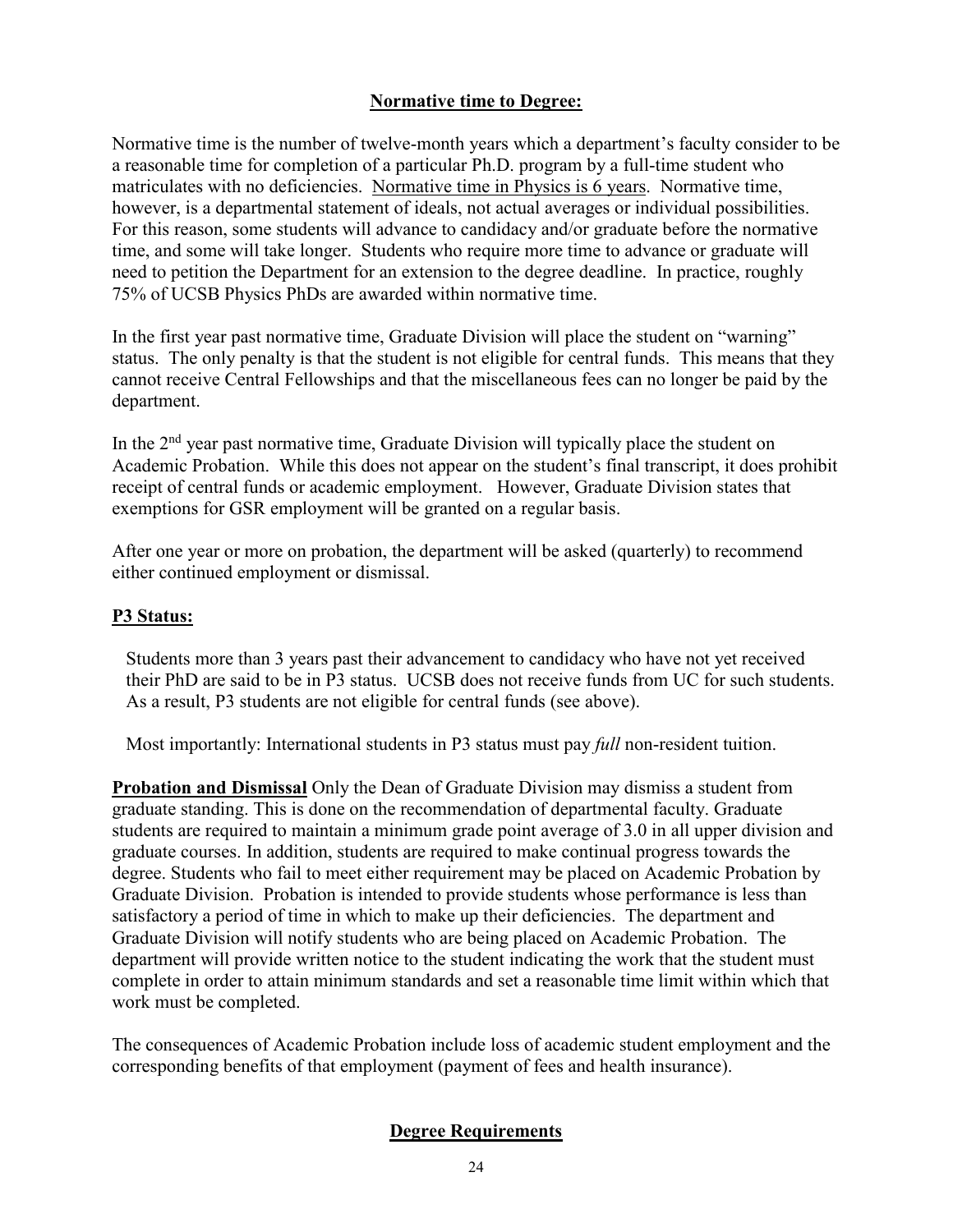#### **Ph.D. Degree:**

- Satisfy Departmental advancement to candidacy procedures including core course requirement and electives. (See the following section on Advancement to Candidacy in the Physics Department)
- Complete a minimum of 36 units of graduate course work, which consists of a program of study approved by the Supervising Committee.
- Pass Candidacy Exam proposal and defense of dissertation topic (See Advancement to Candidacy Procedure).
- Submit and orally defend the dissertation.
- Student must be registered and in residence for six quarters to satisfy residency requirement.
- International Students must satisfy the requirements for English as a Second Language (there is no foreign language requirement).

#### **Selecting a Research Advisor**

The choice of a Research Advisor is one of the most important decisions you will make as a graduate student. The decision should be made by the third year, and it is reasonable to devote significant thought to who your advisor will be.

There are three formal mechanisms in Physics for distribution of research information to help you with this choice: The Departmental website; the seminar series, in particular the Graduate Seminar 260G; and the special topics seminars and brown bag lunches coordinated by research groups; and the Faculty Graduate Advisor.

The 260G series of short, informal talks are designed for the faculty to inform graduate students about their respective research. First year students are required to attend Graduate Seminar (260G) because this is perhaps the only time students will be able to obtain a comprehensive idea of the overall breadth and activity of the work in the Physics Department.

Following these seminars, it is in the student's best interest to meet individually with each faculty member to discuss projects and areas of research. It is also a good idea to attend the department colloquia to find out more about research groups at UCSB. Meeting the faculty and attending seminars is essential to selecting a Faculty Advisor.

You should also pursue informal information gathering mechanisms. Talk to existing students and postdocs in prospective groups to learn what the working environment is really like and what financial and other support can be expected. Your more senior grad student colleagues are a wealth of information. Contact the Faculty Graduate Advisor for advice if you have difficulties in finding an appropriate research advisor.

#### **Advancing to Candidacy in the Physics Department**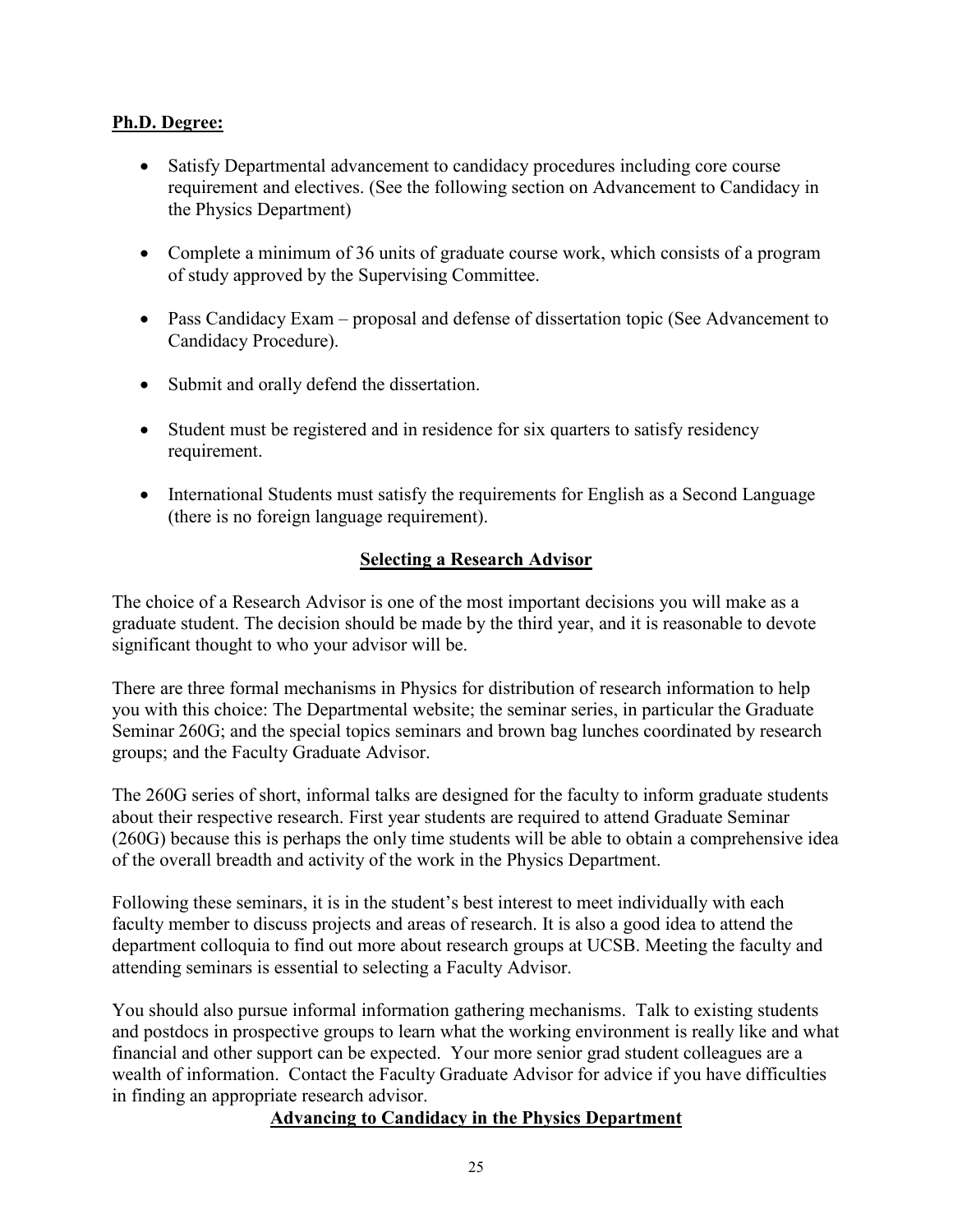**Physics graduate students must advance to candidacy by the end of Spring Quarter of their third year.** A description of what the advancement exam entails and how to prepare for it follows. The Ph.D. program is structured such that your basic coursework will be completed in the first two years, giving you the foundation necessary to focus on directed research in your field beginning in year three. The objective of the advancement exam is not a measure of your research. Rather, the purpose is to determine whether you have gained sufficient knowledge of your particular field and whether you are progressing at an appropriate rate toward completion of your PhD.

The Department regulates advancement to candidacy. When a Ph.D. candidate completes his/her oral candidacy examination, the Ph.D. form II is completed by the Staff Graduate Advisor and forwarded to the Graduate Division. **Note: Students must be registered during the quarter that the candidacy exam is taken unless it is taken during summer quarter.** 

To be eligible for advancement, the student must have registered for three consecutive quarters, have a GPA of at least 3.0 with no incomplete grades, and satisfy the Department advancement requirements. These requirements include completion of the core courses and electives. (Three electives are required for observational/experimental students and five electives are required for theoretical students for the regular Physics PhD. For the Astrophysics Emphasis, the elective requirement is two for observational/experimental students and four for theoretical students. For theory students, at least one elective must be in an area clearly distinct from your field.) All courses and electives must be taken for a grade and passed with a grade B or higher.

After passing the ATC exam (see below), the student pays a \$50 advancement to candidacy fee to the BARC Office (SAASB 1212) and brings the receipt to the Graduate Division. The student is then formally advanced to candidacy. Note that the student does not advance until the fee is paid.

#### **Advancement to candidacy has several benefits:**

- 1. The candidate is eligible for faculty privileges at the library. To receive a new library card, the candidate takes a validated receipt from the Graduate Division to the library.
- 2. Candidates appointed as a GSR are automatically eligible for an increase in GSR salary from step 8 to step 9, which corresponds to an increase of approximately \$226 per month for a 49.99% appointment, as of 2018 salaries. TAs and students on fellowship support are not eligible for an increase in pay.
- 3. Beginning the quarter following advancement to candidacy, foreign students will receive a 100% reduction of the nonresident tuition for nine quarters. If the degree is not completed by the end of the ninth quarter, nonresident tuition will again be assessed at the full rate.

#### **Advancement Exam Deadline:**

All students must take the exam by the end of Spring Quarter of the third year. If the exam is not passed, it must be retaken by the end of Summer Quarter of the third year. Students who do not take the exam on schedule and have not received an extension are subject to withdrawal of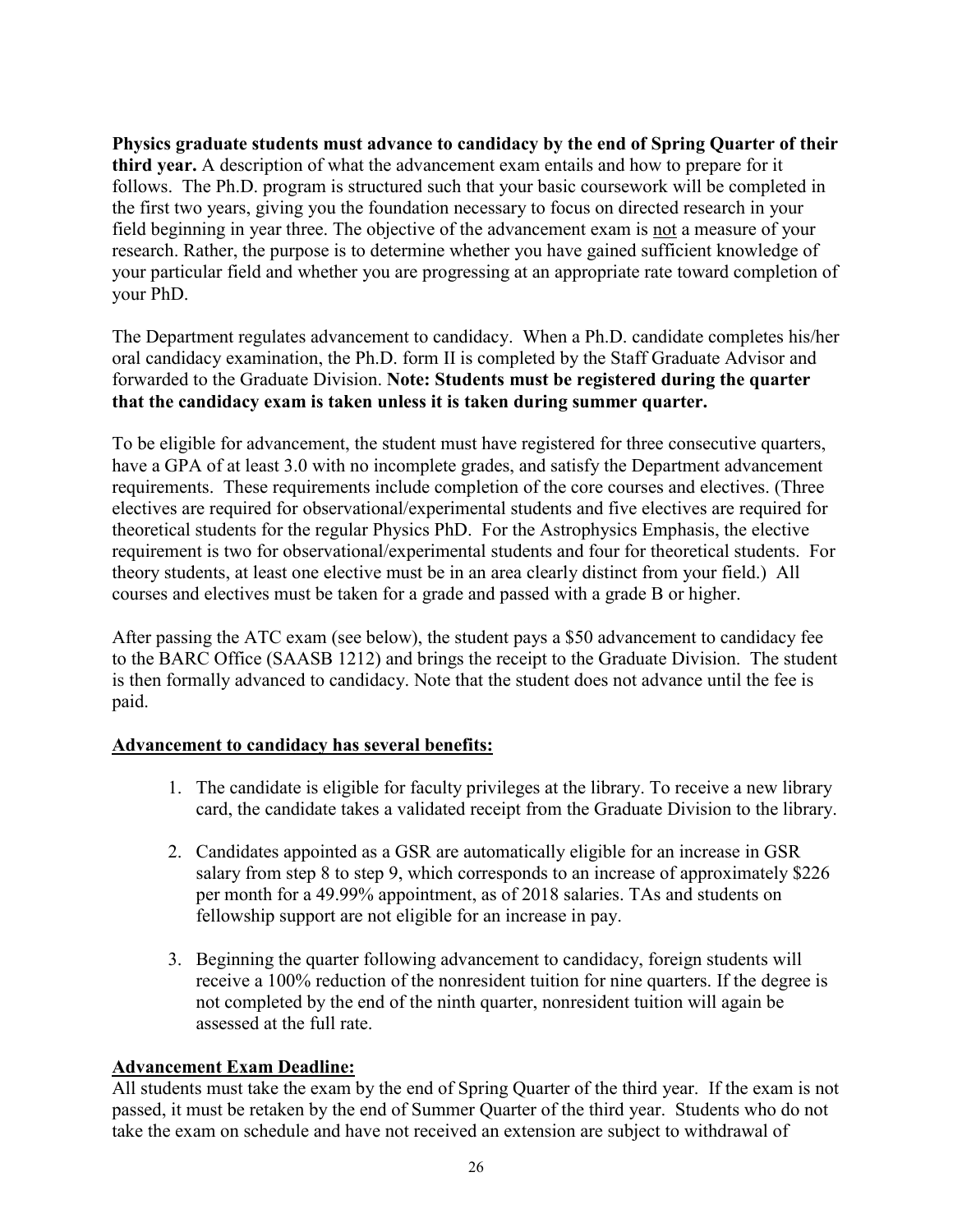financial support by the department or dismissal from the program on the grounds of not making adequate progress toward the degree. Students who fail the exam for the second time will be dismissed from the program on the same grounds.

If a student fails the exam, the advancement committee must provide a written account of what they found to be lacking, along with suggestions for how to remedy the problems. The student must then retake the exam by the end of spring quarter of the third year.

Contact Jennifer Farrar at  $\frac{i\arctan(\omega)}{\cosh(\omega)}$  to schedule the exam and prepare the forms to nominate your committee via the [Committee Nomination Form I and Conflict of Interest](https://www.graddiv.ucsb.edu/docs/default-source/academic-services-documents/formi-coi-05-19.pdf?sfvrsn=5eff6051_0)  [Disclosure.](https://www.graddiv.ucsb.edu/docs/default-source/academic-services-documents/formi-coi-05-19.pdf?sfvrsn=5eff6051_0) Even if a Supervising Committee is established, the Form I must be submitted and approved. If any changes are made to your committee, a [Committee Form I-A](https://www.graddiv.ucsb.edu/docs/default-source/academic-services-documents/form-ia-10-17.pdf?sfvrsn=87746151_0)  [Changes in Thesis or Doctoral Committee](https://www.graddiv.ucsb.edu/docs/default-source/academic-services-documents/form-ia-10-17.pdf?sfvrsn=87746151_0) must be submitted and approved by Graduate Council. Changes made via the departmental [Contract to Create or Change Supervisor Committee](https://www.physics.ucsb.edu/sites/secure.lsit.ucsb.edu.phys.d7/files/sitefiles/Contract%20to%20Create%20or%20Change%20a%20Supervising%20Committee_8_2_12.pdf) are not approved by Graduate Council. Therefore, the Form I-A must be submitted. See Staff Graduate Advisor for the DocuSign forms and assistance.

#### **Extension to ATC Exam Deadline:**

An extension to the Spring quarter deadline may be granted due to personal, medical or family circumstances, or to an approved research related absence that sets the student back in their academic progress. The Faculty Graduate Advisor and the faculty mentor/research advisor must be informed of the circumstance when it arises and would grant an extension in a written academic progress report outlining the extended advancement timeline.

#### **The Nature of the Exam:**

Students should demonstrate that they understand the overall situation in the field: what are the established results and what are the most important problems that are currently being addressed? Students should also propose a possible line of research and justify its potential significance. To ensure that the student and the committee agree on what constitutes an acceptably broad definition of *field*, the student will submit a brief synopsis (see ATC synopsis form below) at the time the exam is scheduled. The synopsis must be approved by both the chair of the committee and the Wiseperson. Advancement exams are closed exams, which means that only the student and the committee members can be present. (The thesis defense, by contrast, is an open exam.)

Students should give a presentation that is not more than 30 minutes in length. At least one third should be devoted to reviewing the overall situation in your field.

Students will be evaluated on whether:

- a) the presentation addresses the underlying physics issues of the field and shows a reasonable understanding of the important problems;
- b) the student is able to respond adequately to questions from the committee;
- c) the student is progressing at an appropriate rate toward completion of a PhD.

Students must do well in all areas in order to pass.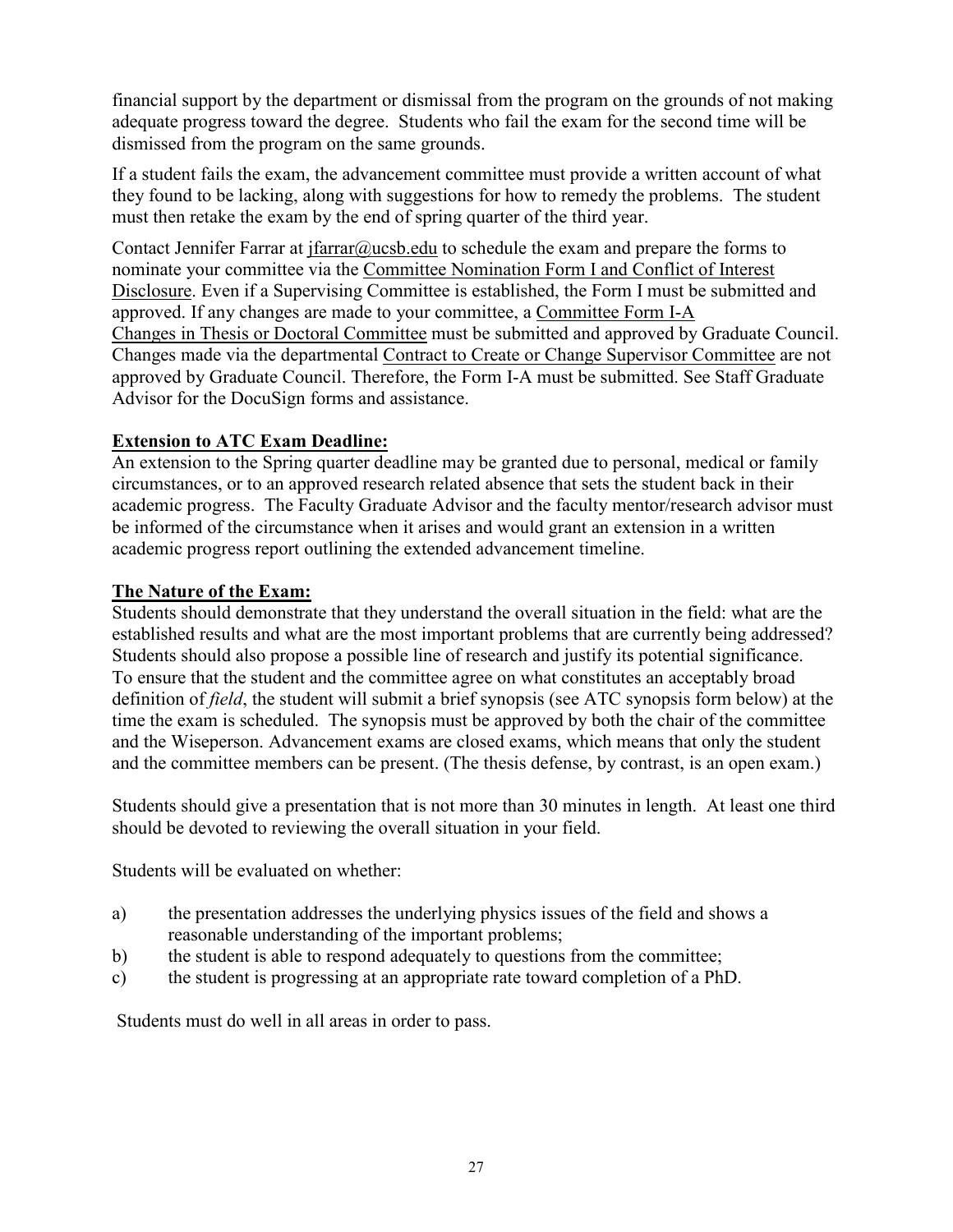#### **The Advancement Committee:**

Your committee must include at least three ladder (tenure track) UCSB faculty members (not lecturers, adjuncts, etc). Your committee chairperson and at least one other member must hold ladder faculty appointments in Physics. Other members can be from outside the physics department or be non-ladder faculty. If your primary research advisor is not Physics ladder faculty, they will be considered a co-chair. If you are a theorist, you will need at least two theorists and one experimentalist on your committee. If you are an experimentalist, you will need at least two experimentalists and one theorist. For detailed information, please visit [http://www.graddiv.ucsb.edu/academic/committees.](http://www.graddiv.ucsb.edu/academic/committees)

One of the members of your advancement committee will play the role of Wiseperson. This needs to be a Physics ladder faculty member, and cannot be your thesis advisor. The Wiseperson is usually the committee member outside your area of study. For example, if you are a theorist, your Wiseperson will be the experimentalist on the committee.

Exceptions to the above policy can be granted only by the Graduate Division. If you believe such an exception is in order, be sure to allow at least six weeks for such an exception to be processed. You should also have a back-up plan in mind in case it is not approved. If you wish to request an exception, contact the Staff Graduate Advisor for details on how to proceed.

The committee that administers the exam will (normally) be the same committee that guides the student's research and administers the final dissertation defense. At the time of the advancement to candidacy exam, the committee will either approve the dissertation topic, or, if there is not enough information to do that, the committee will arrange for a future meeting of the Supervising Committee to decide the question.

#### **The Role of the Wiseperson:**

A Wiseperson is present at every exam to ensure the appropriate level of difficulty. The Wiseperson is a regular committee member and advises the committee on how the student compares with others who have been examined. The Wiseperson can require the exam to be redone if he/she feels that the exam does not conform to the guidelines given above. The Wiseperson also helps in drafting the ATC synopsis form in consultation with the student and the thesis advisor.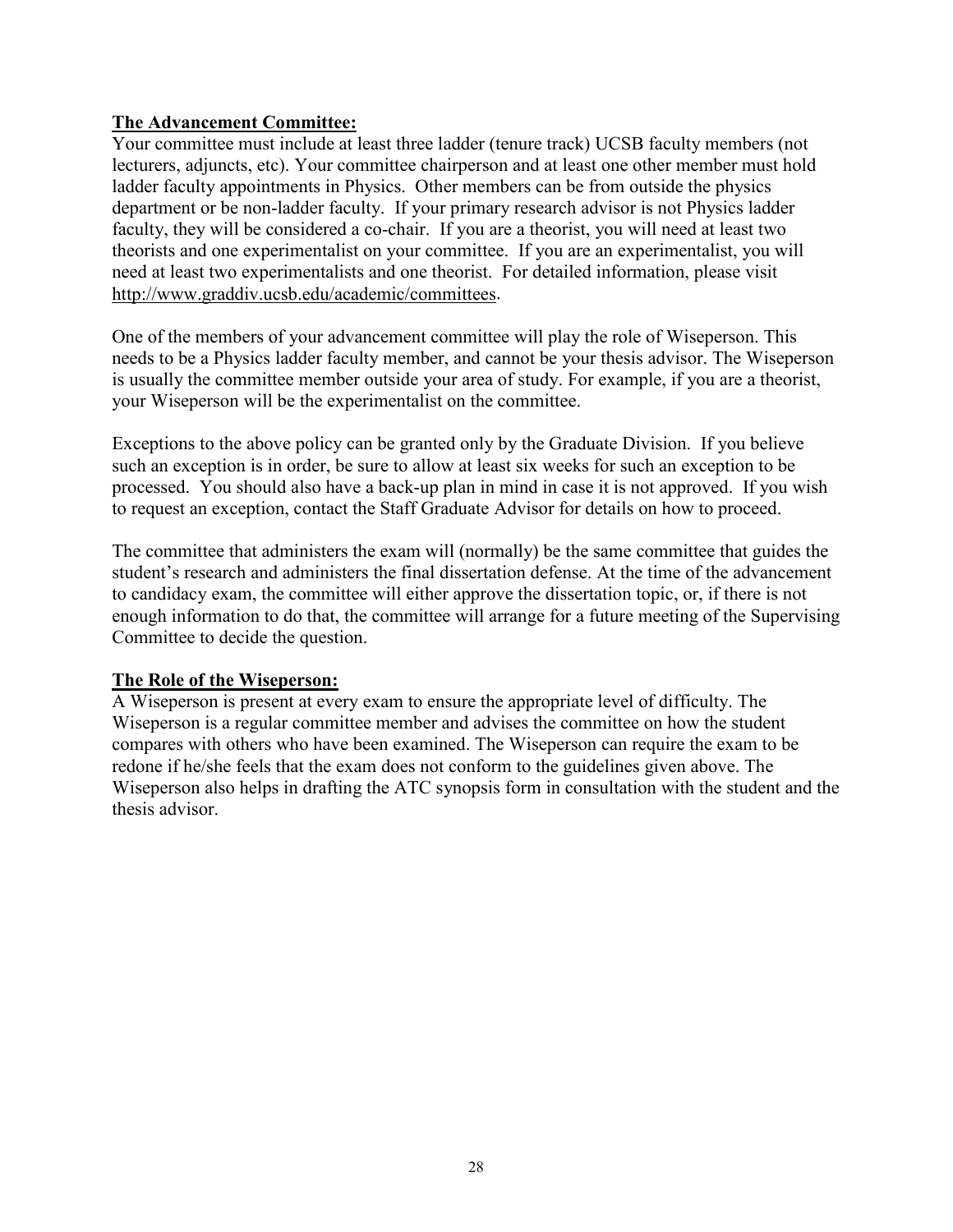### ATC Synopsis Form

Instructions:

This form is to be completed during a joint meeting of the student, committee chair, and wiseperson. Handwritten entries are fine. You may continue on the back. It should be signed and returned to the Staff Graduate Advisor *at least one week before* the ATC exam. It is preferable if this form is signed one month ahead of the exam in order to help prepare for it. Any concerns from the committee should be addressed *immediately*.

The wiseperson will lead the committee through a brief review of this synopsis during a closeddoor discussion held at the beginning of the ATC exam begins.

Field of Research:

(It may be useful to define both a broad field and a more specific subfield, which will be the main focus.)

Scope of Presentation:

Scope of Possible Questions:

| <b>Signatures</b>     |  |       |
|-----------------------|--|-------|
| <b>ATC Candidate:</b> |  | Date: |
| Committee Chair:      |  | Date: |
| Wiseperson:           |  | Date: |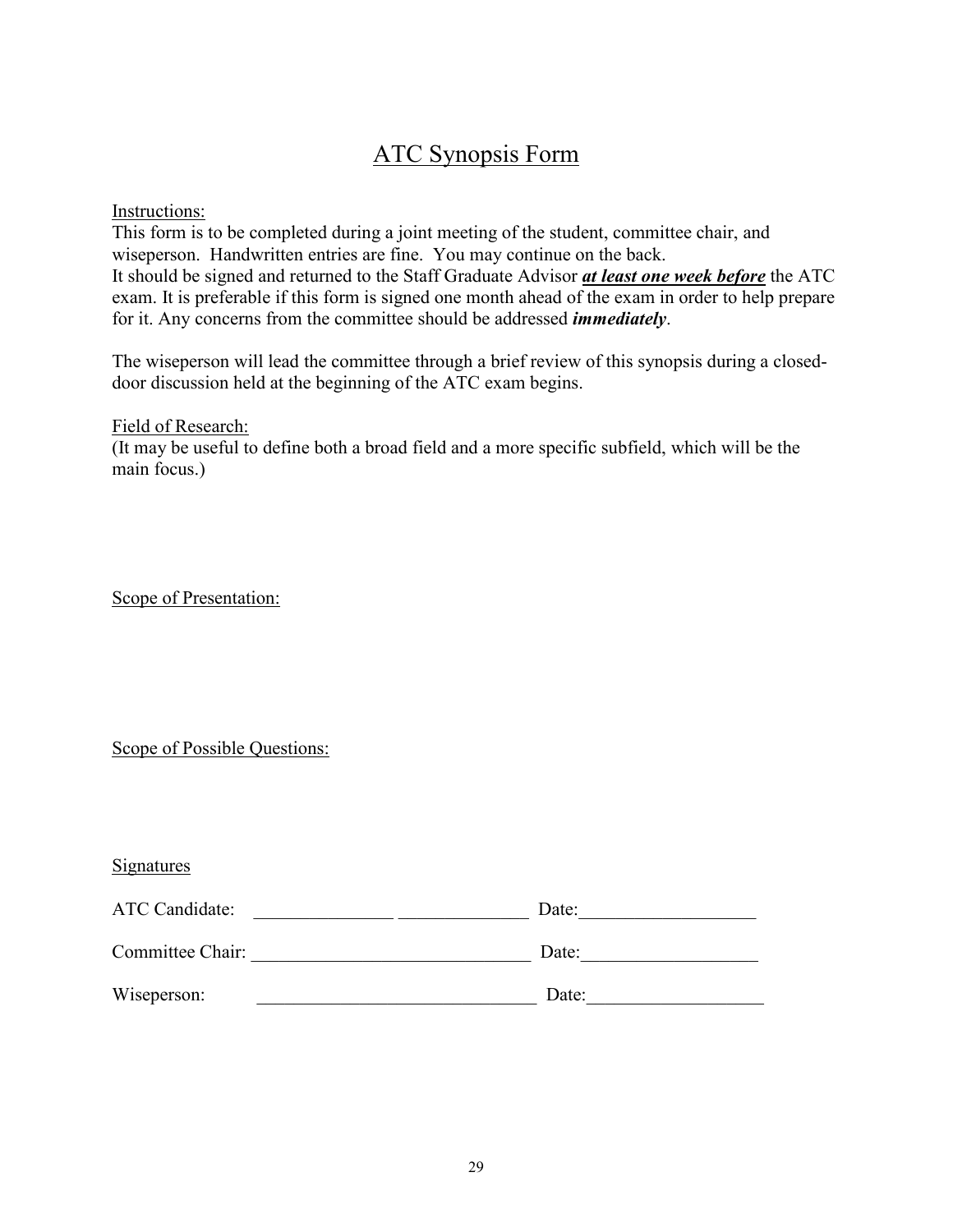### ATC Checklist

This checklist summarizes the steps in setting up an ATC exam.

Note 1: Departmental policy requires students to advance by the end of Spring quarter of their 3<sup>rd</sup> year. Contact the Faculty Grad Advisor if you need an extension.

Note 2: UC-wide policy requires students to complete their Ph.D within 3 years of advancing to candidacy. Students failing to meet this requirement enter P3 status.

#### *Fall quarter of your third year:*

1. Discuss ATC with your research advisor and Faculty Graduate Advisor to make sure that the Spring quarter will be right for you to advance, keeping in mind both Note 1 and Note 2 above. Consult with your advisor as to whom to include on the committee. **Remember:** If you are a theorist, you will need two theorists and one experimentalist on your committee. If you are an experimentalist, you will need two experimentalists and one theorist. Your committee must be made up of at least three ladder (tenure track) UCSB faculty members (not lecturer, adjunct, etc.).

#### *Winter quarter of your third year:*

2. Read the ATC section of the Physics Graduate Handbook (available on-line).

\_\_\_\_\_3. Poll your committee to find a two-hour block of time during Spring quarter during which to hold your exam.

4. Meet with Staff Graduate Advisor to give him or her the names of committee members, area of study, and tentative title of dissertation, and schedule a room for your exam. You will prepare your Committee Nomination Form I and Conflict of Interest Disclosure. Get all relevant signatures on this form and return it to the Staff Graduate Advisor at least a month before your exam. If exceptions are required for your committee members, allow at least six weeks for the Dean's approval.

\_\_\_\_ 5. Meet with the wiseperson and ATC committee chair to complete the synopsis form. Turn in a copy of this form to the Staff Graduate Advisor who will scan and send the form to your committee.

#### *Spring quarter of your third year:*

\_\_\_\_\_6. At least *2 weeks before* the exam is to be held, contact the Staff Graduate Advisor to receive additional instructions. Complete the Doctoral Degree Form II. The Staff Graduate Advisor will put this form in your file and will give your file and form to your advisor the day before your exam. This is the form that the committee will sign after your exam to confirm whether or not you passed the exam.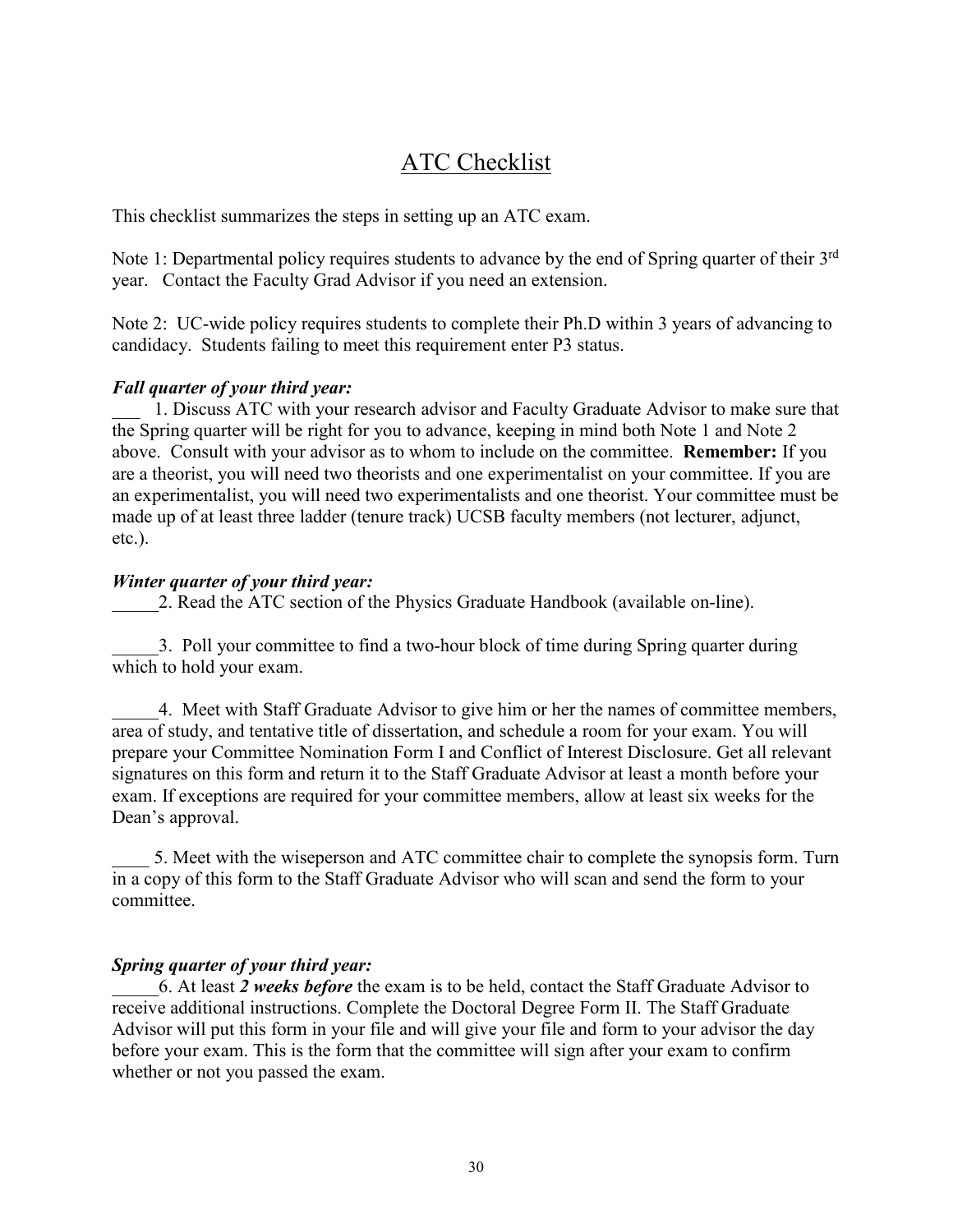*One or two days before the exam:* Remind each member of the committee as to the time and date of the exam.

\_\_\_\_ 7. Complete the exam and return **the completed and signed** Doctoral Degree Form II to the Staff Graduate Advisor. Be sure to obtain the Faculty Graduate Advisor's signature on the form.

8. After advancing to candidacy you are required to pay a \$50 advancement to candidacy fee at the [Billing/Cashier's Office.](https://www.bfs.ucsb.edu/barc/cashiers) The Billing Office will give you two copies of your receipt. Take one to [Graduate Division](http://www.graddiv.ucsb.edu/contact/) and tell them this is your advancement to candidacy fee. Take the other receipt to the [Library](https://www.library.ucsb.edu/) to get a faculty library card

#### **Master of Arts Degree in Physics**

Current graduate students are eligible for the MA degree when they have met the following requirements:

- Passed the Advancement to Candidacy Exam
- Completed the core course requirements with a minimum grade of B
- Completed a minimum of 36 units in graduate level physics courses. These may include core course units, and 12 of the 36 units may be from 596 (directed reading and research) or 599 (dissertation preparation) courses.

When the above requirements have been met, students should complete the Change of Degree Status Petition indicating they wish to add the Master's Degree objective and remain in the Ph.D. objective. The Graduate Student Petition is available at:

[https://www.graddiv.ucsb.edu/academic/forms-petitions.](https://www.graddiv.ucsb.edu/academic/forms-petitions) A \$20 petition fee must be paid to the Billing Office (this is in addition to the \$50 advancement to candidacy fee) and the receipt and completed petition taken to Graduate Division. There is an additional \$19 charge for mailing the Master's diploma. If you apply for a MA degree, please notify the Staff Graduate Advisor (extension 4646) so that she can be sure the process is completed.

#### **Terminal Master's Degree**

Students who decide not to complete the Ph.D. program may leave with the terminal Master's degree in Physics upon completing the following requirements:

- Passed the Oral Master's Exam
- Completed the core course requirements with an average grade of B and a minimum grade of B in at least 5 of the 7 core courses (6 of 8 for the Astrophysics Emphasis).
- Completed a minimum of 36 quarter-units of work, with a minimum of 32 units of graduatelevel courses. These may include core course units, and 12 of the 36 units may be from 596 (directed reading and research) or 599 (dissertation preparation) courses.

The oral master's exam is similar to the advancement to candidacy exam in the sense that students must have a committee of three Physics Department faculty members, one of whom will chair the committee. A Wiseperson is necessary and will be one of the three committee members. The object of the Master's exam is to establish that the student has acquired sufficient knowledge of the material covered in the core graduate courses. While the purpose of the advancement exam is to determine whether the student has sufficient knowledge of physics to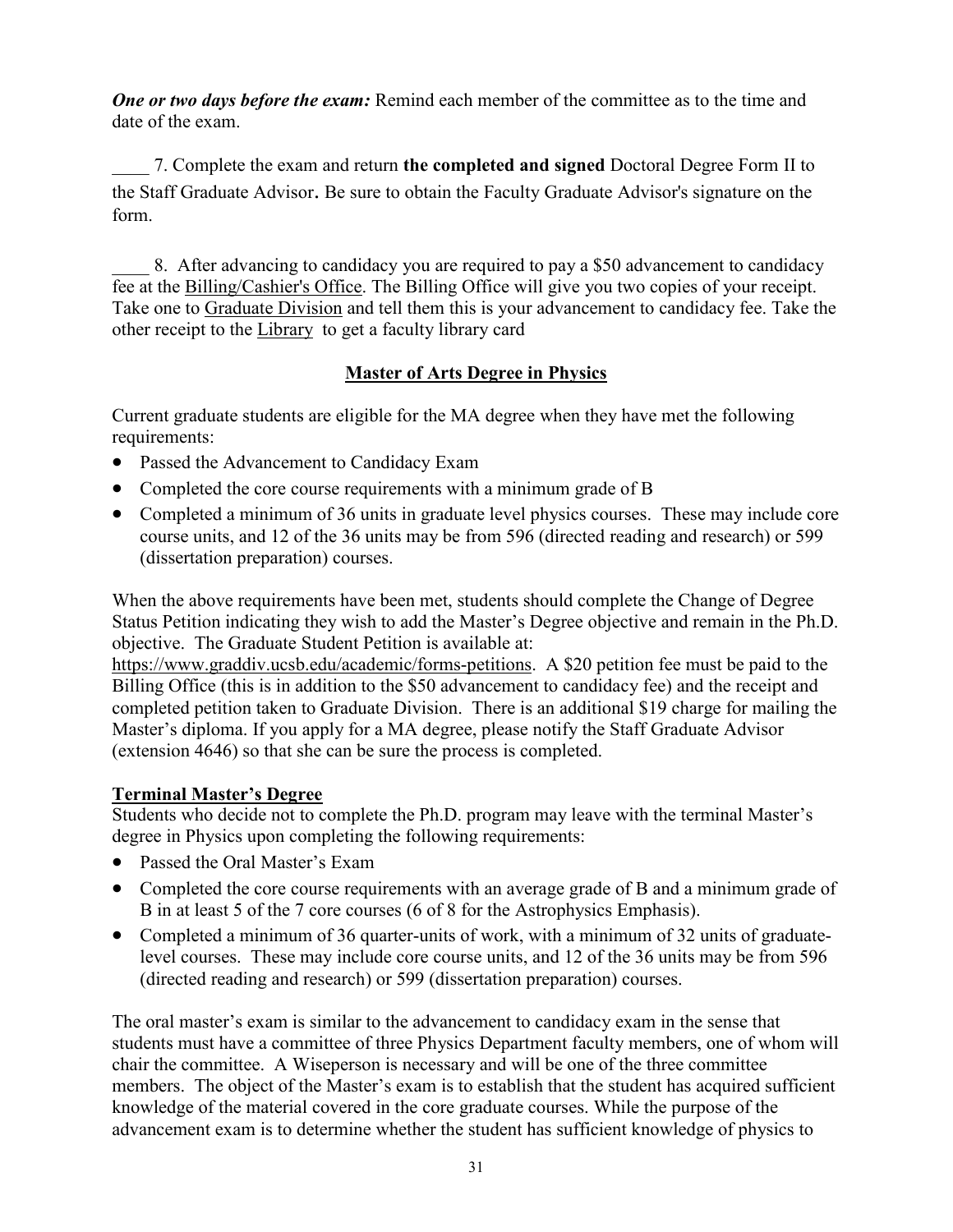begin research in a particular area, the objective of the master's exam is to ensure that the student will leave the program with a solid understanding of the material covered in the following areas: Statistical Mechanics, Classical Mechanics, Quantum Mechanics, Electromagnetic Theory. The master's exam lasts for approximately 1.5 hours and students should be prepared to answer questions and give examples on these subjects.

Students who take the terminal master's degree must complete the Graduate Student Petition indicating they are adding the master's degree and removing the Ph.D. objective. They must then pay a \$20 petition fee to the Billing Office, and an additional \$19 processing fee for the mailing of the diploma. In either of the above cases, any course with an I or U grade must have a grade assigned or, if allowable, dropped, before the degree may be awarded.

#### **Registration and Coursework**

#### **Graduate Student Status/GPA Requirement**

Maintaining graduate student status requires paying all fees, registering each quarter, maintaining an overall GPA of **3.0** and maintaining timelines set by the department and Graduate Division for obtaining a research advisor, advancing to candidacy, and graduation. Failure to maintain academic standards results in probation or dismissal; failure to pay fees and register (unless on approved leave of absence) results in lapse of status as a graduate student. Only work taken when in good standing as a graduate student may be counted toward a graduate degree.

Have you:

- Registered for 12 units?
- Paid all necessary fees?
- Maintained a GPA of 3.0 or higher?
- Made significant progress?

Students who fail to pay fees and register for classes by the third week of classes each quarter lapse status as graduate students and must either petition for reinstatement (\$120 for domestic students or \$140 for international students) or reapply for admission (\$120 for domestic students or \$140 for international students).

Registration as a graduate student in the Spring Quarter maintains graduate student status until the beginning of Fall Quarter. A student who registered in spring may therefore take examinations or file a dissertation during Summer without additional fees. A student who did **not** register Spring Quarter will owe a filing fee to take the terminal master's examination or file a thesis dissertation. If a student who did not register for Spring Quarter wishes to take their Candidacy Exam during the Summer, they must register for Summer Sessions and pay all Summer Sessions fees. Go to: [www.summer.ucsb.edu](http://www.summer.ucsb.edu/) for more information.

#### **Registration and Full-time Status**

For purposes of reporting graduate enrollment to UC Systemwide, registration in 12 units is considered full-time status. **Students should not drop below 12 units.** If there are extenuating circumstances, please contact the Faculty Graduate Advisor.

There is no upper limit on the number of units a graduate student may take in their graduate courses, but it is recommended that students not exceed 12 units per quarter when employed. It is advised that students who have not yet advanced to candidacy take at least one 200-level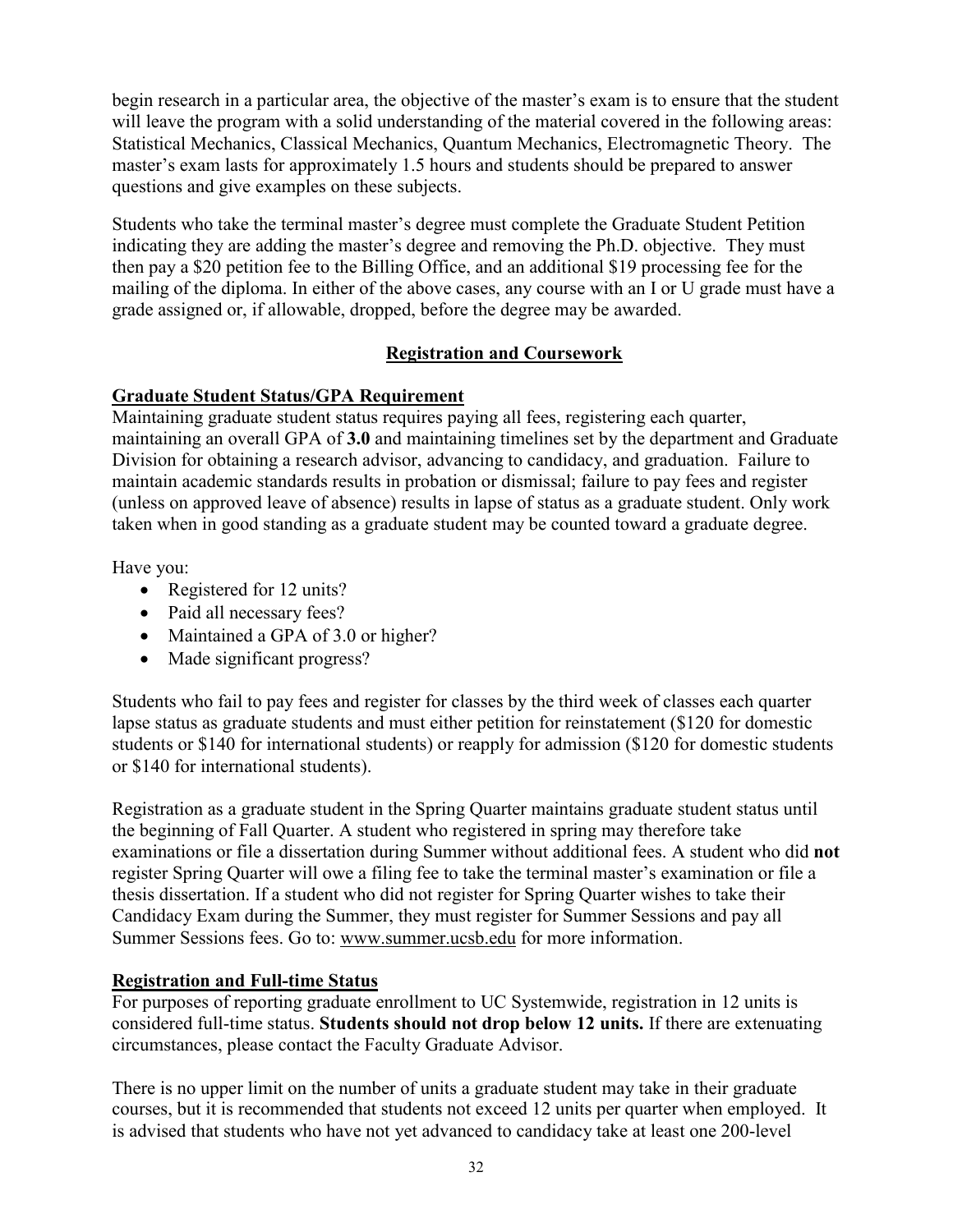course per quarter. Almost all the 500-level courses will be graded S/U only. There is no upper limit to the number of 500-level units students may take.

#### **Part-Time Graduate Status**

At present there is no provision for part-time graduate status: *All graduate students are assessed full fees no matter how many units they take.* Students who are physically elsewhere are considered "in residence" at UCSB if they pay fees and register for classes. Students doing research outside the state of California may be eligible for fee reductions through *in absentia* registration. Please see Graduate Division for more information on <https://www.graddiv.ucsb.edu/forms/absentia>

#### **Course Units and Employment**

If an employed student is enrolled in 12 units and wishes to drop a class toward the end of the quarter due to poor grades or any other reason, they may not drop the course if doing so will bring them below 8 units. Falling below 8 units may result in loss of health insurance and student employment, and may require the student to pay the university back for fees, tuition, and even salary received earlier in the quarter.

#### **Leaves of Absence**

Continuous registration is expected of all graduate students. Leaves of Absence may be granted under special circumstances and must be approved by the Faculty Graduate Advisor prior to petitioning Graduate Division.

#### **Department Requirements for Registration**

Graduate students are to be enrolled for a minimum of 12 units per quarter. **First year Ph.D. students** must enroll in the course schedule suggested by the graduate advisor except in special circumstances. After the first quarter, the 12 units may be made up of core courses, other academic courses, 596 (Directed reading and research) or 599 units (thesis/dissertation research and preparation) as to maintain full-time status. Be sure to use your research advisor's instructor number listed in the *Schedule of Classes* to register for courses requiring instructor numbers and 500 level courses. All first year students must register for the Physics seminar course, Physics 260G every quarter.

**Miscellaneous Registration Information** All information, including deadlines, is listed in the front of the *Schedule of Classes* online [here;](https://registrar.sa.ucsb.edu/fees-residency/fee-information/payment-deadlines/2021-2022-registration-fee-payment-deadlines) please refer to it often.

- Continuing students register in the middle of the current quarter for the following quarter (including Fall). For Fall, the deadline is usually in August.
- **New students and those returning from a leave of absence register shortly before the quarter begins.**

*Fees need not be paid until the first day of classes. Don't forget to register! Students who do not register by the deadline will be assessed a \$50 late registration fee.*

• Schedule adjustment takes place during the first week of the quarter. Students may add and drop courses without a fee. Graduate Students have until the **15th day of instruction**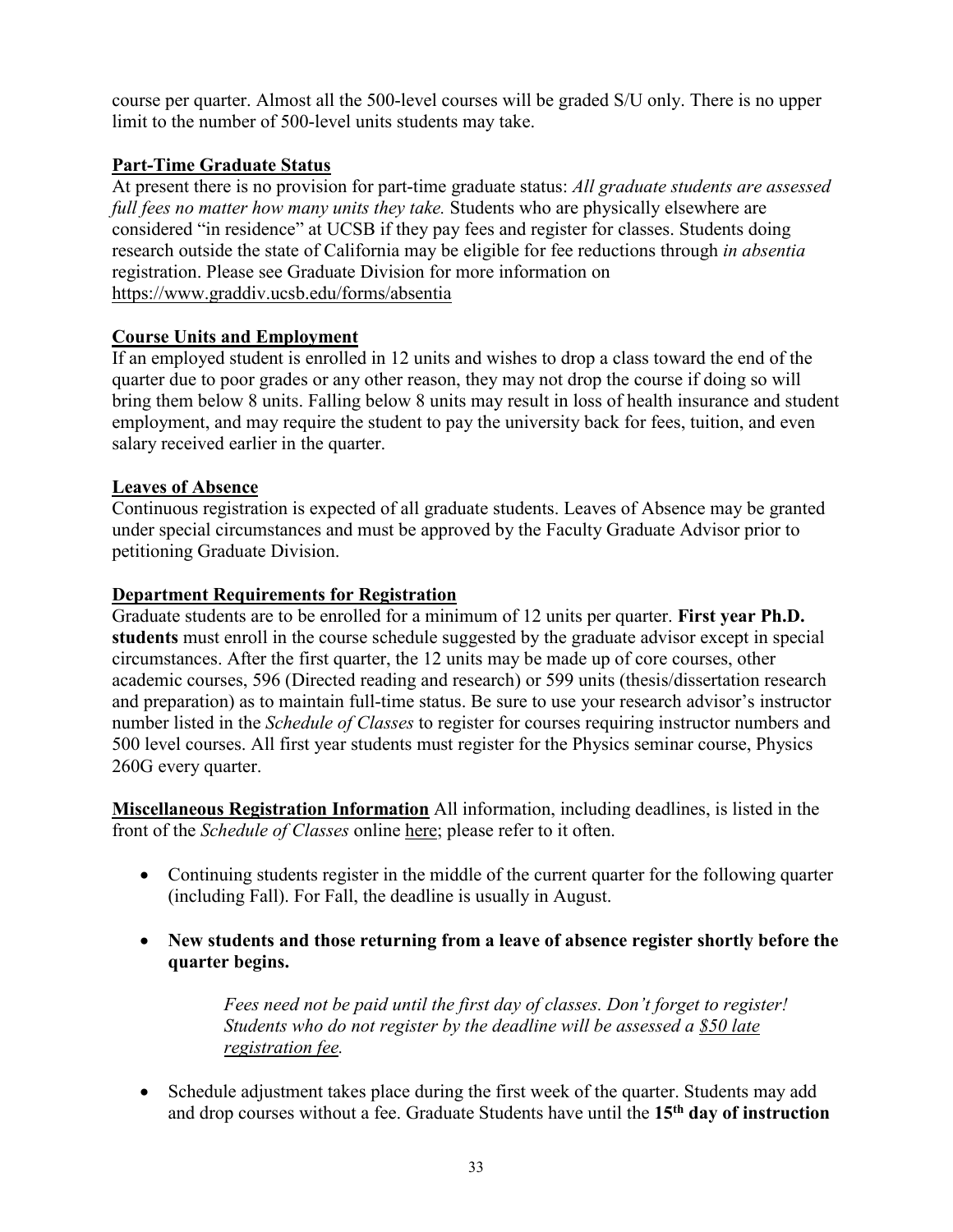to add classes to their schedule without approval from the Graduate Division. After this deadline, Schedule Adjustment Petitions signed by the Dept. Chair, Instructor, and Faculty Graduate Advisor are required to be sent to the Graduate Division and you will be assessed a \$3.00 fee per course added and/or dropped. Forms are available in the Registrar's Office. Please see the following link for calendar and deadline information: [http://registrar.sa.ucsb.edu/calinfo.aspx.](http://registrar.sa.ucsb.edu/calinfo.aspx)

• Classes may be added and dropped via GOLD by using add approval codes that are issued by instructors. If approval codes are not available, add petitions can be picked up from the department office. Petitions are to be taken to the Registrar's Office once approval has been given to add by the instructor, and the Graduate Advisor. If after the deadline, Graduate Division approval is required.

**The Fly America Act (a warning about travel reimbursement):** In the course of your graduate studies you may engage in international travel to conferences, summer schools, or for research. Most of the funding sources that might reimburse you for such expenses come from the U.S. Federal government and are subject to the Fly American Act of the U.S. Congress. Go to: [https://www.gsa.gov/policy-regulations/policy/travel-management-policy/fly-america-act.](https://www.gsa.gov/policy-regulations/policy/travel-management-policy/fly-america-act) This means that a U.S. Flag air carrier must be used if at all possible (even if they are significantly more expensive than non-U.S. Flag air carriers). If you book a ticket on a non-U.S. flag air carrier, it may not be possible to reimburse you. It is therefore critical that you discuss this with your advisor, or with the departmental financial staff, before booking your ticket. One common source of funding that is *not* subject to this restriction is the UCSB doctoral student travel grant.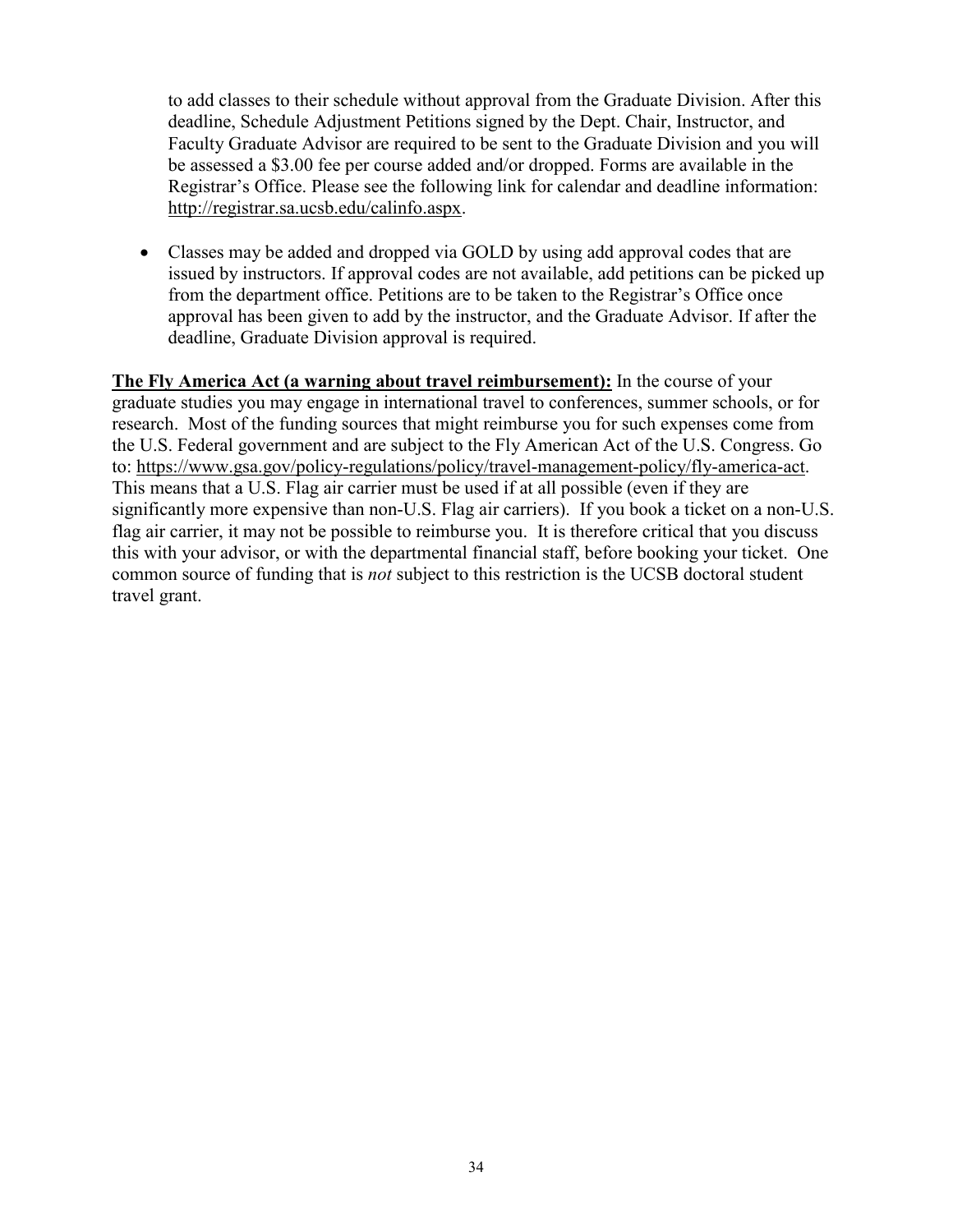#### **Petitions**

**Leaves of absence - \$20.00** Students leave school for all kinds of reasons and for varying lengths of time. Those who seek and receive approved leaves of absence are guaranteed that their department will take them back when they are ready to return. Those who simply drop out will have to reapply and be evaluated with new applicants should they decide to return and register.

Continuous registration is expected of all graduate students. Leaves of Absence may be granted under special circumstances and must be approved by the Faculty Graduate Advisor prior to petitioning Graduate Division.

Students should think carefully about the timing of leave requests. A "student" is one who pays fees and registers. Persons on leave are not, technically speaking, students. Student loans, visas, university housing, access to career and counseling services, student health, financial aid, etc., are either unavailable or available only on fee-for-service bases to unregistered persons. See Graduate Division Student Handbook for ramifications of taking a leave. Go to: <https://www.graddiv.ucsb.edu/forms/leave-absence>

**Returning from leave** To return from a leave of absence, the student notifies the Department and Graduate Division in writing of his/her intent to return approximately 4 weeks before the beginning of the quarter in which s/he wishes to register. This action triggers the preparation of registration and billing materials. To register, students returning from leave follow instructions for "new and returning" students in the *Schedule of Classes.* 

**Reinstatement from lapsed status** Students who fail to pay fees and/or to register by the third week of the quarter lose student status. They may petition for reinstatement if their lapse was for three quarters or less. For lapses of longer then three quarters, students must reapply for admission. Re-application is not a guarantee of re-admission. Graduate advisors will evaluate a reinstatement petition with the same care they give new applications. Petitions for reinstatement are available at: [https://www.graddiv.ucsb.edu/academic/forms-petitions/lapsed-status](https://www.graddiv.ucsb.edu/academic/forms-petitions/lapsed-status-reinstatement)[reinstatement.](https://www.graddiv.ucsb.edu/academic/forms-petitions/lapsed-status-reinstatement)

**Withdrawal** Leaving the university after the quarter begins constitutes "withdrawal." Students must file a withdrawal petition with the Registrar or all the classes in which they registered will be recorded as "F" grades. In emergencies where students cannot process petitions for themselves, the Dean of Students Office will handle withdrawals. Call ext. x3176. Early in the quarter, speed is important to assure maximum refund of fees. If a student intends to return to UCSB in subsequent quarters, s/he can file a leave of absence petition to make returning easier. Contact Academic Affairs, ext. x2559, in the Graduate Division to discuss timing and strategies.

**Drop/add & change of grading option - \$3.00** Adjustments to a student's schedule are made by GOLD or by petitions, which originate in the Registrar's office. During the first week or two of classes, schedule adjustments are made without charge. After the  $15<sup>th</sup>$  day, the fee applies.

Graduate students may petition to change grading options or to drop classes up until the last day of classes. Classes may be added until the 15<sup>th</sup> day of instruction. From those deadlines until grades are posted, students may still petition but must seek the Dean of Graduate Division's approval in addition to the usual approvals. Once grades are posted, retroactive changes to the permanent record require Graduate Council approval.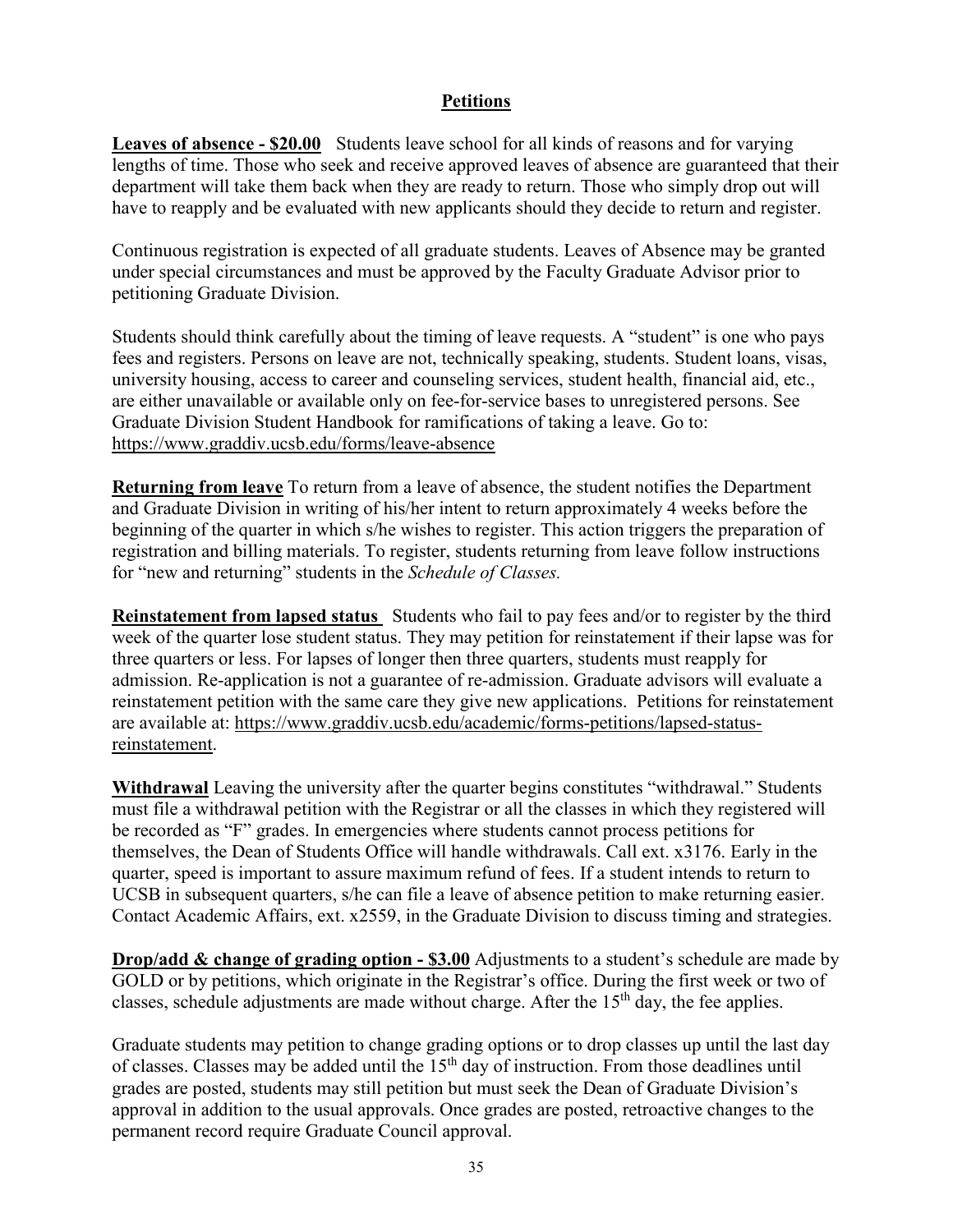**Incompletes** Students must file a petition in the Registrar's office to receive an Incomplete grade. If this petition is not on file, and an instructor submits an "I" grade, the Registrar's computer will enter the grade as "F." Automatic F's are permanent scars on the student's record and should be avoided when possible. Submitting no grade at all will result in a blank space on the transcript, but not in an I or an F. After one quarter, a NC turns to an F or U.

Incompletes convert to F's at the end of the quarter following the original class, unless the instructor submits a grade to the Registrar. An instructor may extend the Incomplete for additional quarters by requesting the extension in writing directly to the Registrar's office.

Degrees are not awarded to students carrying Incompletes. When a student lifts an Incomplete while on leave or during summer, without registering again, the Graduate Division is unaware that they should initiate another degree check. Students who are through with course work, but carrying Incompletes, must inform the Graduate Division when they wish another degree check to be carried out.

**UCSB Extension credit** Only Extension courses approved in advance and taken while a student is in graduate standing will be accepted for graduate credit. The student must petition before enrollment for approval and then petition again for transfer of credit when the class is completed. The second petition must be accompanied by an Extension transcript showing the grade earned. Please contact extension x4200 for details on fees.

**Transfer of credit - \$20.00** Upper division and graduate courses may be transferred to UCSB if the student was in a graduate program when the courses were completed. With approval from the Physics Department and the Graduate Division, up to 8 quarter units of credits for courses completed with a grade of B or better may be transferred from an accredited college other than another branch of the University of California. Up to 12 quarter units may be transferred from another UC campus. Such transferred units will be treated as Pass/Not Pass, upper division units, and will not be computed into the UCSB grade point average. Units counted for a degree awarded by another institution are not transferable.

No credit will be allowed for any course taken as an undergraduate or as a graduate in nondegree status, nor will credit toward an advanced degree be given for courses completed in a teaching credential or translator-interpreter program before the student was admitted to a degree program.

After students have been in residence at UCSB for at least one quarter, they may petition to transfer credit under the limitations described above. Before approving a transfer of credit, the Graduate Advisor should be satisfied that the courses being transferred are in fact equivalent to the department's own offerings, particularly if they are substitutions for required or core courses.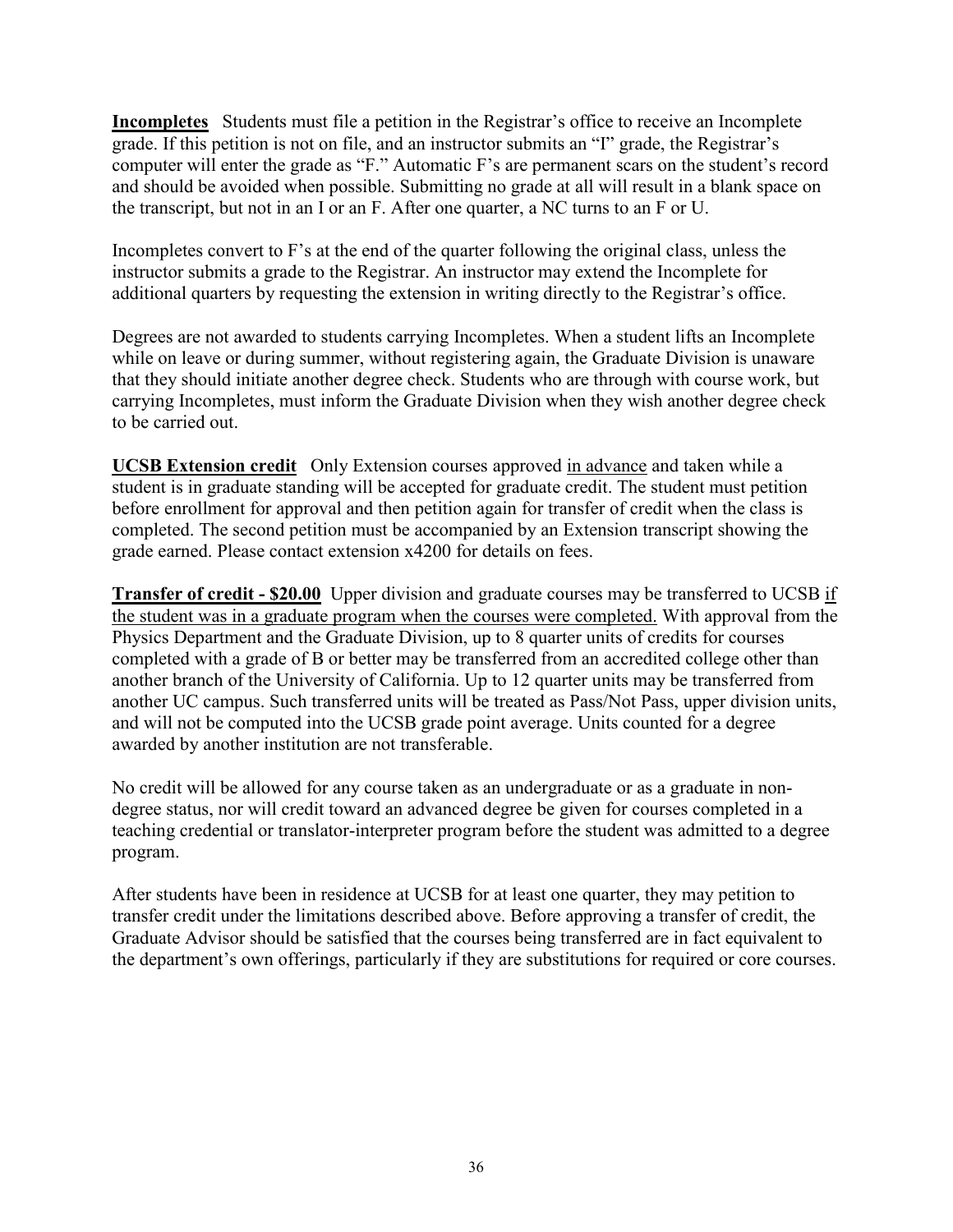#### **Intercampus Exchange Program for Graduate Students (IEPGS)**

Occasionally UCSB graduate students wish to study temporarily on another UC campus. If a student desires to take a course not offered at UCSB, wishes to study under the guidance of a specialist in residence at another UC campus, or needs to have continuing access to library holdings or facilities not available at UCSB, s/he may apply to the Intercampus Exchange Program. Approvals are required from the department chairs and the graduate deans on both campuses. Applications are available in the Graduate Division.

Separate applications are required for each quarter and must be filed with the Graduate Division at least four weeks before the beginning of the quarter in which the student wishes to make the exchange.

The student pays fees at UCSB and files registration materials at both campuses. This procedure maintains academic residence at UCSB even though the student is not physically present. Classes taken on the other campus appear on the UCSB transcript, and are figured into the UCSB grade point average. Ordinarily, the Graduate Division will not approve an intercampus exchange petition until the student has completed at least one quarter satisfactorily on this campus. Go to <https://www.graddiv.ucsb.edu/forms/intercamp-ed-abroad-and-cross> for more information.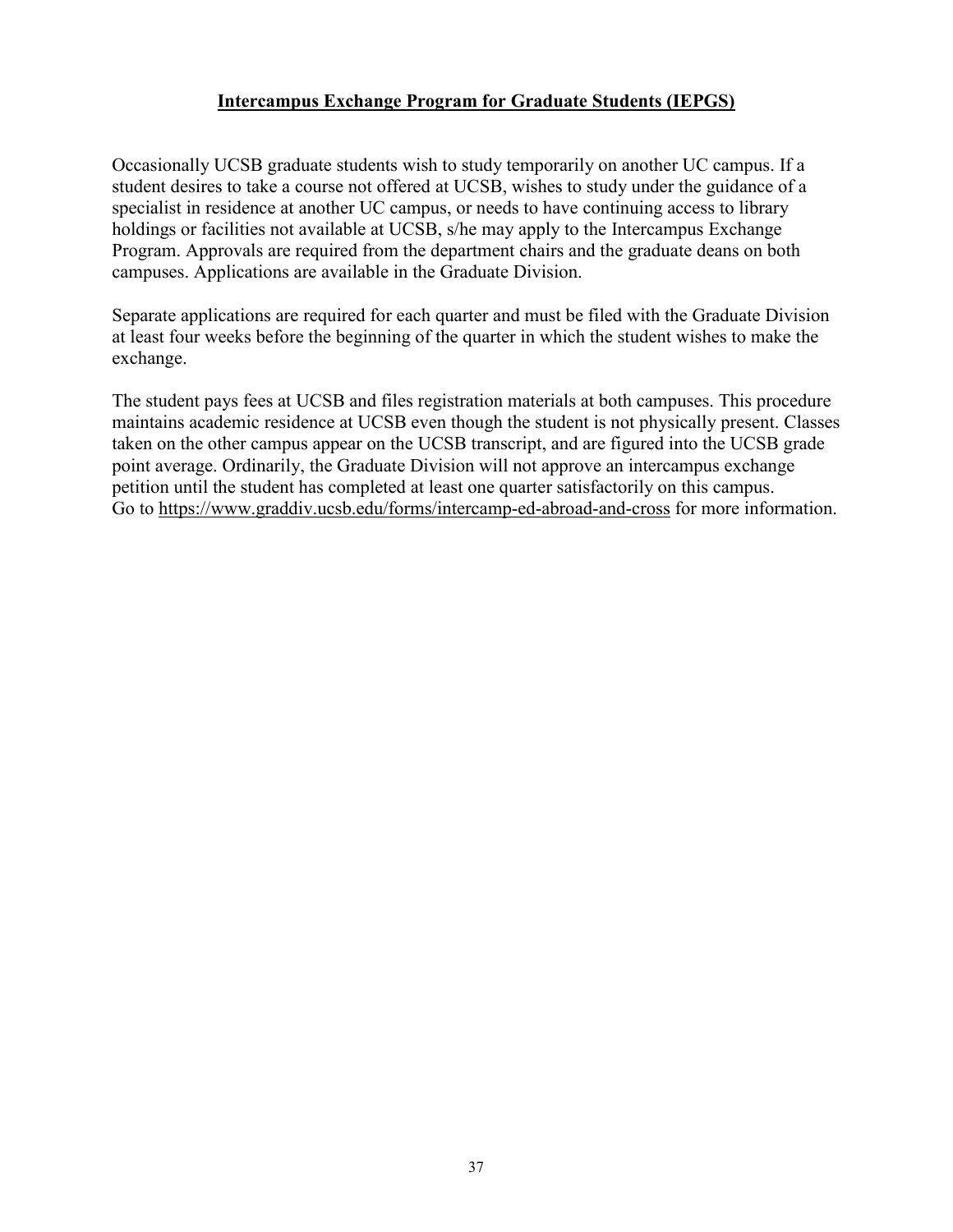#### **Finishing**

#### **Degree checks**

**Ph.D.** The Graduate Division initiates degree checks for Ph.D. students when the student turns in a dissertation and/or when the department notifies them on Ph.D. form III that a student has defended the dissertation.

**Incompletes** Except for "thesis preparation" or "dissertation preparation" units, which are obviously completed when the document is accepted, *no Incomplete grade may appear on the transcript of a graduate degree award.* Lifting Incompletes in future quarters sometimes causes problems with fees, and will not automatically trigger a second degree check. Students with Incompletes must persist until they are sure the degree is awarded, since at present there is no fail-safe mechanism to initiate another degree check.

**Fee status** A student must be in a fee relationship (i.e., either registered or paying the filing fee) with the university the quarter s/he finishes all degree requirements. Fees paid for one quarter cover activities undertaken until the next quarter begins. Payment of Spring fees cover summer up until Fall quarter begins.

**Degree status** Degrees are granted four times a year, the last day of each quarter including summer session. The student must have finished all requirements by the final day of the quarter in order to get a degree dated that quarter. A dissertation filed between quarters (in late August, or during Christmas break, for example) will not cost the student additional fees if s/he was enrolled the previous quarter; but the degree will be dated as of the end of the next quarter*.*

#### **Thesis and dissertation preparation**

Acceptable format for theses and dissertations is outlined in The Filing Guide available online at the Graduate Division website [\(www.graddiv.ucsb.edu\)](http://www.graddiv.ucsb.edu/). Please contact the Graduate Division for additional information at [gradacademics@graddiv.ucsb.edu](mailto:gradacademics@graddiv.ucsb.edu) or at 805-893-2277.

**Deadline problems** Students who are pushing hard to file a thesis or dissertation by the end of a particular quarter should be encouraged to take samples of their manuscript to the Graduate Division ahead of time to be sure the format is acceptable and the print dark enough to microfilm well. They should also call ahead to ascertain whether a dissertation advisor will be available on the day they intend to file.

Students who miss the end of the quarter filing deadline by even a day will be placed on the next quarter's degree list. If requested, the Graduate Division will provide a letter certifying the actual date of completion of requirements and guaranteeing award as of the next date.

**Graduation ceremony** The Graduate Division's graduation ceremony is one of seven coordinated by representatives of the colleges and the Chancellor's office. It is traditional for a student's PhD thesis advisor to accompany the student at the ceremony and join the Chancellor in placing the hood regalia as a symbol of the bestowed degree. Students are eligible to participate or "walk" in the June ceremony even if they have not yet completed all of the requirements for the degree, provided that both they and their departments really expect them to complete all requirements within the near future.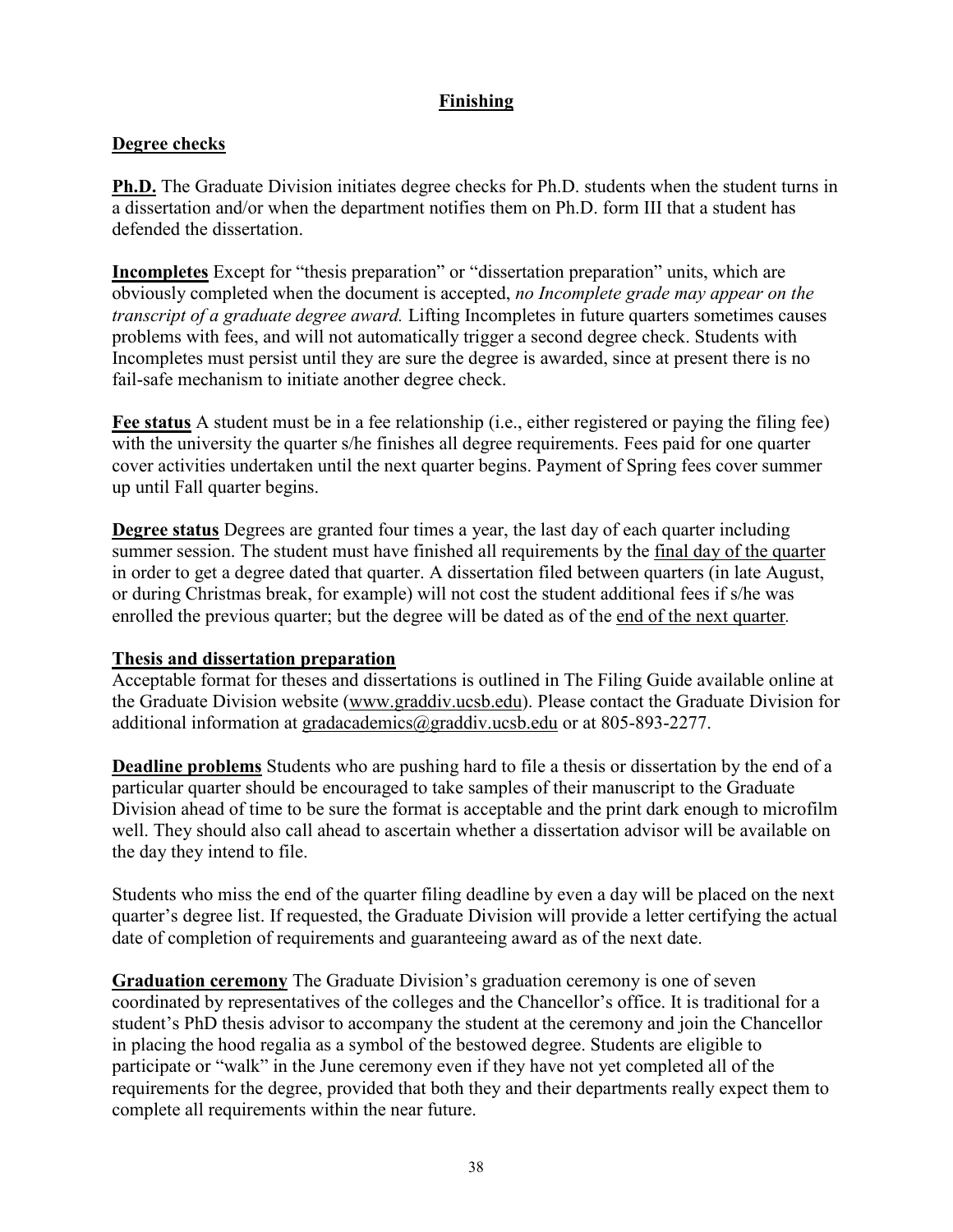**Diplomas and transcripts** After the Graduate Division finishes a degree check, it notifies the Registrar, who posts the degree to the transcript and orders diplomas. Degree checks and posting take 6-8 weeks from the end of the quarter. Students wishing to order transcripts showing the degree awarded should mark their order form "hold for posting of degree."

As part of the degree check process, Graduate Division notifies the student through GOLD of the degree awarded and sends an order form by which the student can inform the Registrar where to send the diploma when it arrives, several months into the future. There is a \$19.00 processing fee. Students who are staying in the Santa Barbara area may pick up their diplomas in person from the Registrar's office.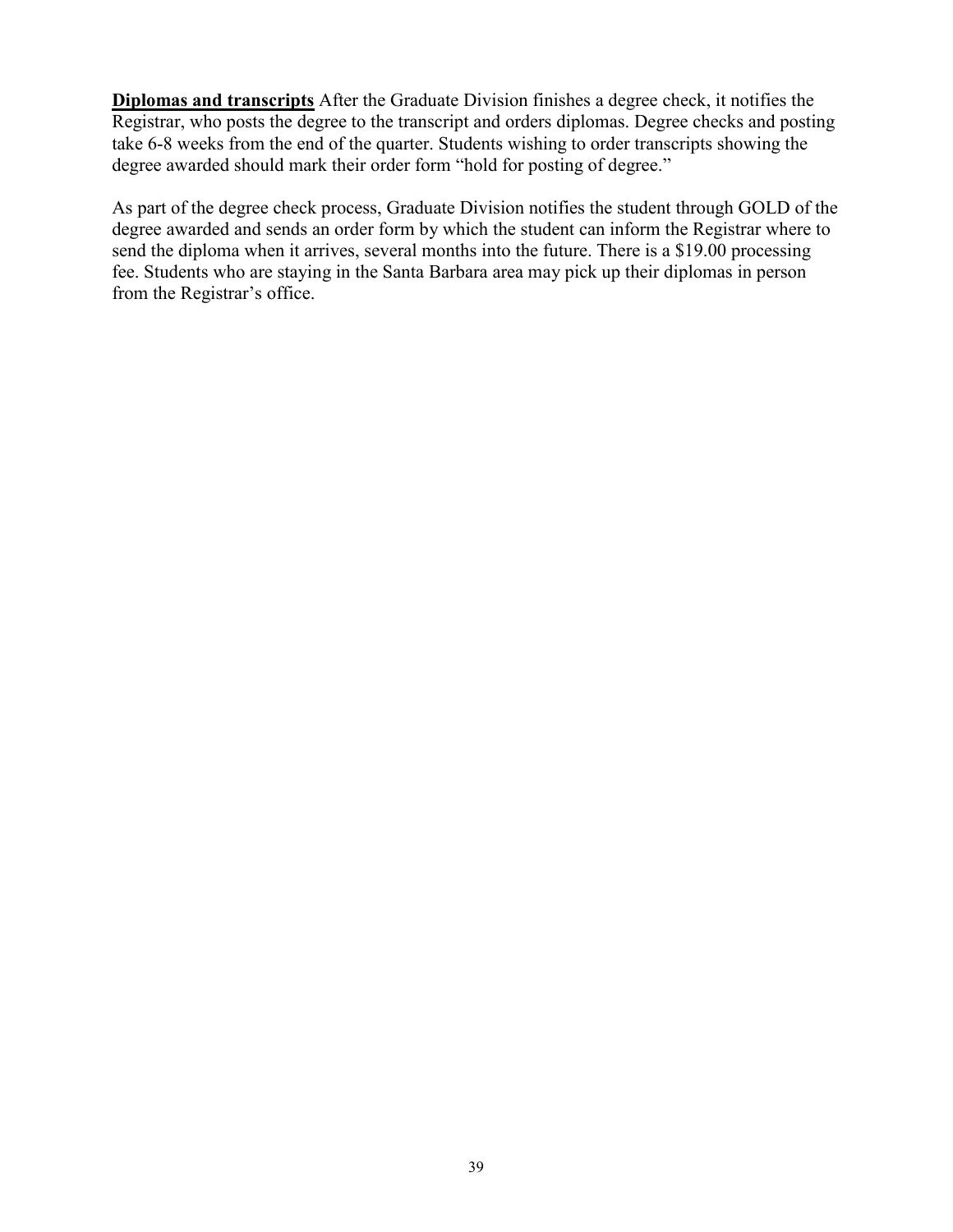## **UCSB Physics Department Graduate Student Handbook**

## **Finances**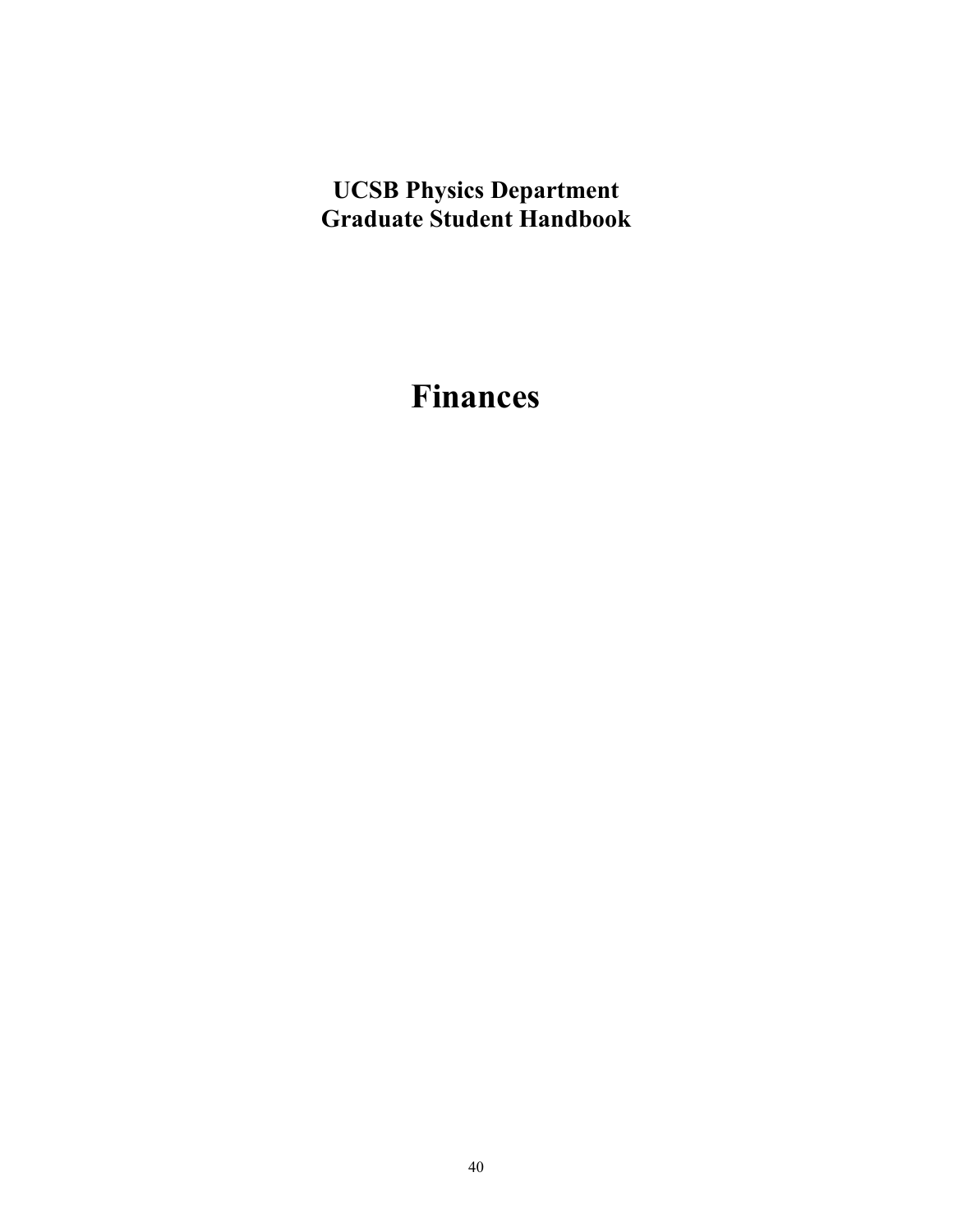#### **Tuition, Fees and Health Insurance**

#### **Tuition: Domestic Students (Citizens and Permanent Residents of the US)**

All students who are not California residents are charged tuition, currently \$5,034 per quarter. In most cases, the Physics Department provides a one-year tuition fellowship to first year graduate students who do not have an external tuition fellowship. First year domestic students must take the necessary steps to establish California residency during their first year so that they will not be charged tuition in following years. The Department will not pay tuition for domestic students beyond the first year. Students with central fellowships from the UC Regents and from government agencies such as NSF and NDSEG should be aware that these fellowships also will not pay tuition for domestic students after the first year, and that some fellowships have a cap on the amount of fees they will cover. Check your fellowship for details.

Domestic students must begin to establish California residency as soon as they arrive in Santa Barbara and follow the procedures for establishing California residency outlined on the Registrar's Office webpage [\(https://registrar.sa.ucsb.edu/\)](https://registrar.sa.ucsb.edu/). These steps include, but are not limited to:

- Continuous residence in California for one year
- Registering vehicles in California
- Applying for California drivers license / ID Card
- Applying for California voter registration
- Paying California state taxes
- Establishing a bank account in California
- Establishing a permanent residence in California as evidenced by a California address on all documents including educational and employment records, utility bills, bank statements, vehicle registration records, etc.

In the spring quarter preceding the  $2<sup>nd</sup>$  year domestic students must complete the application for residency, which is available on the Registrar's website, and submit it to the Residency Office by the application deadline in early September. Please contact x3033 for more information.

#### **Tuition: International Students**

International students are not eligible for California residency. Starting Fall 2015, the [International Doctoral Recruitment Fellowship](https://www.graddiv.ucsb.edu/financial/central-campus-fellowships/the-international-d-octoral-recruitment-fellowship-(idrf)) (IDRF) will pay for the Non-Resident Supplemental Tuition (NRST) to international doctoral students beyond their first year of residency who have not yet advanced to candidacy. The IDRF applies only to newly recruited graduate students who began their graduate studies in Fall 2015 or later. Please contact the Staff Graduate Advisor for details.

However, upon advancement to candidacy, the tuition for international students will be reduced by 100% for three years provided the student maintains continuous enrollment and progress toward the Ph.D. degree. For newly recruited international student starting in Fall 2015, after a year, an international student is able to establish residency. Please contact Jennifer Farrar for more information. This does not apply to current graduate students who entered prior to Fall 2015.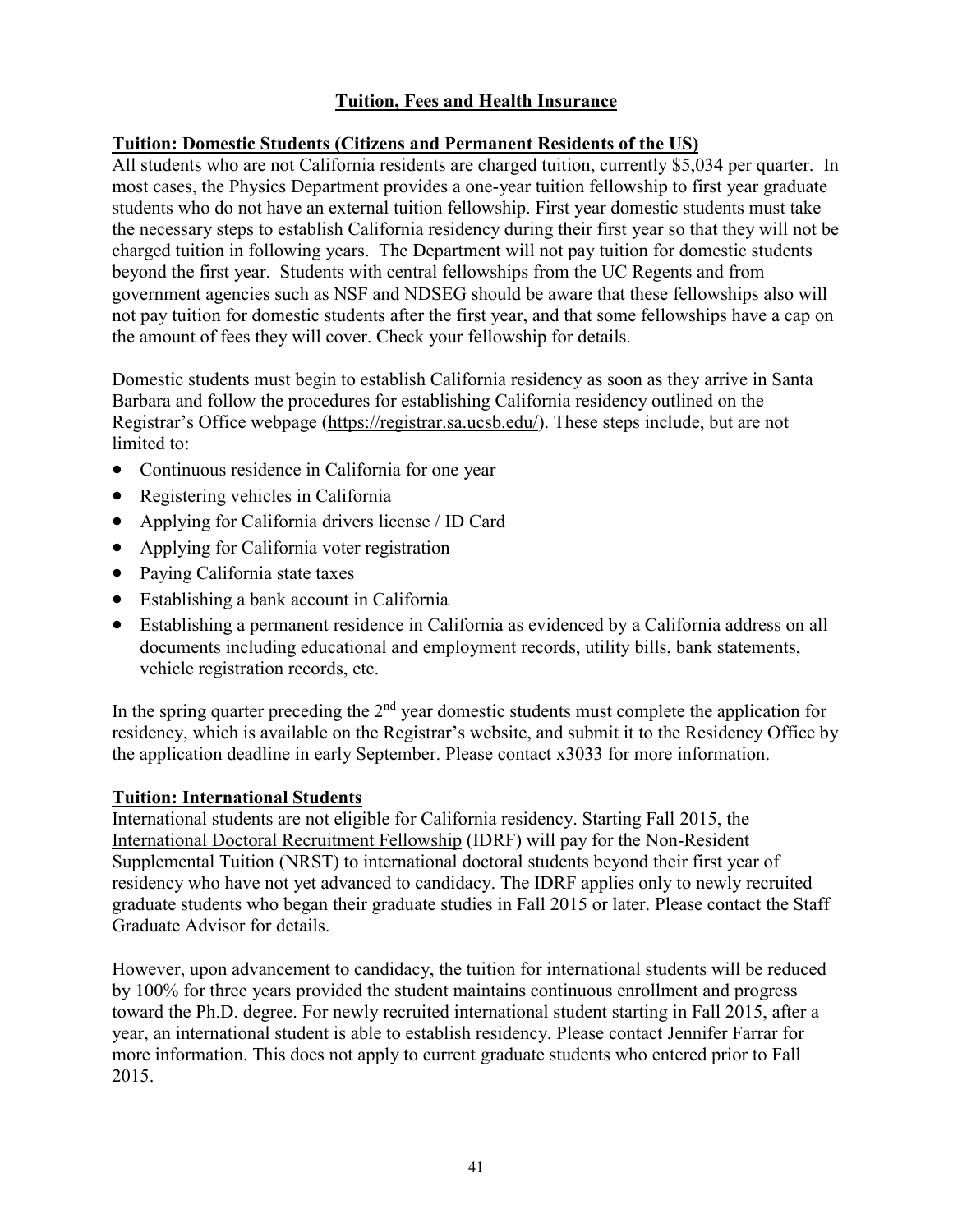**For this reason, it is particularly important that international students are aware of the Departmental advancement to candidacy deadline and that they take steps to ensure that they have advanced by the winter quarter of the third year**.

#### **Fees: Domestic and International Students**

All students are assessed fees which are separate from tuition. The fees are itemized in the quarterly *Schedule of Classes*.

#### **Fees and TAs:**

Students employed as a TA at 25% or more will have the educational and registration fees paid for them as a benefit of the TA appointment. The fees remaining after the educational and registration fees are the miscellaneous campus based fees, which are listed in the *Schedule of Classes* and currently amount to \$376 per quarter. In most cases, the Department will award a fee fellowship to first year students employed as TAs to cover the miscellaneous fees if they have filled out the FAFSA by the March  $2<sup>nd</sup>$  deadline of the year before. From the second year and beyond, TAs pay the miscellaneous fees unless they complete the FAFSA.

#### **Fees and GSRs:**

Students employed as a GSR at 35% or more will have all fees (educational, registration and miscellaneous) paid for them as a benefit of the GSR appointment. They are still encouraged to fill out the FAFSA by the March 2<sup>nd</sup> deadline and accept work study support.

#### **Health Insurance:**

All students must have evidence of being covered by Health Insurance while enrolled at UCSB. Upon enrollment, graduate students will be covered by the UC Student Health Insurance Plan (UCSHIP) offered through UCSB Student Health and charged the health insurance fee on their billing statement. Go to the following link for current information:

[http://studenthealth.sa.ucsb.edu/gaucho-health-insurance.](http://studenthealth.sa.ucsb.edu/gaucho-health-insurance) **If a student maintains insurance from another provider, they must provide the UCSB Health Insurance office evidence of the other insurance and sign a UCSHIP waiver form every quarter.** Visit <http://studenthealth.sa.ucsb.edu/insurance/waiving-unwaiving-health-insurance> for more information.

Students who are employed as a TA at 25% or more, or as a GSR at 35% or more, and who do not have an external fellowship which covers the cost of health insurance, will have the UCSHIP health insurance paid for them as a benefit of their student employment. Students who choose to maintain another insurance provider and waive the UCSHIP will not be reimbursed for the cost of their other health insurance; they will simply have chosen to decline the UCSHIP benefit.

UCSHIP is automatically paid for TAs and GSRs at the beginning of each quarter. Spring quarter health insurance covers students throughout the spring and summer quarters provided the student was enrolled in a minimum of 8 units and was employed as a TA or GSR during spring quarter.

*Students who lapse registration status are at risk of losing their health insurance coverage for the quarter during which the lapse occurred.* 

UCSHIP coverage dates are available at the following link: [http://studenthealth.sa.ucsb.edu/insurance/uc-ship-2019-2020.](http://studenthealth.sa.ucsb.edu/insurance/uc-ship-2019-2020)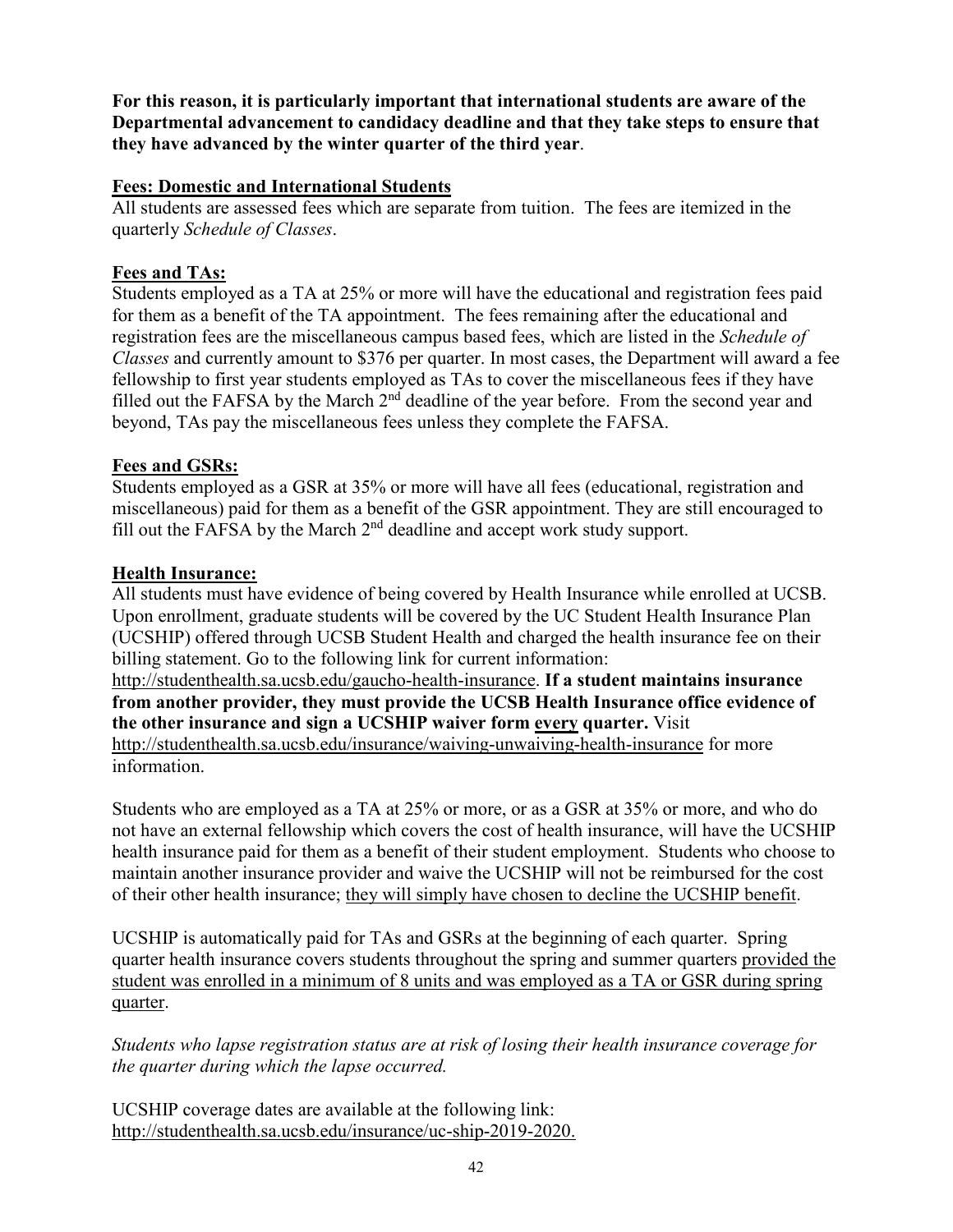For specific information on health insurance coverage, please contact the Student Health Office located in Bldg. 588 or visit: [http://studenthealth.sa.ucsb.edu/.](http://studenthealth.sa.ucsb.edu/) Email: [insurance@sa.ucsb.edu](mailto:insurance@sa.ucsb.edu). Phone: 893-5361.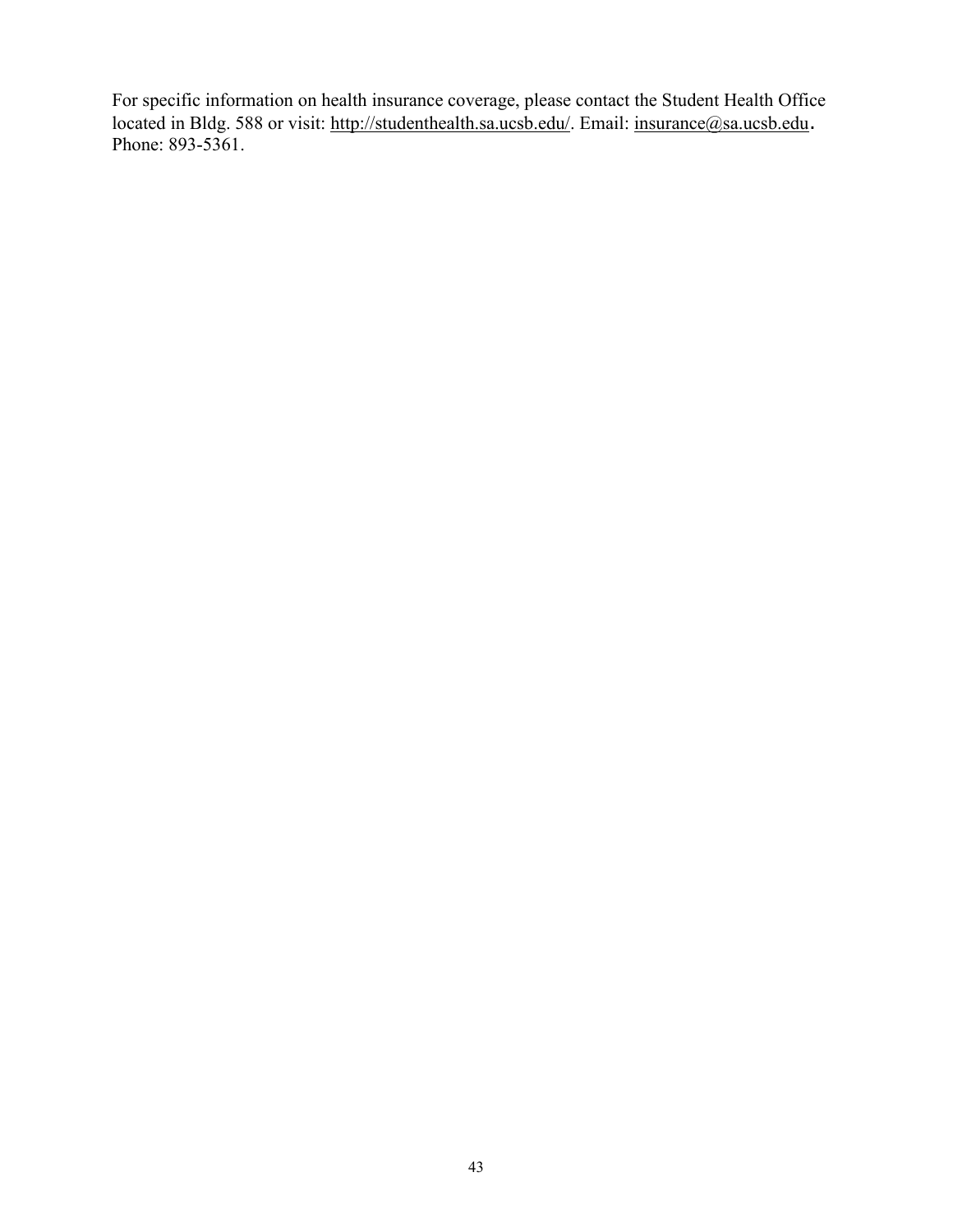#### **Graduate Student Employment**

#### **Students who are making satisfactory academic progress are:**

- Maintaining a minimum 3.0 GPA.
- On track to complete the Departmental and Graduate Division requirements in a timely manner. These include:
- Completion of the core courses within the first two years with a minimum grade of B.
- Foreign Students: passing the written and oral English Language Placement Exams by the end of the first year.
- Securing a research advisor and advancing to candidacy by the winter quarter of the  $3<sup>rd</sup>$  year.
- Completion of the elective course requirements (3 for experimentalists, 5 for theorists) within the first 5 years with a minimum grade of B (no S/U grades will be permitted unless that is the only grading option for the approved elective).
- Successfully defending the written dissertation by the  $6<sup>th</sup>$  year of graduate study. (If a student entered the program with a master's degree, the student is expected to defend by year 5.)

#### **Satisfactory TA Evaluations**

Another condition of the TA appointment is satisfactory TA evaluations. Students should always review their TA evaluations at the end of each quarter. Evaluations will be emailed to you after each quarter once they are processed by Instructional Development.

Students who receive consistently negative evaluations will be asked to review the comments and take steps to address the problems. If the student continues to receive negative evaluations the following quarter, the Department may require them to attend TA training again the following Fall quarter and/or may not employ the student as a TA for the Department in following quarters.

#### **Academic Student Employee Maximum Working Hours**

Academic Student Employees (GSRs and TAs) may not exceed 50% time during the academic year. In special circumstances, domestic students may petition the Department to work up to 75% time maximum for one quarter. **International students may not exceed 50% during Fall, Winter or Spring Quarters. However, Summer Quarter is allowable.** 

#### **Salaries and Benefits: Teaching Assistants (TAs)**

TAs are hired by the Department and supervised by the Academic Coordinator and the Staff Graduate Advisor. TAs are generally hired in 50% appointments (20 hours/week), but occasionally are placed in one 25% appointment (10 hours/week) or two 25% appointments for a total of 50%. For current salary scales, please visit:

<https://ap.ucsb.edu/compensation.and.benefits/ucsb.salary.scales/18.pdf>

The benefits of a TA appointment include:

- Payment of Health Insurance
- Payment of Educational and Registration Fees

Students employed as a TA are responsible only for the miscellaneous fees, which currently amount to \$376/quarter.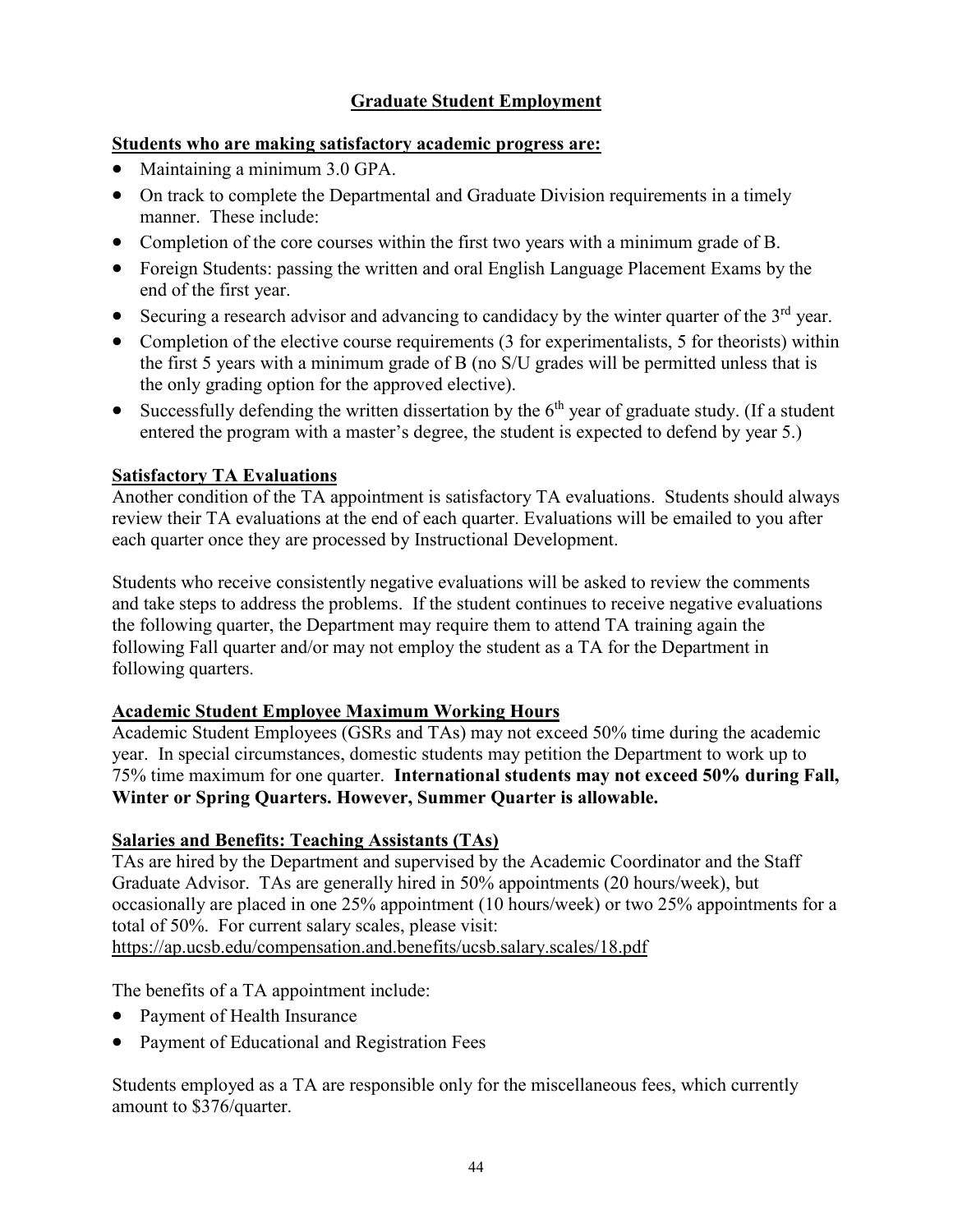#### **Salary and Benefits: Graduate Student Researcher (GSR)**

GSRs are hired by a faculty member (usually the student's Research Advisor) and are supervised by that person. GSRs are generally hired in 49.99% appointments (20 hours/week). The current salary scales are listed at

[https://ap.ucsb.edu/compensation.and.benefits/ucsb.salary.scales/22.pdf.](https://ap.ucsb.edu/compensation.and.benefits/ucsb.salary.scales/22.pdf) Unadvanced students working as a GSR who advance to candidacy between the 1<sup>st</sup> and the 14<sup>th</sup> of the month, will receive the increase effective the 1<sup>st</sup> of that month. If a student advances between the 15<sup>th</sup> and the  $31<sup>st</sup>$  of the month, the increase will be effective the following month. An unadvanced student employed as a GSR is at Step 8. An advanced student employed as a GSR is at Step 9.

The benefits of a 49.99% GSR appointment include:

- Payment of Health Insurance
- Payment of all fees
- Payment of tuition (for international students)

#### **Departmental Employment for students in their 5th year and beyond:**

In the event the Department does not have enough TA positions available in any given quarter to employ all the students requesting a TA appointment, the appointments will be made in the following order:

- 1. First through fourth year students without fellowships or other sources of funding
- 2. Fifth year plus students without fellowships or other sources of funding
- 3. Physics students with fellowship funding (provided the fellowship allows employment)
- 4. Graduate students from other departments who have participated in TA training

#### **All Academic Student Employees (GSRs, TAs, Graders) MUST be enrolled in a minimum of 8 units per quarter in order to maintain employment.**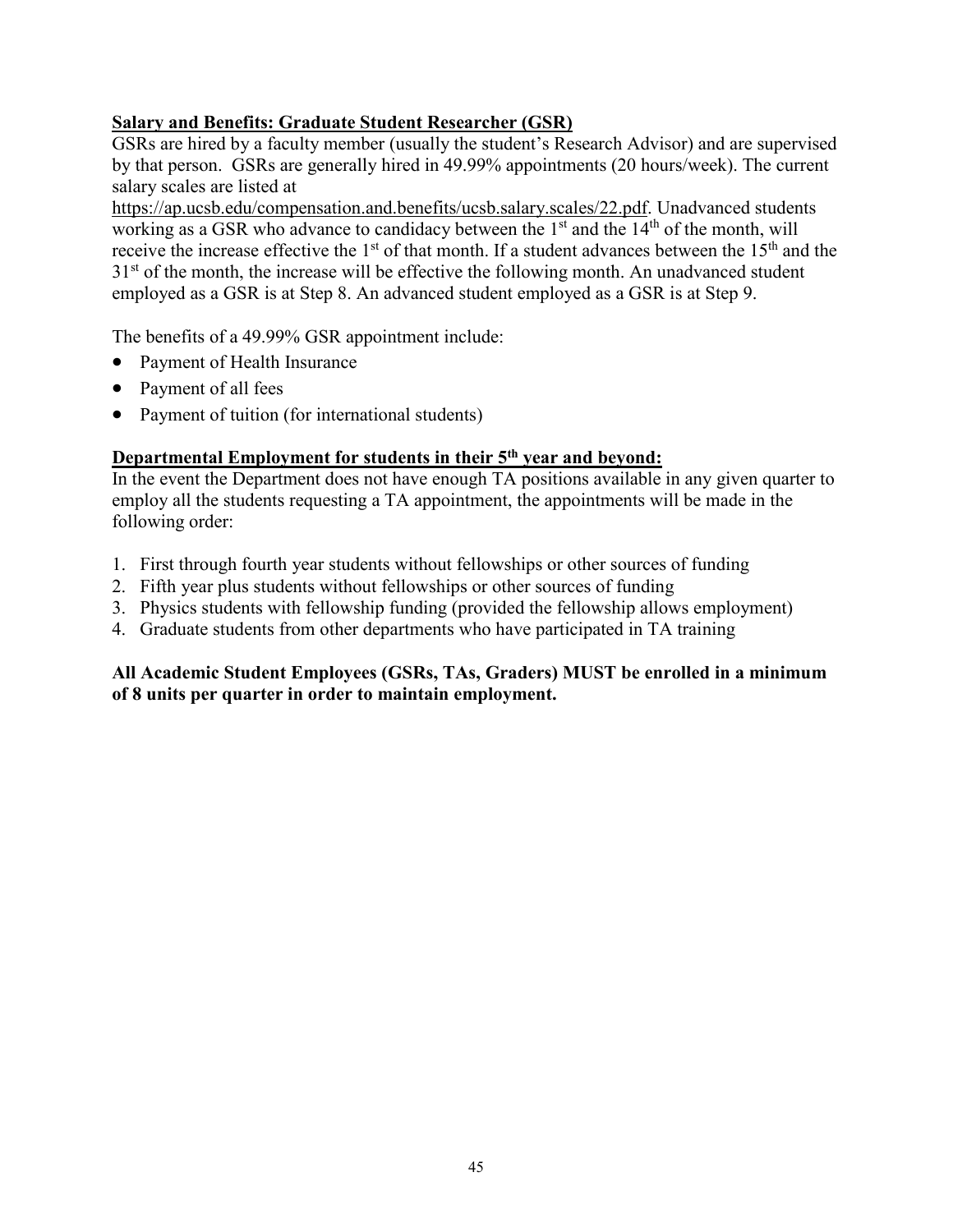#### **Central Fellowships and Other Funding**

Information on central fellowships may be found on the Graduate Division web page at: [http://www.graddiv.ucsb.edu/financial/central-campus-fellowships.](http://www.graddiv.ucsb.edu/financial/central-campus-fellowships) Please contact the Staff Graduate Advisor for more information.

#### **Taxation of Graduate Fellowships and Assistantships**

#### **(This information is copied from the Graduate Division's website and further information may be found here: [http://www.graddiv.ucsb.edu/financial/tax-information\)](http://www.graddiv.ucsb.edu/financial/tax-information).**

**Note:** The information provided below is not a substitute for professional/government tax counseling or for reading Internal Revenue Service and California Tax Board publications. The University is unable to provide tax advice to individuals.

**Key Reference**: [Tax Benefits for Education Information Center](http://www.irs.gov/uac/Tax-Benefits-for-Education:-Information-Center)

#### **Fellowship Support**

The Internal Revenue Service (IRS) and the California Franchise Tax Board (FTB) consider graduate fellowships taxable income. A portion of the fellowship may be excludable from your gross income. Generally stated, fellowship support may be excludable if (1) you are a candidate for a degree at an eligible institution, and (2) you use the fellowship to pay qualified education expenses. IRS Publication 970 provides detailed

information: [http://www.irs.gov/publications/p970/.](https://www.irs.gov/uac/about-publication-970?_ga=1.137891888.1056183260.1477068473)

**Please view the publications listed in order to receive complete instructions and regulations on the calculation of taxable fellowship income and qualified education expense tax deductions.**

For information on form 1098-T, including how to get a copy of your 1098-T, please visit the Business and Financial Services Website FAQ page [\(1098-T FAQs\)](http://www.bfs.ucsb.edu/barc/faqs) and navigate to the "Tax Information" section. The 1098-T reflects a summary of the qualified educational expenses, as well as fellowship support processed through the University system on your behalf, based on information on file at the University. This information may be of use to you in determining the qualified educational expense. In addition, the site also provides information about the Hope Scholarship and Lifetime Learning Tax Credits.

Students are advised to retain fellowship award letters, fellowship stipend information, payroll wage information, as well as receipts and documents that show the total amount of your support and qualifying educational expenses. UCSB students may [log in to BARC](https://mybarc.ucsb.edu/) for relevant data. *Note that the tax year (calendar year) and the academic year are different. Income received during the calendar year should be reported on that year's tax return.*

**Domestic Graduate Students:** US citizens, permanent residents, refugee, asylees, or residents for tax purposes do not have Federal or State income taxes withheld from their stipends by the University. If you are a US citizen, permanent resident, refugee, asylee, or resident for tax purposes **you may have to make estimated quarterly tax payments**, as needed, directly to the IRS/FTB on your stipend income. Please obtain the estimated tax publications listed below in order to assess whether or not you will need to make estimated quarterly tax payments. **International Graduate Students:** The University is required to withhold federal tax at a flat 14 percent rate on fellowship stipends for all nonresident aliens unless the international graduate student's country of origin has a tax treaty with the United States that excludes US-sourced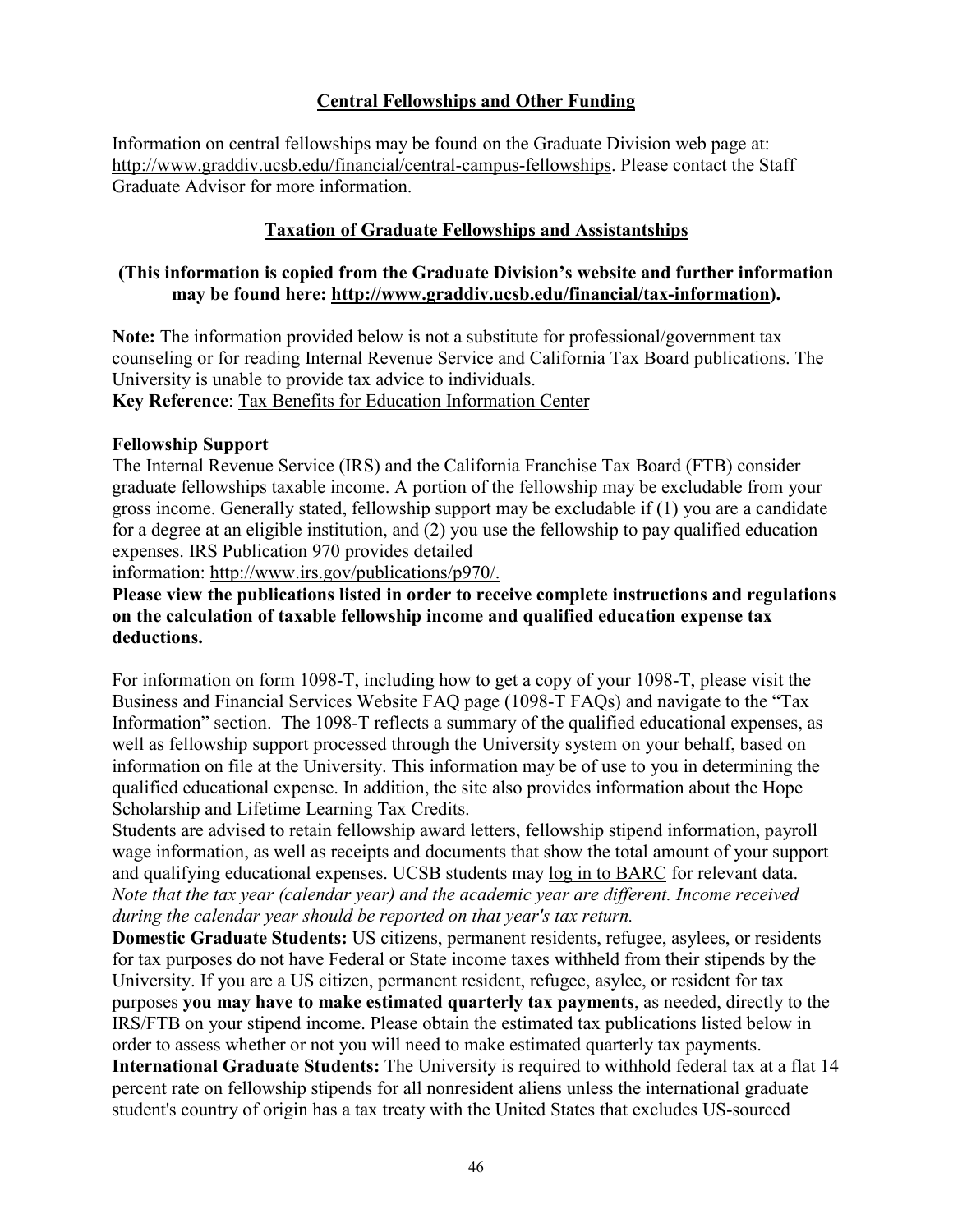fellowship stipend income from the mandatory withholding. Refer to the IRS Publication 901 on "US Tax Treaties with Other Countries."

For all international students, whether there is withholding by the University or not, U.S. fellowship stipend income is reported to the IRS on Form 1042S and to the FTB on Form 592B. The Business & Financial Services Office provides a copy of both forms to the student by mid-March.

For additional information and resources, please visit the Office of International Students & [Scholars](http://oiss.sa.ucsb.edu/life-at-ucsb/taxes) related webpage.

#### **Employment**

All earnings are taxable income and are reported to both the IRS and the State of California. You should receive a W-2 form, Statement of Earnings, from the UCSB Payroll Office by January 31.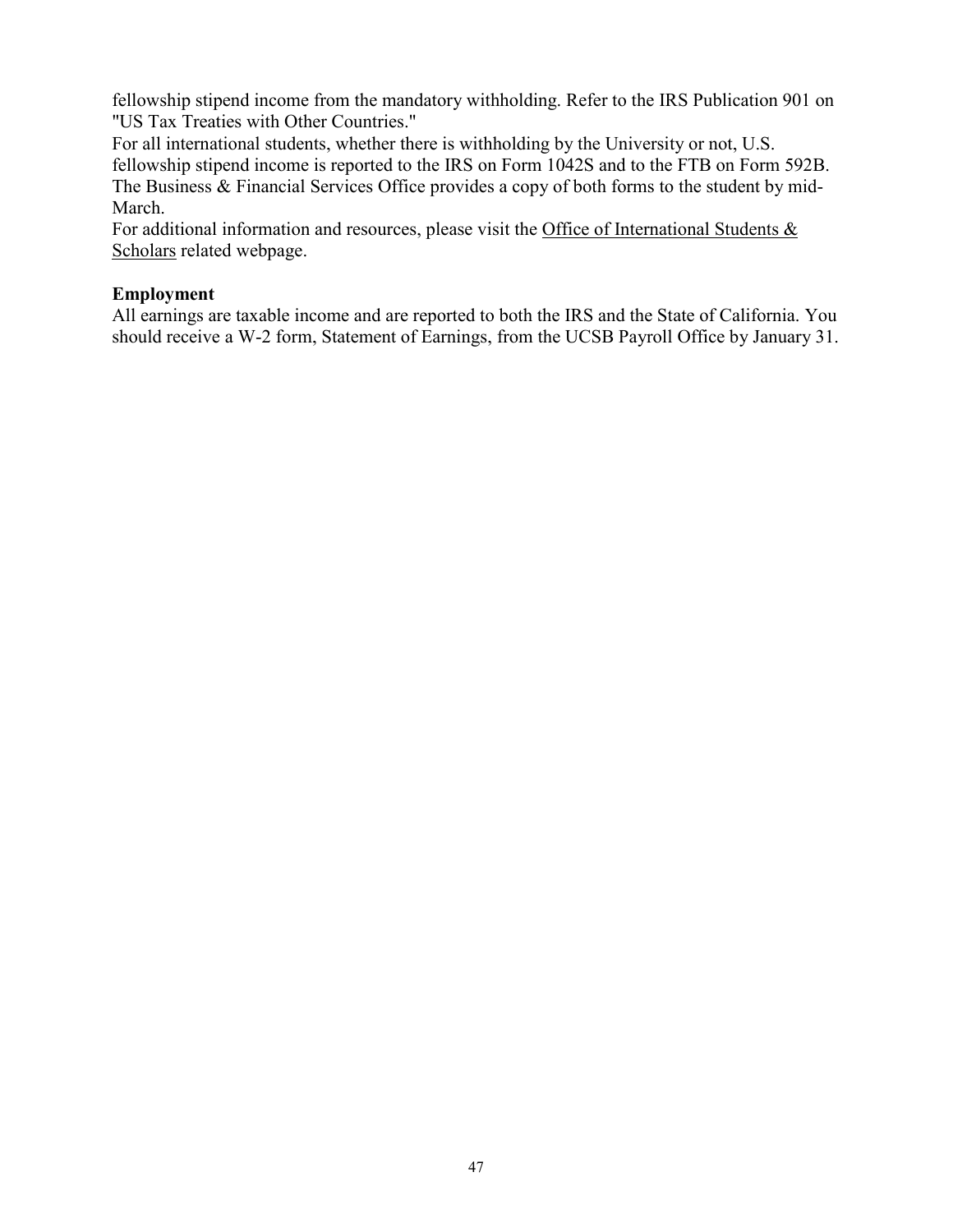**UCSB Physics Department Graduate Student Handbook**

## **International Students**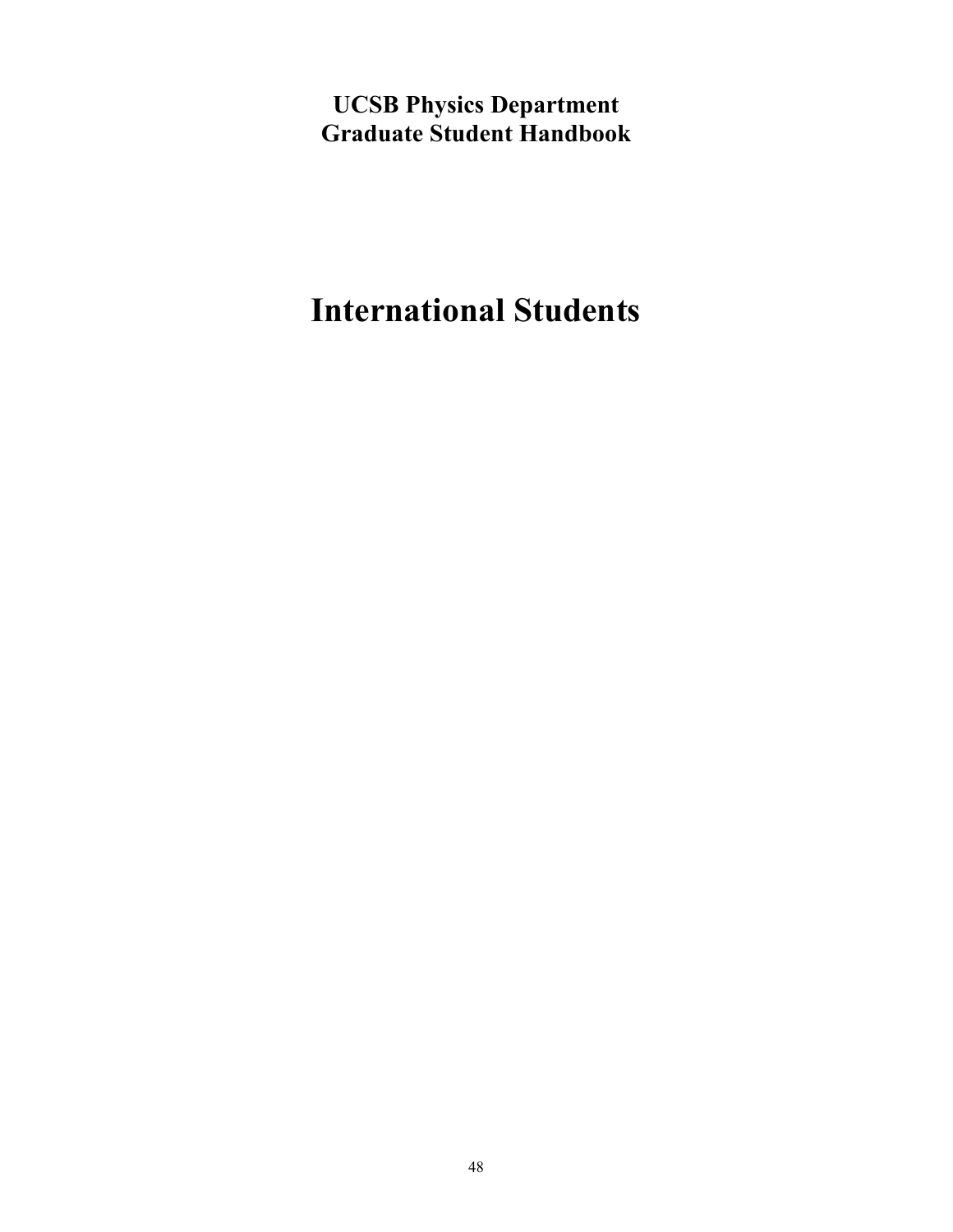#### **International Students**

#### **ENGLISH AS A SECOND LANGUAGE (ESL) REQUIREMENTS**

#### **ESL policies—An Overview**

The Graduate Council's policy for students for who English is not the native language states that they must satisfy proficiency requirements in spoken and written English for the purposes of research and communication with colleagues before they will be awarded a degree at UCSB.

#### **TA Language Evaluation**

International and permanent resident TA's for whom English is not the first language must be tested for language proficiency before being allowed to head a section. A faculty member from the academic department and the Director of the EMS program will evaluate English language proficiency. The prospective TA will make a 5-10 minute presentation on an academic topic assigned in advance by the Physics department. The evaluators will assess the student's ability to explain academic concepts, and to understand and answer questions of the type undergraduates pose in class.

Only students who demonstrate acceptable spoken proficiency in the English language evaluation will be eligible for classroom teaching responsibilities. TAs who fail the language evaluation will be assigned to alternate, non-teaching responsibilities, as well as be assigned the appropriate ESL class. Contact x7258 for more information.

#### **Departmental Cooperation and ESL Compliance**

Academic departments help the Graduate Dean in monitoring these aspects of ESL policy:

- All new international graduate students are required to take the English Language Placement Exam (ELPE) at the beginning of the quarter they first enroll at UCSB. Based on their performance on the ELPE, they will be placed in the appropriate Linguistics class (Ling 1, 2, 3G), or exempted out of ESL.
- Students who fail to take the ELPE are considered delinquent and will have their registration blocked for future quarters until they take the ELPE.
- Continuing international students who need additional ESL coursework must register in the appropriate ESL classes.
- Attendance in ESL classes is required**.** Students not attending their assigned ESL classes during the first week of classes (and the remainder of the quarter) will be considered delinquent. Students who are delinquent will be removed from their current teaching assignment, and remain ineligible for rehire until it is proven they are attending their assigned classes.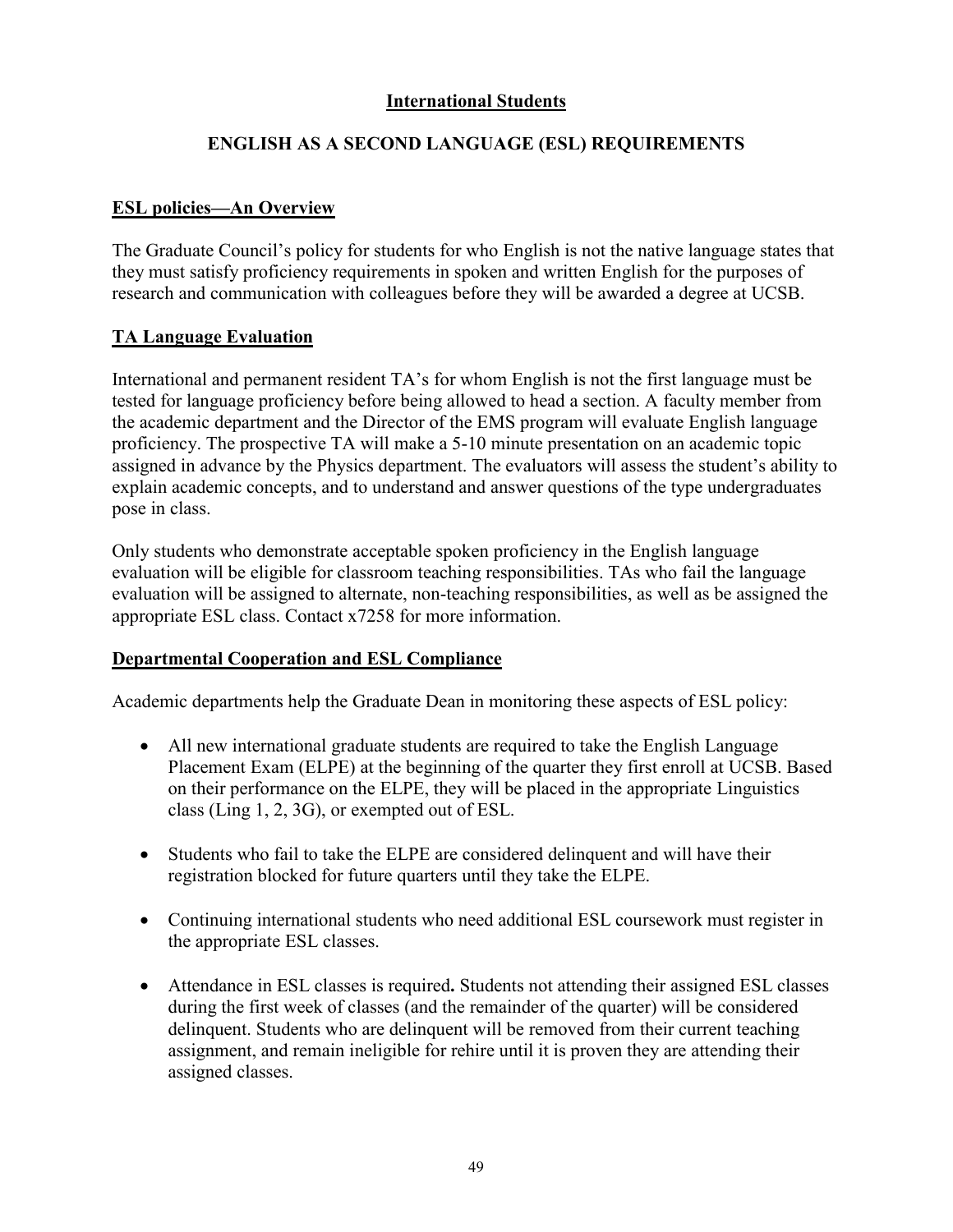- Students are expected to complete the ESL course progression (Ling 1, English Skills Review; Ling 2, ESL Writing Skills Practicum; ESL Graduate Writing) within three quarters.
- Students required to enroll in Ling 1 or Ling 2 should be advised to limit their non-ESL course load to no more than 8 units, while students required to take Ling 3G should be advised to take no more than 12 non-ESL units. Students with poor English skills may take longer than usual to complete their degrees.
- Linguistics 4, ESL Self-Paced Tutorial class, was initiated to avoid scheduling conflicts involving ESL classes and to allow academic departments the option of asking a student who is having trouble speaking or writing English to obtain additional assistance. Departments may recommend that students needing extra help sign up for this class when it is offered.
- If university ESL requirements are not met, Graduate Division will enforce one or more of the following options: withholding of graduate student research assistantships; withholding of degrees; blocking of registration for future quarters and/or blocking advancement to candidacy.

#### **Office of International Students and Scholars**

The Office of International Students and Scholars has counselors available to assist and advise international students in many areas, including:

- Housing
- Visas and immigration matters
- Financial aid
- Cross-cultural programs
- English conversation classes

#### **Financial Aid:**

Non-immigrant students may apply for President's Work Study through the Office of International Students after three quarters of enrollment on campus.

#### **Foreign Student Tuition Statement:**

International students are not eligible for California residency. However, for newly recruited students that will start in Fall 2015, the International Doctoral Recruitment Fellowship (IDRF) will pay for the Non-Resident Supplemental Tuition (NRST) to international doctoral students beyond their first year of residency who have not yet advanced to candidacy. This does not apply to students who were admitted prior to Fall 2015. Please contact the Staff Graduate Advisor for details.

However, upon advancement to candidacy, the tuition for international students will be reduced by 100% for three years provided the student maintains continuous enrollment.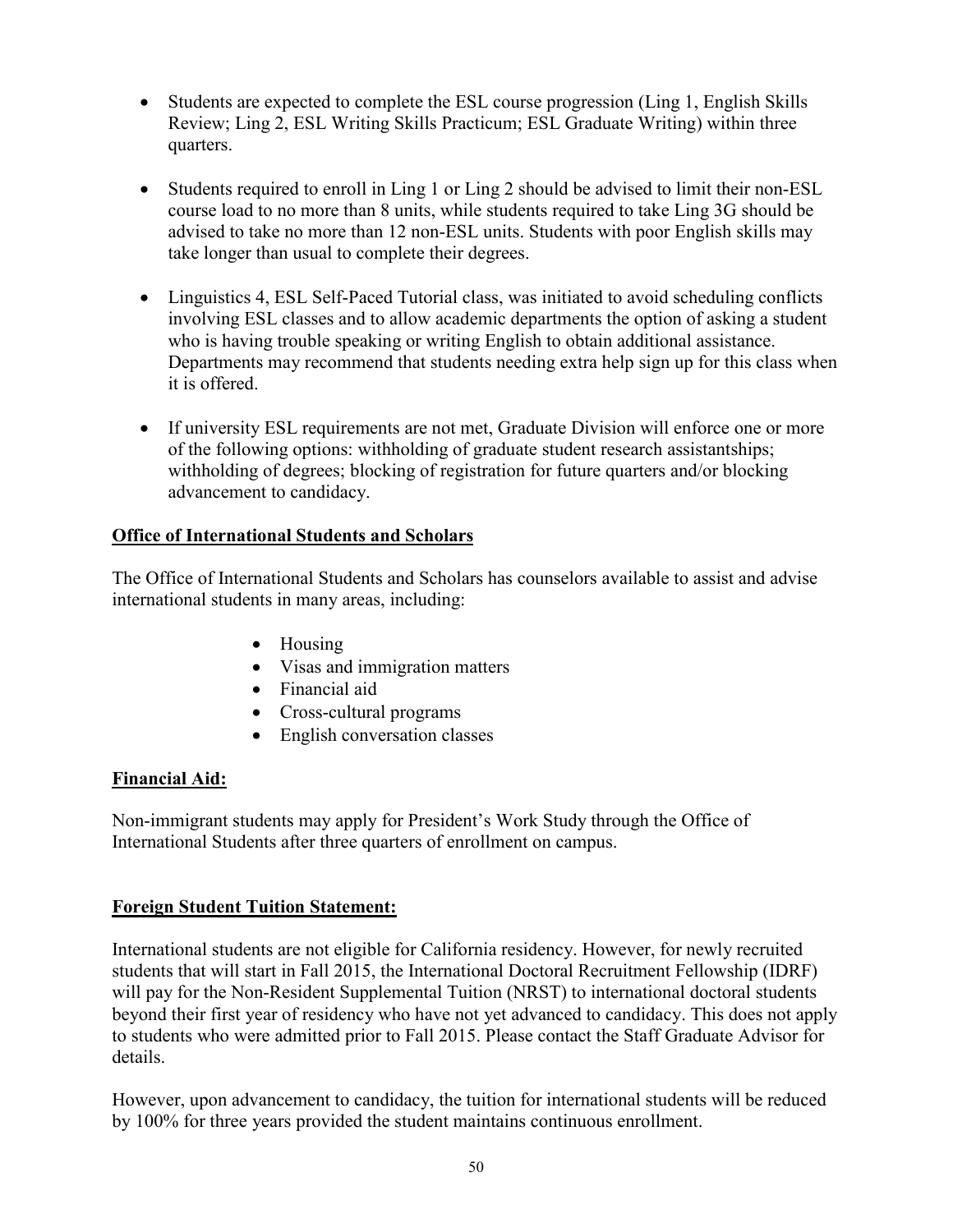**For this reason, it is particularly important for international students to be aware of the Departmental advancement to candidacy deadline and take steps to ensure that they have advanced by the winter quarter of the third year**.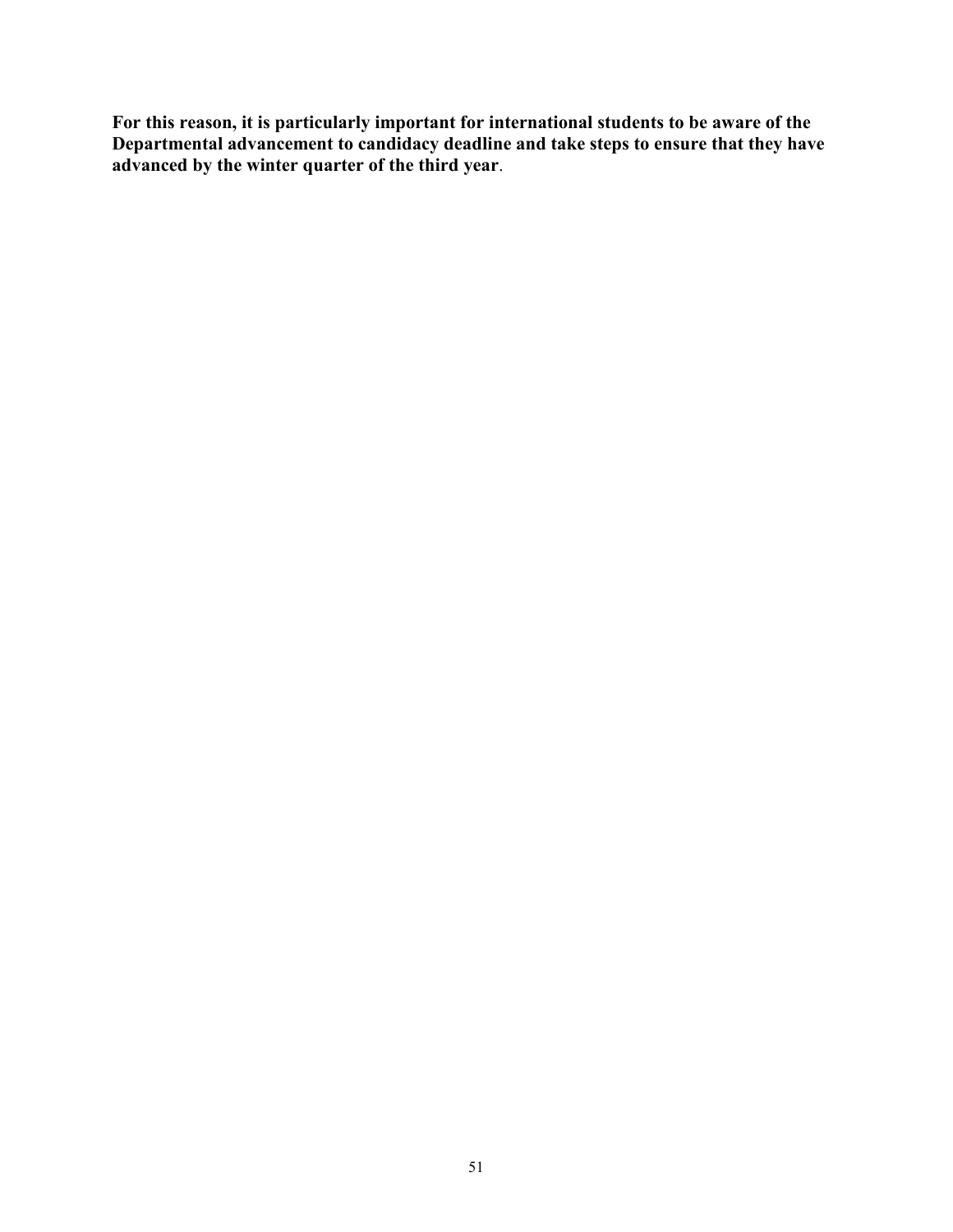**UCSB Physics Department Graduate Student Handbook**

**Additional Resources for Graduate Students**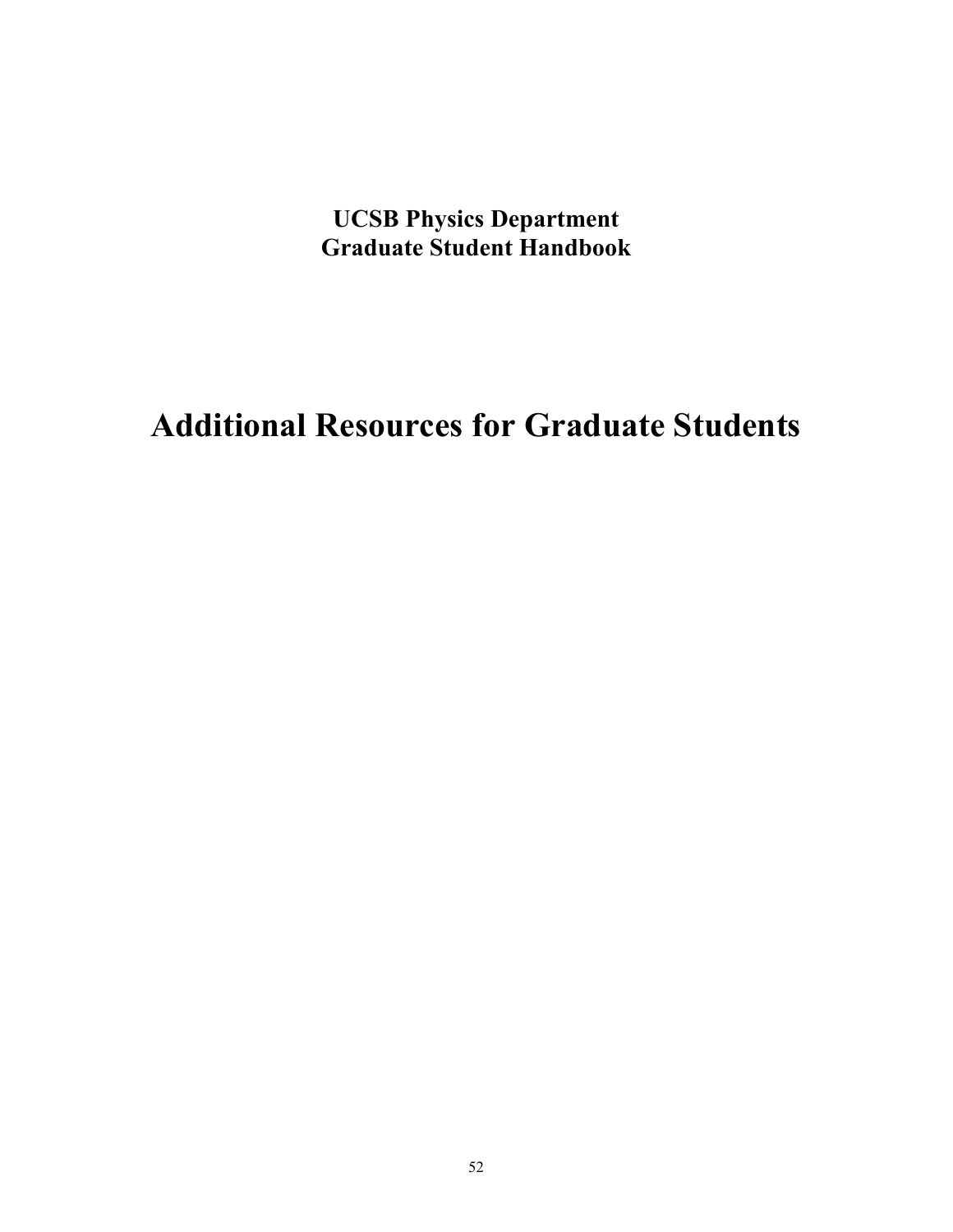#### **Additional Resources for Graduate Students**

• Graduate Division: 3117 Cheadle Hall. Phone: 893-2277 Web: [www.graddiv.ucsb.edu](http://www.graddiv.ucsb.edu/)

Graduate Division is located on the 3<sup>rd</sup> floor of Cheadle Hall and provides a number of services for graduate students. All forms and petitions used by graduate students are available in their office and some are available on their website. Students with specific questions regarding campus wide or external fellowships should contact Graduate Division for advice. Completed dissertations are filed at Graduate Division, and there are advisors there who will review the dissertation prior to filing to ensure the formatting is correct.

- Graduate Student Association (GSA): 2502 University Center. Web: [www.gsa.ucsb.edu](http://www.gsa.ucsb.edu/)
- Student Health Services: Student Health Bldg. | Phone: 893-5361. Web:<http://studenthealth.sa.ucsb.edu/>
- Office of International Students and Scholars: 3130 Student Resource Bldg. Phone: 893-2929 | Web:<https://oiss.ucsb.edu/>
- Career Services: Bldg. 599 | Phone: 893-4411 Web:<http://career.ucsb.edu/>
- Ombuds Office: 1205-K Girvetz Hall | Phone 893-3285 Web: [http://www.ombuds.ucsb.edu](http://www.ombuds.ucsb.edu/)
- Disabled Students Program: 2120 Student Resource Building | Phone 893-2668 Web:<http://www.sa.ucsb.edu/dsp>
- Housing and Residential Services: 1501 Residential Services Bldg. | Phone 893-2760 Web: [www.housing.ucsb.edu](http://www.housing.ucsb.edu/)
- Sexual Harassment Complaint Resolution Office: 3211 Phelps Hall | Phone 893-2701 Web: [https://oeosh.ucsb.edu](https://oeosh.ucsb.edu/)

• Short Term Loans and Check Disbursement: Billing Office 1212 SAASB | Phone 893-2155 Web:<http://www.as.ucsb.edu/resources/emergency-loans/>

**Childcare Reimbursement** For information on Childcare Reimbursement, please visit the following link:<https://ap.ucsb.edu/forms/GSR-ASE.child.care.reimbursment.form.pdf>

#### **Hazing, Harassment, And What To Do About It**